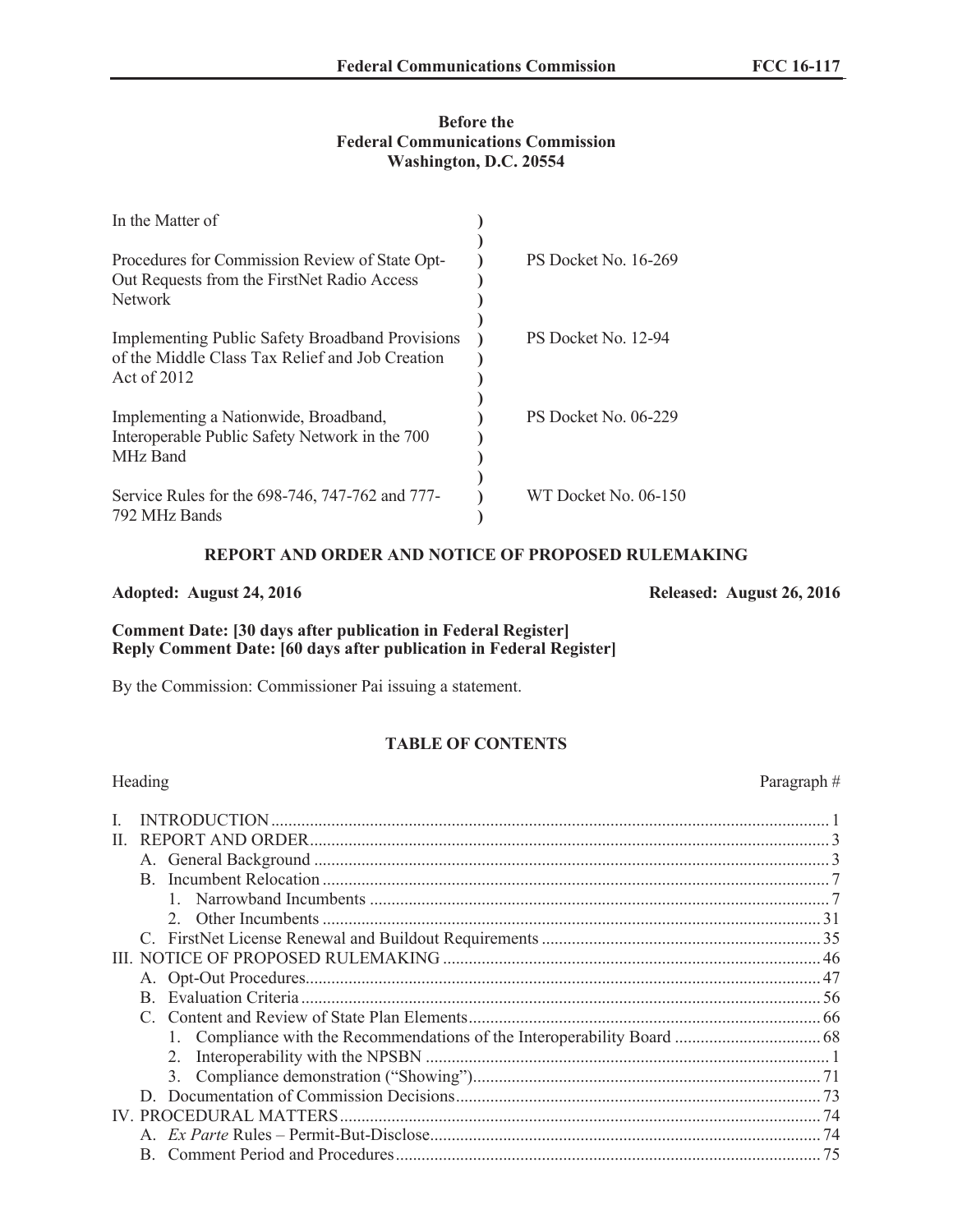| <b>APPENDIX A – PROPOSED RULES</b>                                        |  |
|---------------------------------------------------------------------------|--|
| APPENDIX B - OPT-OUT TECHNICAL INTEROPERABILITY REQUIREMENTS BASED ON THE |  |
| <b>BOARD DOCUMENT</b>                                                     |  |
| APPENDIX C - INITIAL REGULATORY FLEXIBILITY ANALYSIS                      |  |
| APPENDIX D - FINAL REGULATORY FLEXIBILITY ANALYSIS                        |  |
|                                                                           |  |

# **I. INTRODUCTION**

1. This *Report and Order and Notice of Proposed Rulemaking* addresses the 758-769/788- 799 MHz band, which the Commission licensed to the First Responder Network Authority (FirstNet) on a nationwide basis pursuant to the provisions of the Middle Class Tax Relief and Job Creation Act of 2012.<sup>1</sup> The *Report and Order* adopts rules intended to resolve the remaining questions posed in the 2013 *Notice of Proposed Rulemaking* in these dockets.<sup>2</sup> As specified herein, we provide a mechanism to facilitate the relocation of the public safety narrowband incumbents currently operating on FirstNet's spectrum. We also affirmatively decline at this time to impose specific build-out requirements on FirstNet as a condition of renewal of its license. Rather, we find that the build-out obligations and specifications of the Act, coupled with the specifications of FirstNet's recently released Request for Proposal (Final RFP),<sup>3</sup> provide adequate milestones to ensure rural coverage while also providing both FirstNet and the states flexibility in terms of planning for optimal network coverage. We will continue to monitor FirstNet's buildout progress against these milestones, and expect that existing reporting obligations will be sufficient to allow the Commission to carry out its license renewal responsibilities.

2. In the *Notice of Proposed Rulemaking,* we open a new proceeding to seek comment on proposed procedures for administering the state opt-out process as provided under the Public Safety Spectrum Act, as well as on our implementation of the specific statutory standards by which the Commission is obligated to evaluate state opt-out applications.

## **II. REPORT AND ORDER**

### **A. General Background**

3. The Public Safety Spectrum Act provides for the deployment of a nationwide public safety broadband network (NPSBN) in the 700 MHz band.<sup>4</sup> The Act established FirstNet as an independent authority within the National Telecommunications and Information Administration (NTIA),<sup>5</sup>

 $^5$  *Id.*, § 6204(a).

<sup>&</sup>lt;sup>1</sup> See Middle Class Tax Relief and Job Creation Act of 2012, Pub. L. No. 112-96, 126 Stat. 156 §§ 6001-6303, 6413 (codified at 47 U.S.C. §§ 1401-1443, 1457) ("Public Safety Spectrum Act" or "Act")

<sup>2</sup> *See Implementing Public Safety Broadband Provisions of the Middle Class Tax Relief and Job Creation Act of 2012 et al., PS Docket 12-94 et al*., Notice of Proposed Rulemaking, 28 FCC Rcd 2715 (2013) (*2013 Notice*).

<sup>&</sup>lt;sup>3</sup> The FirstNet Board released a Final RFP on January 13, 2016, detailing the construction, operation, maintenance and improvement of the nationwide public safety broadband network (NPSBN) for local, state, regional, tribal and federal first responders. Section C - Nationwide Public Safety Broadband Network (NPSBN) Solicitation Number: D15PS00295E (Jan. 13, 2016) (Final RFP).

https://www.fbo.gov/index?s=opportunity&mode=form&tab=core&id=7806696f4340f16474647ccc57805040&\_cvi  $ew=0$ .

<sup>4</sup> *See generally* Public Safety Spectrum Act, Pub. L. No. 112-96 § 6001 *et. seq*.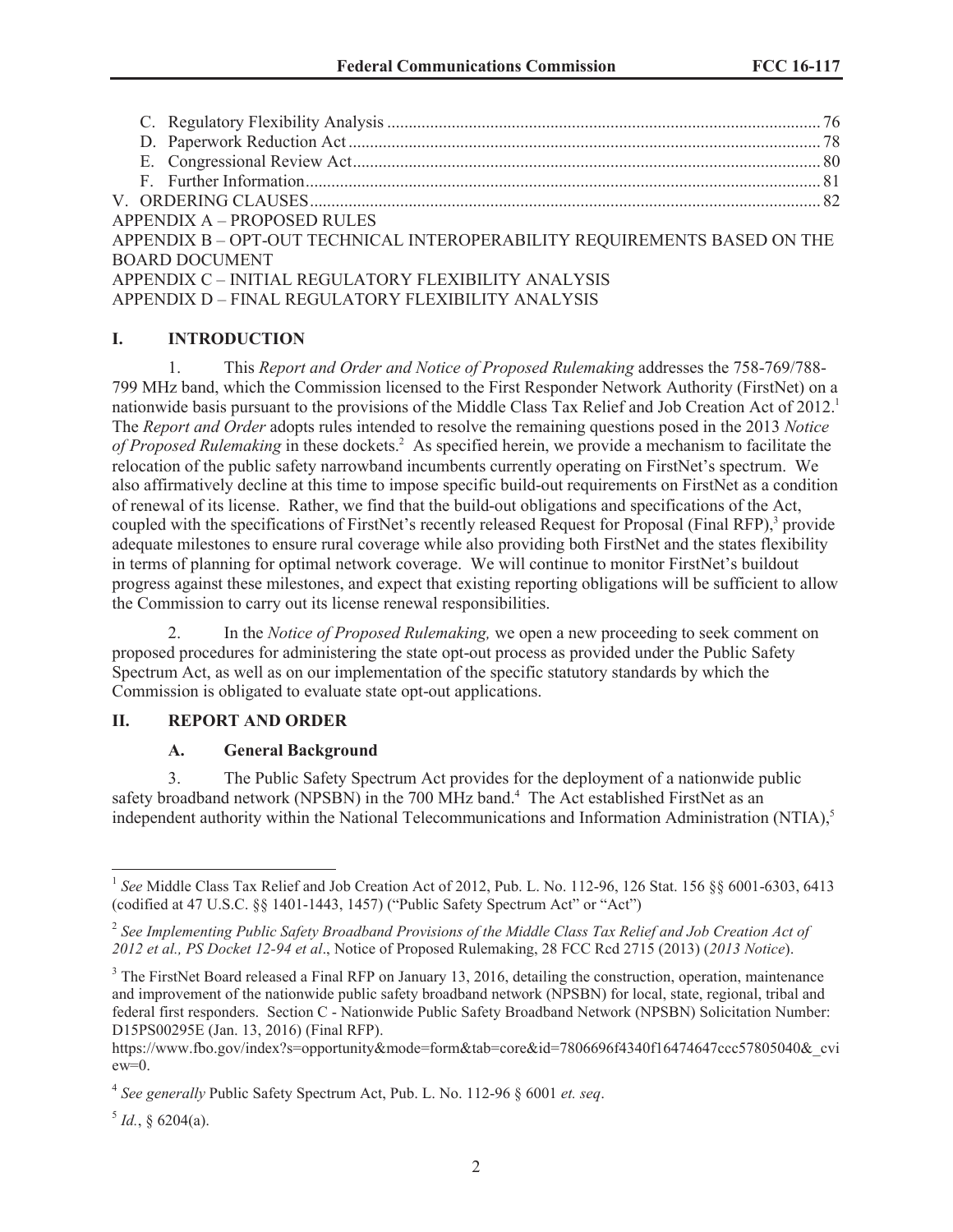and required the Commission to grant a license to FirstNet for the 758-769/788-799 MHz band.<sup>6</sup> The Act charges FirstNet with responsibility for establishing and overseeing "a nationwide, interoperable public safety broadband network"<sup>7</sup> operated in this spectrum by taking "all actions necessary to ensure the building, deployment, and operation of the ... network, in consultation with Federal, State, tribal, and local public safety entities, the Director of NIST, the Commission, and the public safety advisory committee [that section 6205 of the Act requires FirstNet to establish]."<sup>8</sup> Among its more specific duties, FirstNet is responsible for issuing requests for proposals and entering into contracts for the construction, operation and management of the network on a nationwide basis, using funds allocated for these purposes under the Act.<sup>9</sup>

4. In the *2013 Notice*, the Commission sought comment on implementation of certain provisions of the Public Safety Spectrum Act, including how to relocate incumbents operating on the spectrum licensed to FirstNet, and how to address FirstNet's renewal expectations, including whether FirstNet should be subject to Commission-initiated build-out requirements.<sup>10</sup> With respect to the incumbent relocation issue, the *2013 Notice* identified three classes of incumbents that occupied portions of the FirstNet spectrum: (1) jurisdictions operating narrowband systems that predate the Commission's 2007 *Second Report and Order*, some of which had received waivers for continued deployment; (2) two jurisdictions operating wideband systems, and  $(3)$  one commercial incumbent in the D Block spectrum.<sup>11</sup> The Commission sought comment on the appropriate mechanism to transition these operators out of the public safety broadband segment of the band and on a timeframe by which such a transition should be accomplished.<sup>12</sup>

5. With respect to renewal of FirstNet's license, the Public Safety Spectrum Act empowers the Commission to renew FirstNet's license after its initial ten-year term.<sup>13</sup> Prior to the expiration of this term or the expiration of any subsequent renewal of the license, FirstNet is required to submit a renewal application to the Commission that demonstrates that it has met its duties and obligations as set forth in the Act.<sup>14</sup> The Act, however, does not provide guidance to the Commission on how to evaluate whether FirstNet has met its duties and obligations. Therefore, in the *2013 Notice*, the Commission sought comment on how it should assess FirstNet's compliance with its duties and obligations and the terms of its license at the time of renewal.<sup>15</sup>

6. In the *2013 Notice*, the Commission also noted that one of FirstNet's obligations under the Act includes "deployment phases with substantial rural coverage milestones" that are "consistent with the license granted" by the Commission.<sup>16</sup> The Commission proposed to decline to specify rural

 $^7$  *Id.* § 6202(a). *See generally id.* § 6206 (setting out FirstNet's powers, duties and responsibilities).

 $8$  *Id.* § 6206(b).

9 *Id*. § 6206.

<sup>10</sup> *2013 Notice*, 28 FCC Rcd at 2729-33, para. 48-59.

<sup>11</sup> *Id*., para 47.

<sup>12</sup> *2013 Notice*, 28 FCC Rcd at 2731-33, para. 52-59.

<sup>13</sup> *Implementing Public Safety Broadband Provisions of the Middle Class Tax Relief and Job Creation Act of 2012 et al*., PS Docket 12-94 *et al*., Report and Order, 27 FCC Rcd 10953 (2012). On November 15, 2012, the Commission issued FirstNet a ten-year license under Call Sign WQQE234.

<sup>14</sup> Public Safety Spectrum Act, Pub. L. No. 112-96 § 6201(b)(2).

<sup>15</sup> *2013 Notice*, 28 FCC Rcd at 2728-29.

<sup>16</sup> *2013 Notice*, 28 FCC Rcd at 2728-29, para.46. *See* Public Safety Spectrum Act, Pub. L. No. 112-96 §§ 6201(b)(2), 6206(b)(3).

 $^{6}$  *Id*. §§ 6101(a), 6201(a), 6204(a).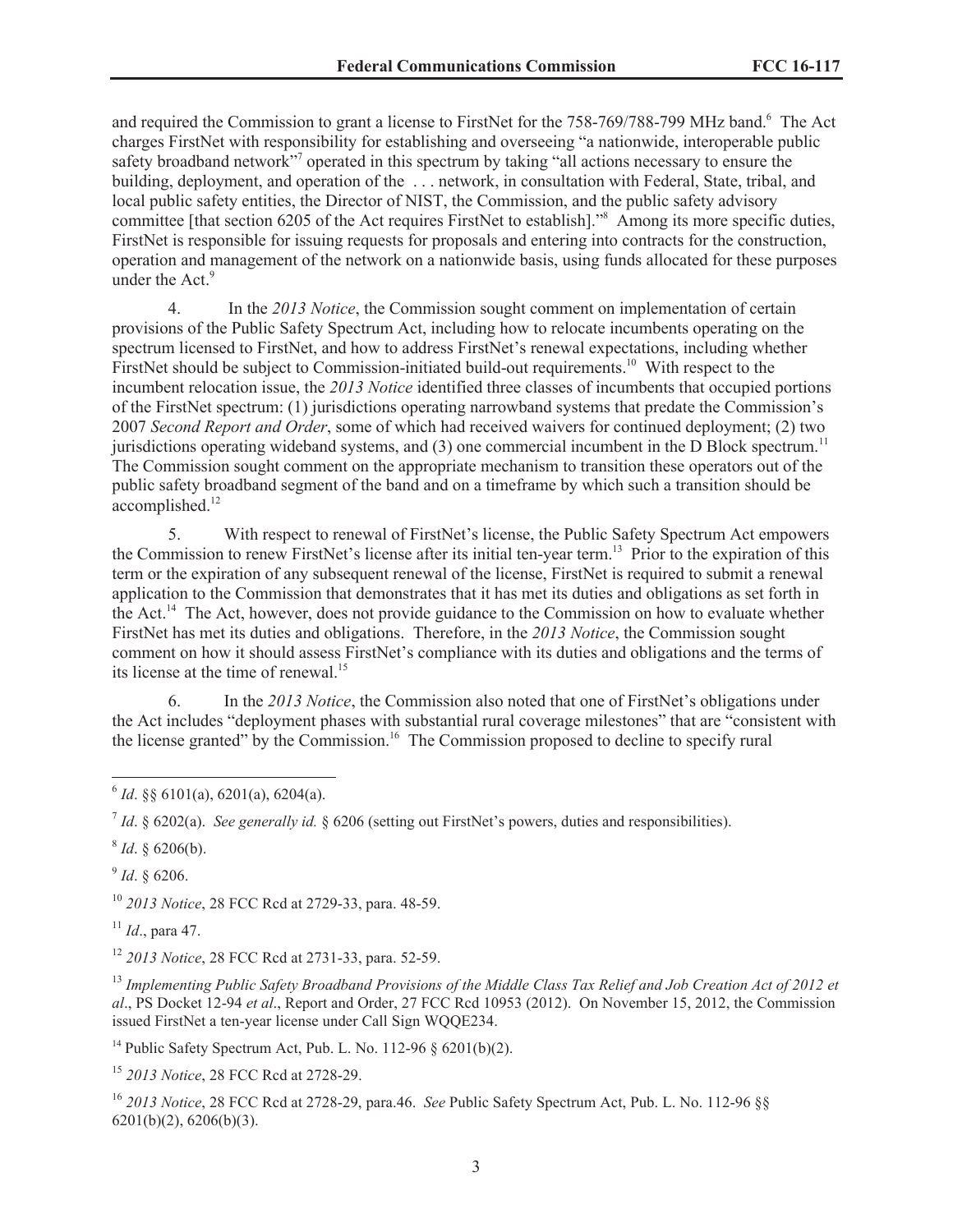milestones as a condition of FirstNet's license, in light of FirstNet's independent legal obligation under the Act to develop requests for proposals with appropriate timetables for construction, taking into account the time needed to build out in rural areas, and coverage areas, including coverage in rural and nonurban areas.<sup>17</sup> In addition, the Commission suggested that it would not be necessary to delineate specific buildout requirements in light of the oversight that Congress will exercise over FirstNet and FirstNet's other transparency, reporting, and consultation obligations. The Commission sought comment on this view.<sup>18</sup>

## **B. Incumbent Relocation**

## **1. Narrowband Incumbents**

7. *Background*. When the Commission revised the 700 MHz band plan in 2007 to create a consolidated public safety broadband allocation, it recognized that certain incumbent narrowband licensees operating in the lower portion of the public safety segment would need to be relocated to the new consolidated block of narrowband spectrum.<sup>19</sup> In order to minimize the transition and maximize the broadband opportunities in the band, the Commission prohibited further licensing of narrowband operations in the broadband spectrum after August 30, 2007.<sup>20</sup> Licensees operating narrowband systems in this band segment were required to certify the scope of their operations to the Commission as of that date, and were slated to be relocated.<sup>21</sup> This included both licensees operating on a local basis and those operating pursuant to statewide licenses.

8. Following the Commission's 2007 order, a number of jurisdictions sought waivers to continue to deploy narrowband systems in the public safety broadband spectrum. Generally, these parties argued that they had existing plans and investments that would otherwise be stranded absent permission from the Commission to complete deployment. The Commission and the Public Safety and Homeland Security Bureau (Bureau) granted a number of these waivers, finding limited relief warranted where there was a showing of potential public harm and where there was evidence of a comprehensive deployment plan that predated the August 30, 2007 deadline.<sup>22</sup> In granting these waivers, the Commission and Bureau noted that the waivers were "without prejudice" to the Commission's consideration of other waiver issues, <sup>23</sup> and deferred for future consideration whether facilities deployed under waiver after August 30,

<sup>22</sup> *See, e.g.*, *Virginia Order,* 22 FCC Rcd at 20293, para. 7.

<sup>23</sup> *See, e.g.*, *Virginia Order,* 22 FCC Rcd at 20293, para. 5: ("Accordingly, our decision to permit Virginia to continue to place new narrowband radios into operation after August 30, 2007 is without prejudice to our subsequent ruling on these outstanding waiver issues - including whether Virginia would be entitled to reimbursement for the costs associated with relocating any additional narrowband operations outside of the consolidated narrowband channels that Virginia deploys after August 30, 2007, and on its Petition. Finally, because we grant limited waiver

(continued….)

<sup>17</sup> *2013 Notice*, 28 FCC Rcd at 2728-29, para.46. *See* Public Safety Spectrum Act, Pub. L. No. 112-96 §  $6206(c)(1)(A)$ .

<sup>18</sup> *2013 Notice*, 28 FCC Rcd at 2728-29, para.46.

<sup>&</sup>lt;sup>19</sup> *Second Report and Order*, 22 FCC Rcd at 15409, 15410, para. 329, 332. These incumbents operated on former TV Channels 63, 64, 68 and 69.

<sup>20</sup> *Second Report and Order,* 22 FCC Rcd at 15412, para. 339.

<sup>&</sup>lt;sup>21</sup> Due to the shift in the overall public safety spectrum down 1 MHz to accommodate operations along the Canadian border, narrowband operations in the upper 1 MHz of TV channels 64 and 69 (775-776/805-806 MHz) were also slated for relocation. *See Second Report and Order*, 22 FCC Rcd at 15428-32, para. 388-402. Appendix A hereto lists those jurisdictions that hold site-based licenses authorizing narrowband operations in the public safety broadband spectrum. Also listed are states that filed narrowband certifications. These latter jurisdictions may be continuing to operate incumbent narrowband systems deployed prior to the August 30, 2007 deadline under "state licenses", for which individual site licensing is not required. States are not permitted to deploy new narrowband facilities in the public safety broadband spectrum.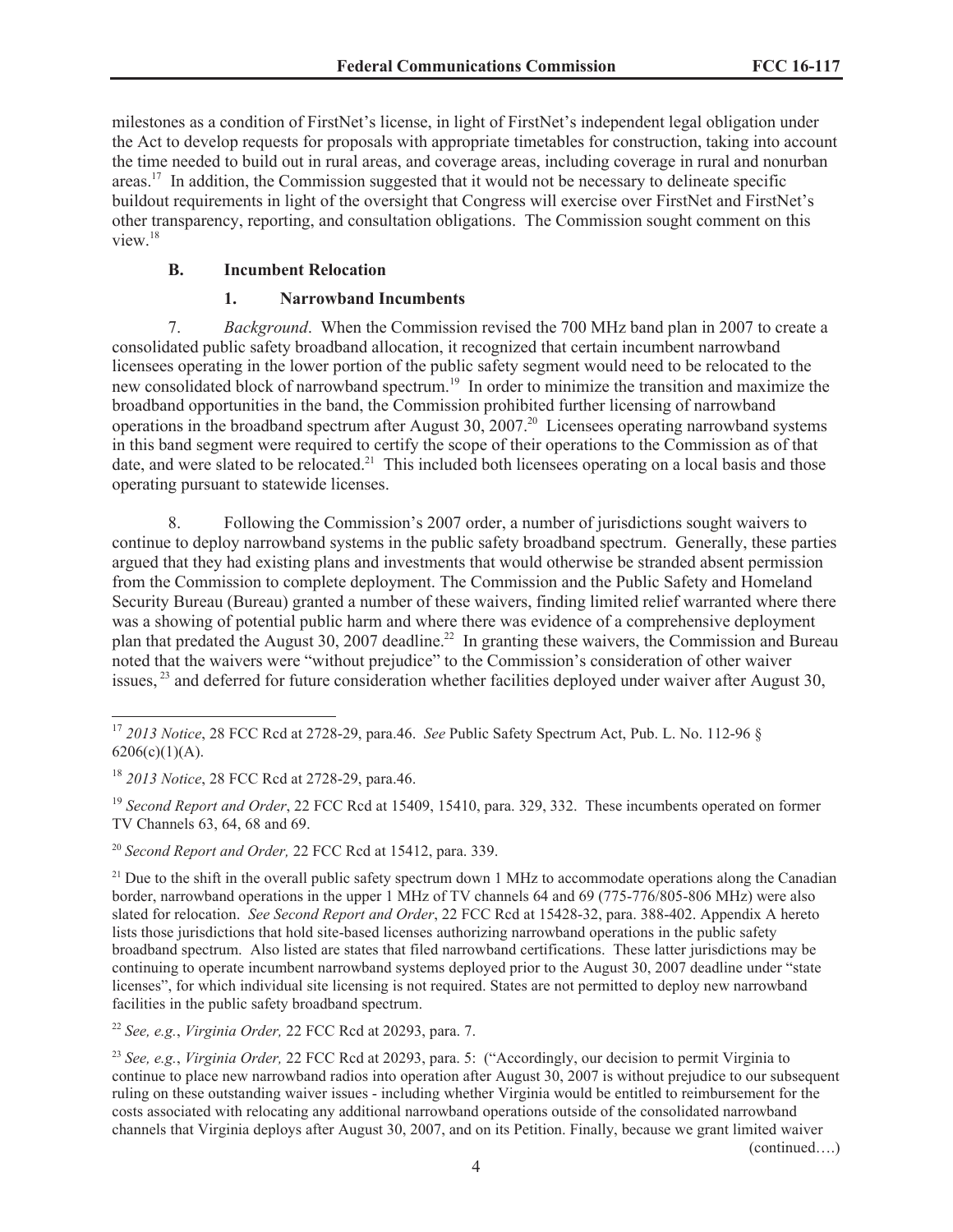2007 would be eligible for reimbursement of costs to retune their systems to the consolidated narrowband block of spectrum.<sup>24</sup> Waiver recipients were also encouraged to deploy in the public safety narrowband spectrum where feasible to avoid future disruptions due to relocation, and to reduce relocation costs.<sup>25</sup>

9. While relocation was originally to be funded by the auction winner of the adjacent block of commercial spectrum,<sup>26</sup> that spectrum did not receive a winning bid and consequently funding for relocation did not materialize. Prior to passage of the Act, the Commission continued to explore options for relocating narrowband incumbents. In 2008, it sought comment on a funding mechanism, a cost cap, and a deadline for narrowband licensees to complete relocation.<sup>27</sup> In 2011, it sought comment on technical measures to ensure that incumbent narrowband licensees receive no harmful interference from public safety broadband operations.<sup>28</sup> Nevertheless, in the absence of a relocation mechanism, many of these incumbent narrowband licensees have continued to operate on the public safety broadband spectrum, which is now licensed to FirstNet.

10. In the *2013 Notice*, the Commission sought further comment on relocation in light of the Public Safety Spectrum Act and the Commission's obligation to "facilitate the transition" of the spectrum to FirstNet.<sup>29</sup> The Commission specifically sought comment on whether it could require FirstNet to provide funds for and manage the transition of narrowband incumbents from the public safety broadband segment of the band.<sup>30</sup> It also asked whether or not there is adequate spectrum available in the consolidated narrowband block to support relocation of the narrowband incumbents.<sup>31</sup> Parties who commented on relocation overwhelmingly supported the concept of FirstNet using funds allocated to it under the Act to fund incumbent relocation.<sup>32</sup> For instance, Motorola noted that it "sees no provision in

<sup>24</sup> *See Virginia Order,* 22 FCC Rcd at 20294, para. 8; "*Pierce Transit Order,* 23 RCC Rcd at 443, para. 8; *Arkansas Order*, 23 FCC Rcd at 11070, para. 8; *Illinois Order,* 23 FCC Rcd at 11066, para. 8; *Hawaii Order*, 23 FCC Rcd 11266, para. 8; *Phoenix Order*, 23 FCC Rcd 16672, para. 8; *Ada County Order*, 23 FCC Rcd 16668, para. 8; *Harris County Order*, 23 FCC Rcd 16663, para. 7.

<sup>25</sup> *Id.*

<sup>26</sup> *See Second Report and Order,* 22 FCC Rcd at 15411-13, para*.* 336-343*.*

<sup>27</sup> *Service Rules for the 698-747, 747-762 and 777-792 MHz Bands et al.,* WT Docket 06-150 *et al.,* Third Notice of Proposed Rulemaking, 23 FCC Rcd 14301, 14441-14450, paras. 434-460 (2008).

<sup>28</sup> *Service Rules for the 698-747, 747-762 and 777-792 MHz Bands et al.,* WT Docket 06-150 *et al.,* Third Report and Order and Fourth Notice of Proposed Rulemaking, 26 FCC Rcd 733, 757, para. 83 (2011).

<sup>29</sup> *2013 Notice*, 28 FCC Rcd at 2731-2732, para. 53-56.

<sup>30</sup> *Id.* at 2731, para. 53.

<sup>31</sup> *Id.,* para. 55.

<sup>32</sup> National Public Safety Telecommunications Council May 24, 2013 Comments at 5 (NPSTC May 24, 2013) Comments); Motorola Solutions, Inc. May 24, 2013 Comments at 17 (Motorola May 24, 2013 Comments); Commonwealth of Virginia Department of State Police May 23, 2013 Comments at 4 (Virginia May 23, 2013 Comments); State of Illinois State Police May 22, 2013 Comments at 3-4 (Illinois May 22, 2013 Comments); Commonwealth of Virginia Department of State Police Jun. 7, 2013 Reply Comments at 2 (Virginia Jun. 7, 2013 Reply Comments).

<sup>(</sup>Continued from previous page)

relief as described herein, and must still address the outstanding waiver issues and Virginia's Petition, we deny Virginia's request that it be permitted to include in the narrowband certifications due October 23, 2007 all handsets and vehicle mounted repeaters it expects to deploy after August 30, 2007."); *See also Pierce Transit Order,* 23 RCC Rcd at 443, para. 7; *New York State Order,* 23 FCC Rcd at 9613, para. 5; *Arkansas Order*, 23 FCC Rcd at 11070, para. 6; *Illinois Order,* 23 FCC Rcd at 11066, para. 6; *Hawaii Order*, 23 FCC Rcd 11266, para. 6; *Phoenix Order*, 23 FCC Rcd 16671, para. 6; *Ada County Order*, 23 FCC Rcd 16667, para. 6; *Harris County Order*, 23 FCC Rcd 16663, para. 6.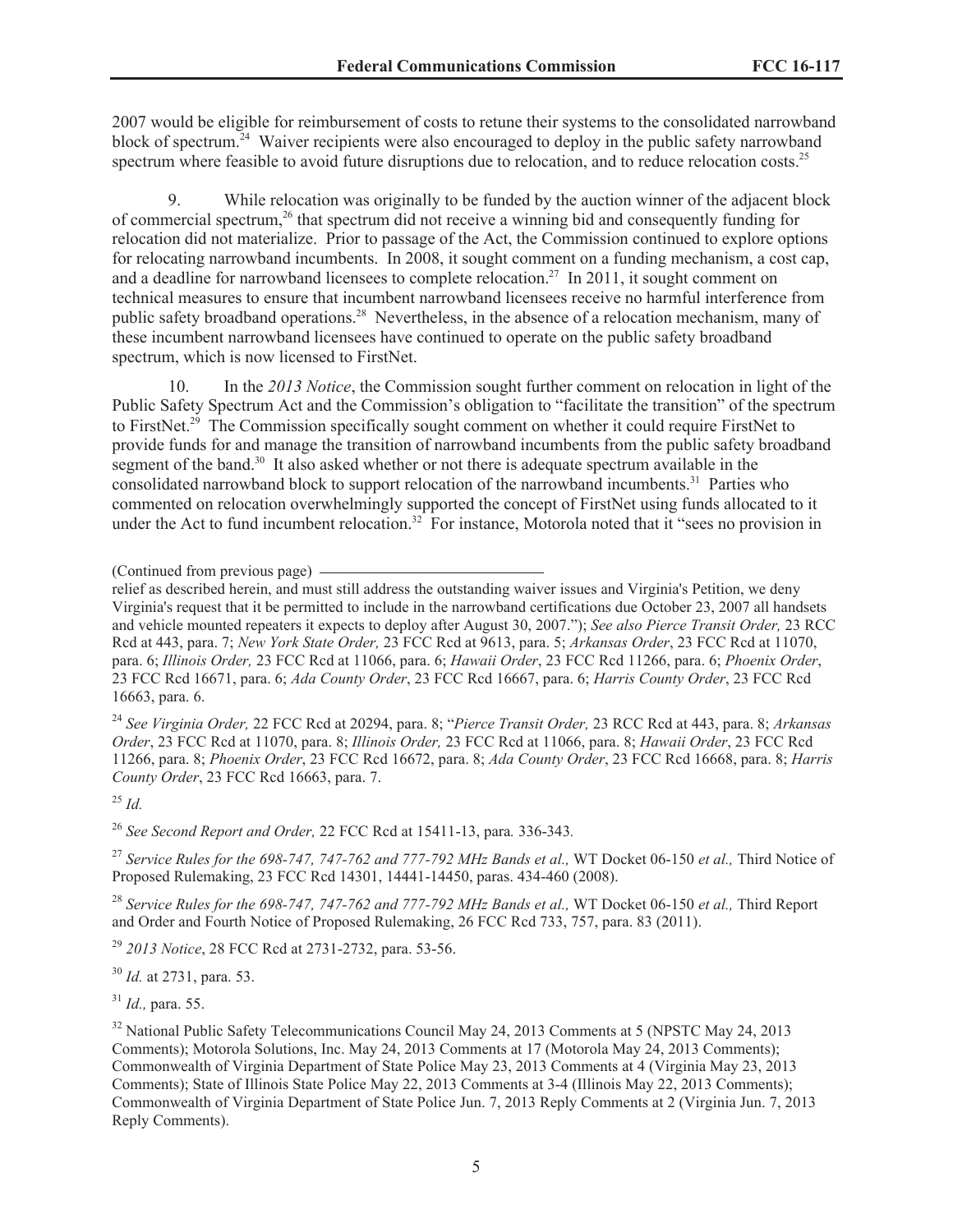that Act that would prohibit such a practical solution<sup>333</sup> while Virginia stated that "it is only appropriate that FirstNet bear the cost of relocation."<sup>34</sup> Illinois was the only one party that commented on the availability of spectrum for relocation, but it deferred to the Commission on this matter.<sup>35</sup>

11. On October 20, 2015, FirstNet filed an *ex parte* letter detailing a proposal for relocating narrowband incumbents.<sup>36</sup> The letter stated that FirstNet's Board had allocated funds for relocation and passed a resolution directing its staff to establish and implement a spectrum relocation assistance grant program.<sup>37</sup> FirstNet stated that its grant program would offer narrowband incumbents an appropriate lead time, as well as assistance funds, to facilitate the relocation of their systems off public safety broadband spectrum.<sup>38</sup> FirstNet anticipated its grant program funding relocation costs, any necessary frequency coordination, technical assistance, and equipment retuning for eligible incumbents.<sup>39</sup>

12. As part of its proposal, FirstNet requested that the Commission add a condition to the license or authorization of each narrowband incumbent stating that no operation on the public safety broadband spectrum will be permitted after July 31, 2017 without the express consent of FirstNet.<sup>40</sup> In addition or in the alternative to this request, FirstNet asked that the Commission "consider conditioning any continued operation on Band 14 on the cessation of all operations on Band 14 within 90 days written notice to the Band 14 incumbent(s) from FirstNet that deployment of the NPSBN is to begin in its State."41

13. On November 5, 2015, the Bureau released a Public Notice seeking comment on FirstNet's relocation proposal.<sup>42</sup> The Bureau noted in its Public Notice that while the Commission had already received comment on relocation issues in this proceeding, it believed further comment on FirstNet's more specific proposal would help ensure a complete and comprehensive record on the matter.<sup>43</sup>

14. Commenting parties generally support FirstNet's proposed grant program.<sup>44</sup> For instance, NPSTC states that it "applauds FirstNet for budgeting funds to relocate incumbents and for taking steps to

<sup>38</sup> *Id.*

<sup>39</sup> *Id*.

<sup>40</sup> *Id.*

<sup>41</sup> *Id.* at n. 5.

<sup>42</sup> *See Public Safety and Homeland Security Bureau Seeks Comment on FirstNet's Incumbent Relocation Proposal*, Public Notice, DA 15-1253 (PSHSB 2015). The Office of the Federal Register published a summary of the Public Notice and the associated comment deadline on November 25, 2015. *See* 80 FR 73696 (Nov. 25, 2015).

<sup>43</sup> *Id*. at 2.

<sup>&</sup>lt;sup>33</sup> Motorola May 24, 2013 Comments at 17.

<sup>34</sup> Virginia May 23, 2013 Comments at 4.

<sup>35</sup> Illinois May 22, 2013 Comments at 7.

<sup>36</sup> *See* Letter, dated October 20, 2015 from Jason Karp, Chief Counsel, First Responder Network Authority to Marlene H. Dortch, Secretary, Federal Communications Commission (FirstNet Relocation Letter).

<sup>&</sup>lt;sup>37</sup> *Id.* at 2. As discussed in paragraph 18, *infra*, FirstNet has since implemented the relocation grant program referenced in its October 2015 *ex parte*.

<sup>44</sup> APCO Dec. 9, 2015 Comments at 2 (APCO Relocation Comments); NPSTC Dec. 9, 2015 Comments at 5 (NPSTC Relocation Comments); Commonwealth of Virginia Comments Dec. 8, 2015 Comments at 2 (Virginia Relocation Comments).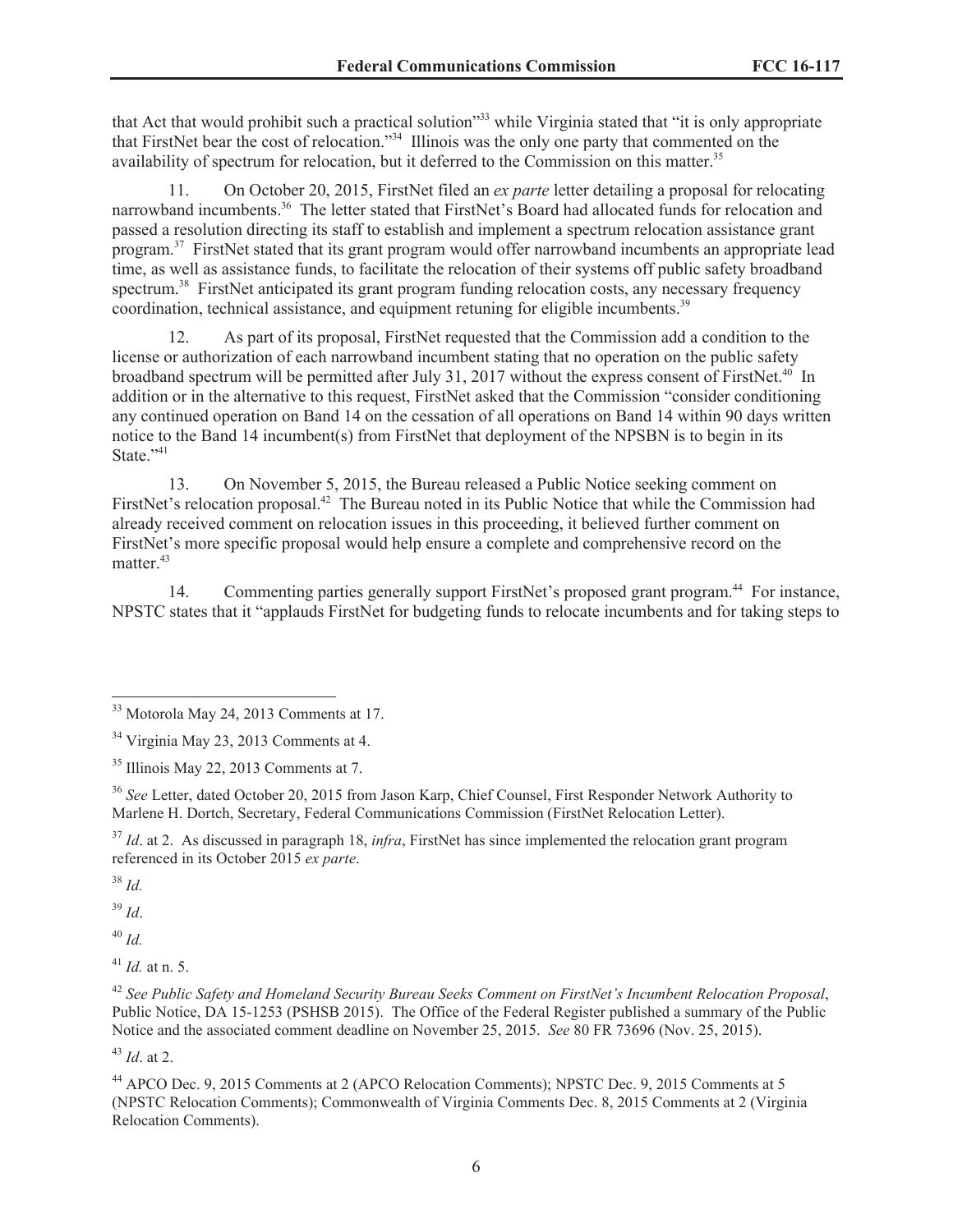establish a relocation grant assistance program."<sup>45</sup> Virginia notes that it has "enthusiastically supported relocation funding by FirstNet" since 2013.<sup>46</sup>

15. Four commenting parties, however, express concern about FirstNet's proposal.<sup>47</sup> Illinois contends that the proposal gives FirstNet an "unfair advantage" in dealing with narrowband incumbents.<sup>48</sup> It alleges a lack of process for dealing with disagreements and argues that nothing in the proposal "protects the interests of the incumbent users."<sup>49</sup> Citing its significant investment since 2002 amounting to tens of millions of dollars and its 45,000 users, Illinois seeks a "definitive source of funding" for relocation expenses. Thus, it urges the Commission to await finalization of the FirstNet grant program and to adopt a process for resolving disputes about relocation expenses.<sup>50</sup> Colorado expresses concern about uncertainties associated with the proposed July 31, 2017 deadline for relocation, and advocates a waiver or extension process to address such uncertainties.<sup>51</sup> Virginia states that it "continues to believe that it is not appropriate procedurally" to have FirstNet control at its discretion the schedule upon which incumbent operators exit the broadband segment of the band.<sup>52</sup> Citing its \$380 million costs for deploying its STARS network throughout the state,<sup>53</sup> Virginia argues that a "different time period" should apply to users like itself that will need to retune radios in 3,300 vehicles operating on a statewide basis.<sup>54</sup> and similarly argues for a liberal waiver or extension policy.<sup>55</sup> Hawaii argues that any relocation process should be accompanied by a requirement for FirstNet to "pay all reasonable costs, including transactional costs, for a transition to comparable facilities."<sup>56</sup>

16. With respect to establishing a deadline for relocation, APCO supports FirstNet's proposal to require narrowband licensees to obtain FirstNet's consent for any operation on the public safety broadband spectrum after July 31, 2017.<sup>57</sup> NPSTC, on the other hand, believes it is premature to finalize a deadline for any authorizations to expire until the relocation funds actually become available.<sup>58</sup>

17. On January 19, 2016, FirstNet filed a second *ex parte* letter in which it clarified that it intends to ensure that narrowband incumbents "are able to maintain reliable operations during their relocation."<sup>59</sup> FirstNet also states that it plans to "retain independent third parties that have relevant technical, industry, and grant experience" to provide it with advice throughout the implementation of its

<sup>49</sup> *Id*.

<sup>50</sup> *Id.*

<sup>51</sup> Colorado Relocation Comments at 1-2.

<sup>59</sup> *See* Letter, dated January 19, 2016 from TJ Kennedy, President, First Responder Network Authority to Marlene H. Dortch, Secretary, Federal Communications Commission at 2 (FirstNet Jan 2016 Ex Parte).

<sup>45</sup> NPSTC Relocation Comments at 5.

<sup>46</sup> Virginia Relocation Comments at 2.

<sup>47</sup> *See* State of Hawaii Dec. 9, 2015 Comments at 2-4 (Hawaii Relocation Comments); State of Illinois Dec. 9, 2015 Comments at 1 (Illinois Relocation Comments); State of Colorado Governor's Office Dec. 9, 2015 Comments at 2-3 (Colorado Relocation Comments); Virginia Relocation Comments at 3-8.

<sup>48</sup> Illinois Relocation Comments at 3.

<sup>52</sup> Virginia Relocation Comments at 3.

<sup>53</sup> Commonwealth of Virginia May 23, 2013 Comments at 5 (Virginia 2013 Comments).

<sup>&</sup>lt;sup>54</sup> Virginia Relocation Comments at 6.

<sup>55</sup> Virginia 2013 Comments at 7.

<sup>56</sup> Hawaii Relocation Comments at 2.

<sup>57</sup> APCO Relocation Comments at 2.

<sup>58</sup> NPSTC Relocation Comments at 7.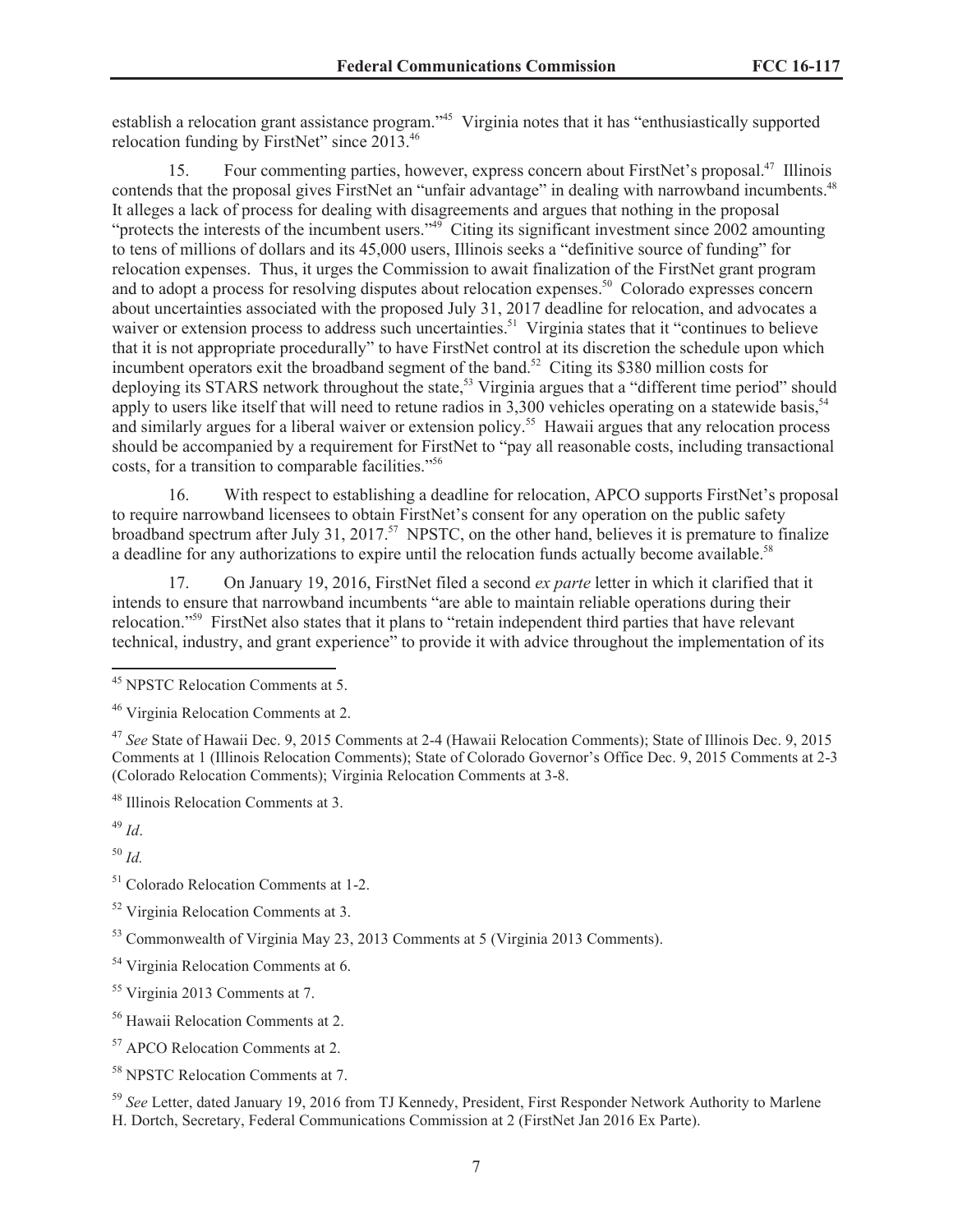grant program.<sup>60</sup> In response to concerns raised by incumbents with larger operations about the proposed relocation deadline, FirstNet states that based on the information it has received from incumbents it believes the deadline is "both reasonable and achievable," but that the grant program "will allow for reasonable extensions of time for incumbents to relocate, as warranted, depending upon each licensee's particular situation."<sup>61</sup> However, FirstNet urges the Commission not to adopt a dispute resolution process, which it believes would "not only delay the deployment of the NPSBN, but would also run counter to Congressional intent." <sup>62</sup>

18. Since filing the January 2016 *ex parte*, FirstNet has implemented its grant program for incumbent relocation and has awarded grants to eight incumbent licensees.<sup>63</sup> The grant program made up to \$40 million available to incumbents for the purpose of "retuning and reprogramming communications equipment" and in certain "unique cases" for "procurement of new communications equipment."<sup>64</sup> FirstNet stated that applicants for grant funding would be expected to relocate their systems within a twelve month "period of performance" but FirstNet noted that it would consider extensions on a case-bycase basis based on demonstrated need.<sup>65</sup> On August 18, 2016, FirstNet announced relocation grant awards to eight narrowband incumbents totaling over \$26.8 million.<sup>66</sup>

19. *Discussion*. We find that prompt relocation of incumbents remains an imperative to successful deployment of the FirstNet nationwide public safety broadband network, and that certainty with respect to the timing of this process will support this goal. We also agree with FirstNet and other commenters that support the funding proposal made by FirstNet. Accordingly, we find that the process that FirstNet has proposed and the grant program it has implemented are sufficient to ensure a smooth, timely, and adequately funded transition by narrowband incumbents, while providing flexibility to all involved.

20. Therefore, to ensure certainty and prompt action on the part of all parties involved, and consistent with the Commission's relocation determination in the *Second Report and Order* and subsequent waiver decisions and with the mandate of the Spectrum Act, we will permit incumbents to remain on FirstNet's licensed spectrum until August 31, 2017, after which they will be required to vacate absent FirstNet's express consent to remain longer.<sup>67</sup> This will provide a 12-month transition period for incumbents, consistent with the 12-month period afforded to those incumbents that have received grant funding from FirstNet.<sup>68</sup> However, as noted below, we will not permit continued operation by those incumbents that have either previously discontinued operations or that are no longer in operation after the effective date of this *Report and Order*.

<sup>64</sup> FirstNet Relocation FFO at 3-4.

<sup>65</sup> *Id*. at 4.

<sup>66</sup> FirstNet Relocation Grant Announcement.

<sup>60</sup> *Id.*

 $^{61}$  *Id.* 

<sup>62</sup> *Id.* at 3.

<sup>&</sup>lt;sup>63</sup> See Band 14 Incumbent Spectrum Relocation Grant Program, Executive Summary, Federal Funding Opportunity Number 2016-NTIA-SRGP-01 at 1 (Mar 16, 2016) (FirstNet Relocation FFO); FirstNet Announces Eight Grant Awards for Public Safety Entities Relocating from Band 14 Spectrum, Press Release, August 18, 2016 (FirstNet Relocation Grant Announcement), *available at* http://www.firstnet.gov/news/firstnet-announces-eight-grant-awardspublic-safety-entities-relocating-band-14-spectrum.

<sup>67</sup> FirstNet Relocation Letter at 2. .

 $^{68}$  Although FirstNet originally requested that we establish July 31, 2017 as the licensing condition date based on when it anticipated that grants would be awarded, we adopt August 31, 2017 as the condition date to adjust for the actual timing of FirstNet's grant announcement.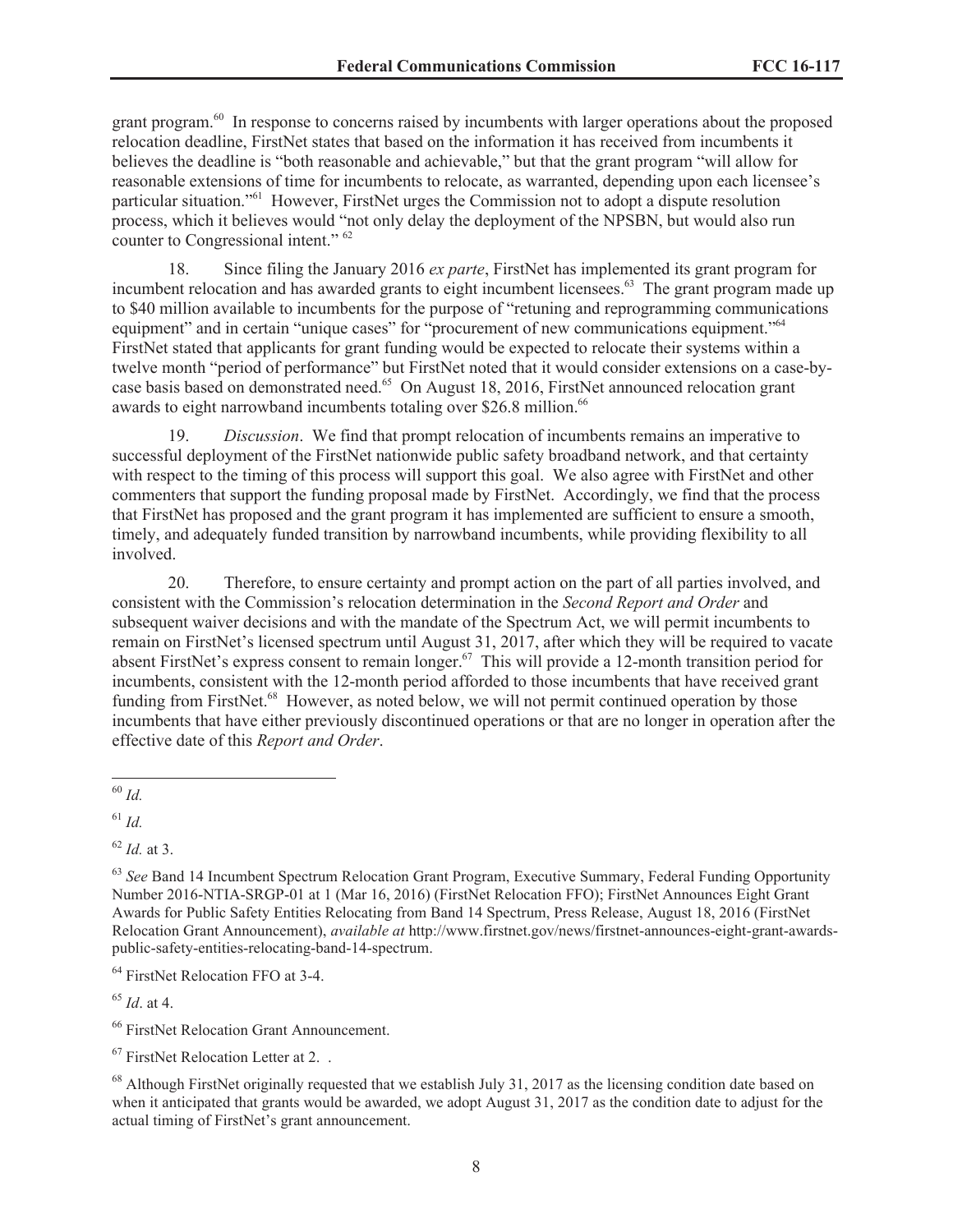21. Furthermore, in order to avoid stranding assets and placing additional burdens on the FirstNet spectrum, to the extent previously authorized by waiver we prohibit all narrowband incumbents from deploying additional facilities on FirstNet's licensed spectrum beyond those currently deployed as of the adoption date of this *Report and Order*. Accordingly, as of the adoption date of this *Report and Order*, we hereby terminate all such authority to initiate new deployments pursuant to waivers previously granted by the Commission or Bureau, which had authorized deployment beyond the 2007 deadline.<sup>69</sup>

22. Based on the record, we find that the grant program established by FirstNet provides a reasonable mechanism for funding relocation of incumbent narrowband operators from the public safety broadband to the narrowband segment of the band. Indeed, commenters to the *2013 Notice* emphasized the need for available funding as a condition precedent to relocation.<sup>70</sup> As noted *supra,* FirstNet has created a grant program that provides up to \$40 million available for relocation costs, and recently announced eight relocation awards from this program. No other party has offered an alternative funding mechanism.

23. Second, we find it in the public interest to set a deadline for narrowband incumbents to clear the broadband segment of the band so that FirstNet can deploy a nationwide broadband network serving public safety. The Act directs the Commission to "take all actions necessary" to facilitate the transition of the broadband spectrum to FirstNet.<sup>71</sup> In discharging that responsibility, we believe a deadline will provide certainty to all parties involved and is the most effective means of supporting the timely deployment of public safety broadband services throughout the Nation, and consistent with the request of FirstNet.<sup>72</sup> In this regard, we note that the FirstNet grant program provides incumbent licensees a twelve month "period of performance" to vacate the FirstNet licensed spectrum in order to allow it to initiate deployment of the nationwide broadband network beginning in 2017.<sup>73</sup> Thus, an August 31, 2017 relocation deadline will provide ample time for the transition while minimizing the potential for delay in testing and deployment of the national public safety broadband network, consistent with the statutory goal of "speed[ing] deployment of the network."<sup>74</sup> We also believe that setting a date certain for relocation is preferable to establishing rolling deadlines triggered by when FirstNet begins deploying service in individual states. A date certain provides clarity to all incumbent licensees and incentivizes them to seek funding and relocate their systems in a timely manner.<sup>75</sup>

24. We also find that the grant performance timeframe and August 31, 2017 relocation deadline establish a reasonable transition timetable for incumbent operators to complete relocation. Narrowband incumbents have been on notice since August 2007 that they would need to vacate the broadband segment of the band, and indeed were encouraged by the Commission to launch any new

 $71$  47 U.S.C. § 1421(c).

http://www.firstnet.gov/news/firstnet-issues-rfp-nationwide-public-safety-broadband-network.

 $^{74}$  47 U.S.C. § 1426(b)(1)(C).

<sup>69</sup> *See supra* n. 23.

<sup>70</sup> *See* Illinois May 22, 2015 Comments at 3-4; Virginia May 23, 2013 Comments at 4; David Dato May 22, 2013 Comments at 1 (Illinois Terrorism Task Force Comments); Jay Danner May 23, 2013 Comments at 1 (Illinois DNR Comments); Joe Galvin May 24, 2013 Comments at 1 (Illinois SWIC Comments); William Carter May 24, 2013 Comments at 1 (Illinois Dept. Public Health Comments).

<sup>72</sup> FirstNet has projected making a contract award in the fourth quarter of 2016. *See* Testimony of TJ Kennedy, FirstNet, before the House Subcommittee on Communications and Technology (Feb. 2, 2016), at http://docs.house.gov/meetings/IF/IF16/20160202/104388/HHRG-114-IF16-Wstate-KennedyT-20160202.pdf. An August 31, 2017 deadline would thus provide reasonable availability for deployment following the contract award.

<sup>73</sup> *See* FirstNet Relocation FFO at 1, 3-4. *See also* Press Release, First Responder Network Authority, FirstNet Issues RFP for the Nationwide Public Safety Broadband Network (Jan 13, 2016),

<sup>75</sup> *See* FirstNet Relocation Letter at n. 5.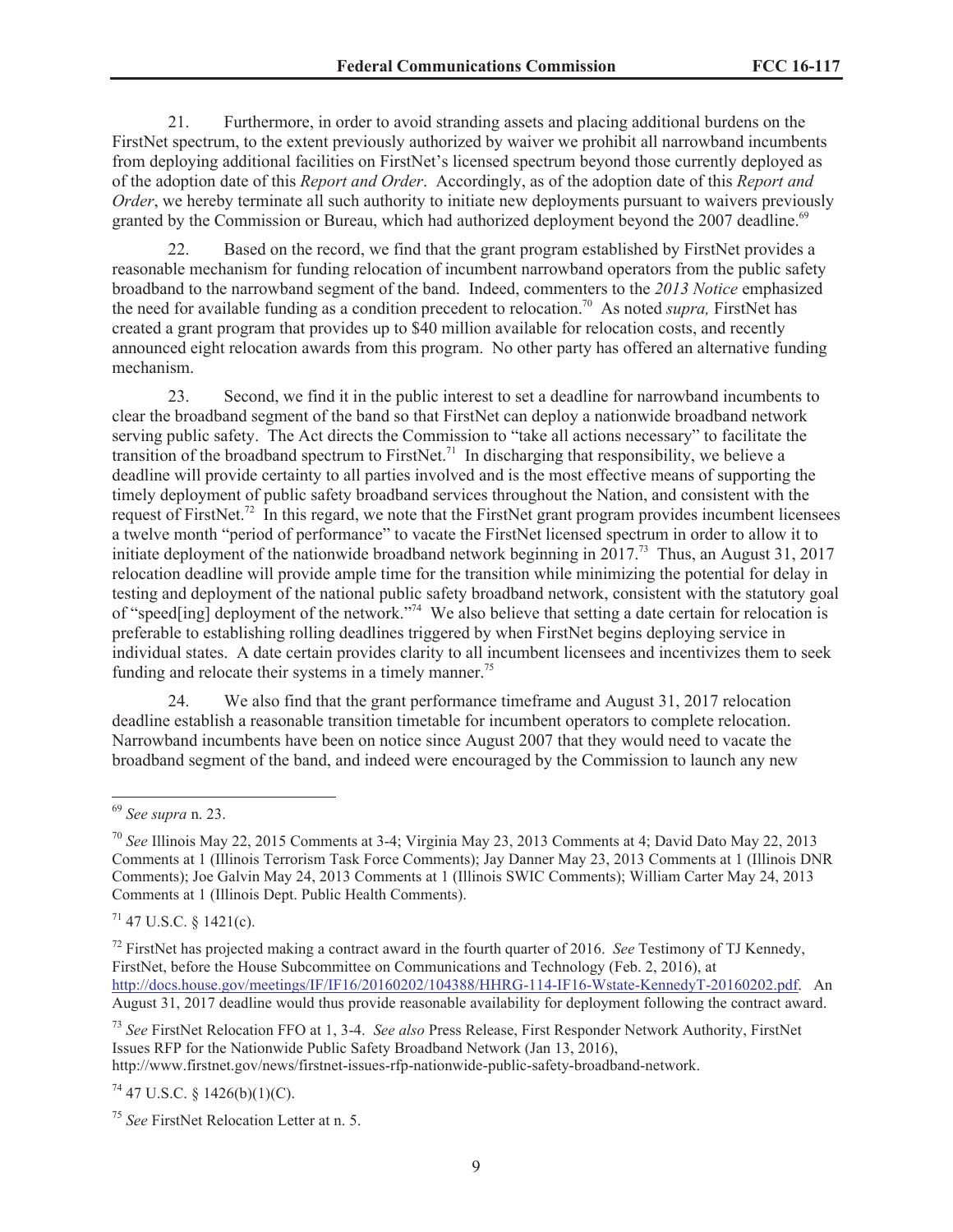operations in the consolidated narrowband segment.<sup>76</sup> Therefore, we expect incumbent licensees to be in a position to begin implementing their transition as soon as they obtain relocation funds.

25. We note that the majority of narrowband incumbents operate site-based facilities which consist of either (1) one or two base station repeaters with associated mobile units, or (2) mobile units only without a base station. For these incumbents, relocating to the narrowband spectrum should not be technically complex and therefore it is reasonable to expect them to complete the transition well in advance of August 31, 2017.<sup>77</sup>

26. For licensees with more expansive systems, FirstNet has affirmed that these licensees will be permitted to continue operating on the broadband segment of the band after the relocation deadline, if needed, at FirstNet's discretion. Indeed, the FFO also provides certain flexibility for granting extensions when appropriate. We expect FirstNet to exercise this discretion reasonably and in good faith to accommodate legitimate incumbent needs and ensure that there is no interruption of narrowband operations that are essential to public safety. We also require FirstNet to notify the Commission of each incumbent extension request and whether the request has been granted or denied.

27. Furthermore, we find there is adequate spectrum in the consolidated block of 700 MHz public safety narrowband spectrum to accommodate the narrowband incumbents. State licensees, such as Virginia and Illinois, will transition to the State Licensee channels reserved in the consolidated block solely for use by the states.<sup>78</sup> The remaining licensees will transition to the General Use channels that are reserved for them in the consolidated narrowband block by their respective Regional Planning Committees.<sup>79</sup>

28. Consequently, once FirstNet has processed the grant applications, we instruct it to provide the Bureau with a list of all incumbents that applied for relocation funding during its application window and that FirstNet has determined to be eligible for funding under its grant program. FirstNet should also include on its list or lists, should FirstNet issue grants on more than one date, all incumbents who have notified FirstNet that they intend to fund their own relocation. We direct the Bureau to take action after FirstNet submits its list(s) and this *Report and Order* becomes effective, to conform the licenses of each identified incumbent to the modified terms that we have adopted generally in the present rulemaking decision.<sup>80</sup> More specifically, the Bureau shall further modify, pursuant to Section 316 of the

<sup>76</sup> *Second Report and Order,* 22 FCC Rcd at 15412, para. 339.

 $77$  As noted above, FirstNet states that, based on the information it has received from narrowband incumbents, it believes that a July 31, 2017 clearance deadline is "both reasonable and achievable." It states that it expects at least seventy percent of narrowband incumbents to clear the broadband segment of the band within a matter of months given the "small scope of their relocation requirements." *See* FirstNet Jan 2016 Ex Parte at 2.

<sup>78</sup> Each state is allotted ninety-six channels (12.5 kHz bandwidth) in the consolidated narrowband block. *See* 47 C.F.R.  $\S 90.531(b)(5)$ . This is the same number of channels which were allotted to the states prior to consolidation of the narrowband spectrum.

<sup>79</sup> *See* 47 C.F.R. § 90.531(b)(6). Each licensee will have an equivalent number of channels reserved for it in the narrowband consolidated block that it had allotted to it prior to consolidation.

<sup>&</sup>lt;sup>80</sup> As the Commission has previously stated, "it is well established that the Commission always retains the power to alter the terms of existing licenses by rule making." Facilitating the Provision of Spectrum-Based Services to Rural Areas, *Report and Order* in WT Docket No. 02-381, *et al.*, 19 FCC Rcd 19078, 19125-26 (2004); *see also Community Television v. FCC*, 216 F.3d 1133, 1140-41 (D.C. Cir. 2000) (holding that the "FCC may modify entire classes of licenses" through rulemaking process); *WBEN, Inc. v. U.S.*, 396 F.2d 601, 618 (2d Cir.), *cert. denied*, 393 U.S. 914 (1968); *California Citizens Band Association v. U.S.*, 375 F.2d 43, 50-52 (9<sup>th</sup> Cir.), *cert. denied*, 389 U.S. 844 (1967); *cf. U.S. v. Storer*, 351 U.S. 763 (1956) (holding that Section 309(b) requirement that full hearing be conducted before license application is denied did not prevent FCC from changing eligibility requirements by rulemaking, thereby obviating need for full hearing for applicants who failed new eligibility criteria).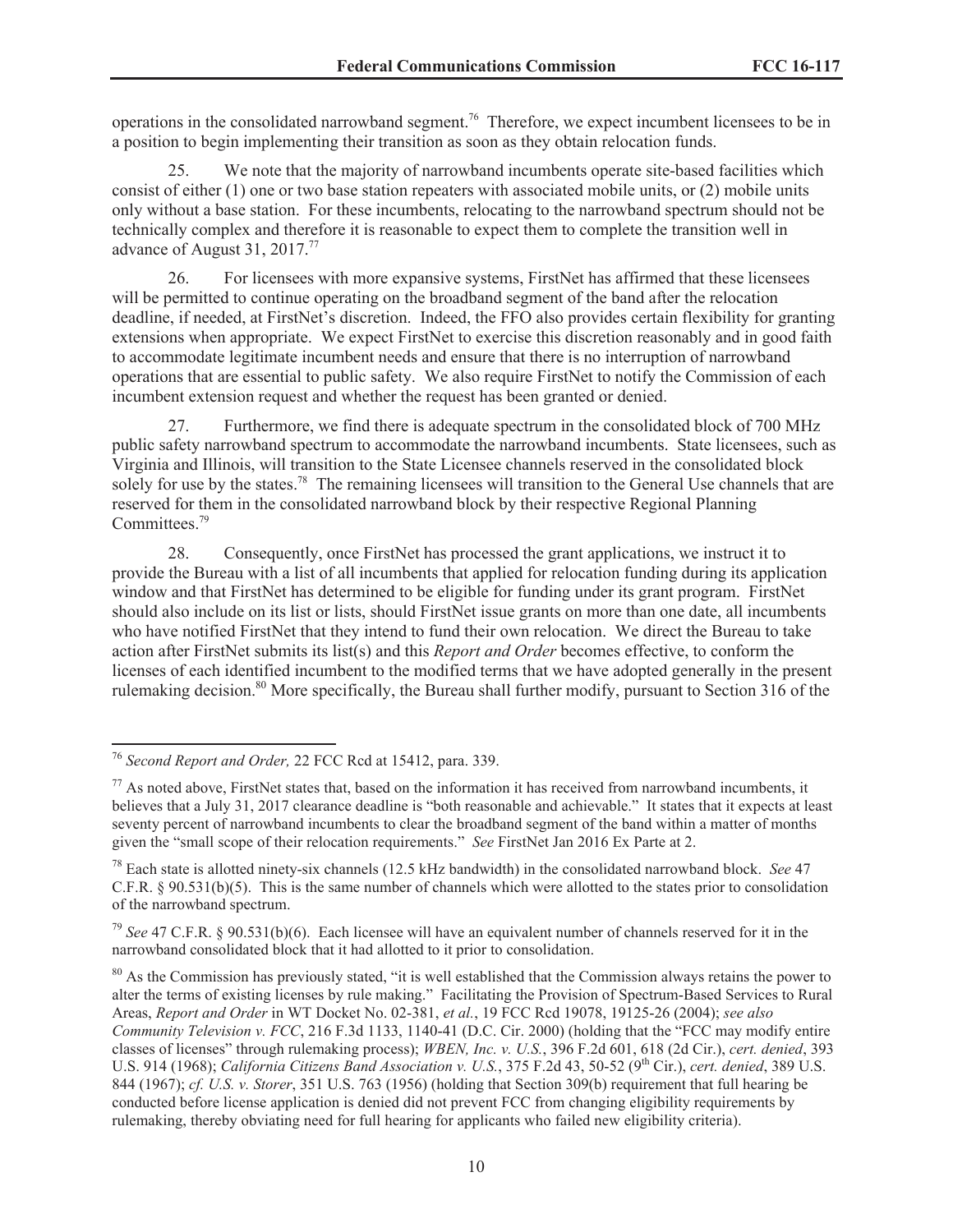Communications Act, <sup>81</sup> the licenses of each identified incumbent to the extent necessary in order to implement the requirement adopted herein that all licensees in this incumbent class vacate, by August 31, 2017, the spectrum licensed to FirstNet, except for those licensees that have the express written consent of FirstNet to remain longer.<sup>82</sup>

29. We also clarify the status of narrowband incumbents who previously discontinued operations on the broadband segment of the band but have yet to remove those channels from their license. Only incumbents who currently operate facilities will be authorized to continue operating on FirstNet's licensed spectrum after the effective date of this *Report and Order*. In this regard, we also agree with FirstNet that it is appropriate to limit its obligation to pay relocation expenses only to those public safety licensees lawfully operating facilities on FirstNet's licensed spectrum as of the date it published its program on the Grants.gov website (March 16, 2016).<sup>83</sup> Thus, after the effective date of this *Report and Order*, we direct the Bureau take the appropriate action under Section 316 required to modify licenses so as to remove channels that encumber FirstNet's spectrum from the license of any incumbent the Bureau determines is no longer actively operating on those frequencies. The Bureau should assume that an incumbent is no longer actively operating on any channels in FirstNet's spectrum if the incumbent failed to contact FirstNet during the 60-day application window about its intention to either seek funding or pay its own relocation costs. Those incumbents unaccounted for in this process will not be entitled to a license condition allowing the continued operation.

30. Finally, we decline the suggestion of some commenters that the Commission play a role in resolving disputes between FirstNet and incumbent licensees over relocation costs. FirstNet is providing relocation funding through a Federal Funding Opportunity grant program, with the safeguards and checks associated with such a program.<sup>84</sup> For instance, as part of the program, FirstNet has retained independent third parties with expertise in both the "programmatic and technical aspects of the program" who will review each application from an eligible incumbent before it makes any final decisions on grants for relocation costs.<sup>85</sup> Furthermore, FirstNet states it will give each eligible applicant an opportunity to resolve any "material weaknesses and/or deficiencies" with its application that its peer reviewers identify including resolving issues concerning implementation plans and proposed budget items.<sup>86</sup> Therefore, we find that any disputes that may arise over how Federal funds from this grant program are used to facilitate relocation will be best resolved within the grant program process, and that there is no need or legal basis for intervention in these issues by the Commission at this time.<sup>87</sup> We find this approach to be consistent with the Public Safety Spectrum Act and with our licensing authority under the Communications Act.

<sup>83</sup> See FirstNet's grant program announcement at http://www.grants.gov/web/grants/viewopportunity.html?oppId=282272.

<sup>84</sup> *See, e.g.*, 2 C.F.R. § 200.204.

<sup>85</sup> FirstNet's FFO states that each application from an eligible incumbent will be reviewed by at least three peer/expert reviewers. *See* FirstNet Relocation FFO at 17-18. *See also* FirstNet Jan 2016 Ex Parte at 2; FirstNet Relocation Grant Announcement at 1 ("All grant applications underwent a competitive review process for the Band 14 Program. This included a technical review by independent peer reviewers with subject matter expertise who verified whether each applicant provided a technically feasible and viable solution to relocate its communications systems from the Band 14 spectrum.").

<sup>86</sup> *Id.*

<sup>87</sup> We agree with FirstNet that the unique requirements of the Public Safety Spectrum Act distinguish this situation from that resulting in the relocation plan adopted by the Commission in the 800 MHz band. FirstNet Jan 2016 Ex Parte at 4. That plan incorporated features of a voluntary agreement by Nextel in exchange for obtaining contiguous (continued….)

<sup>81</sup> 47 U.S.C. § 316.

 $82$  Licensees that receive written consent from FirstNet to remain on the broadband segment of the band after August 31 2017 should forward an electronic copy of the written consent to the Bureau so that staff can attach it to their license in ULS.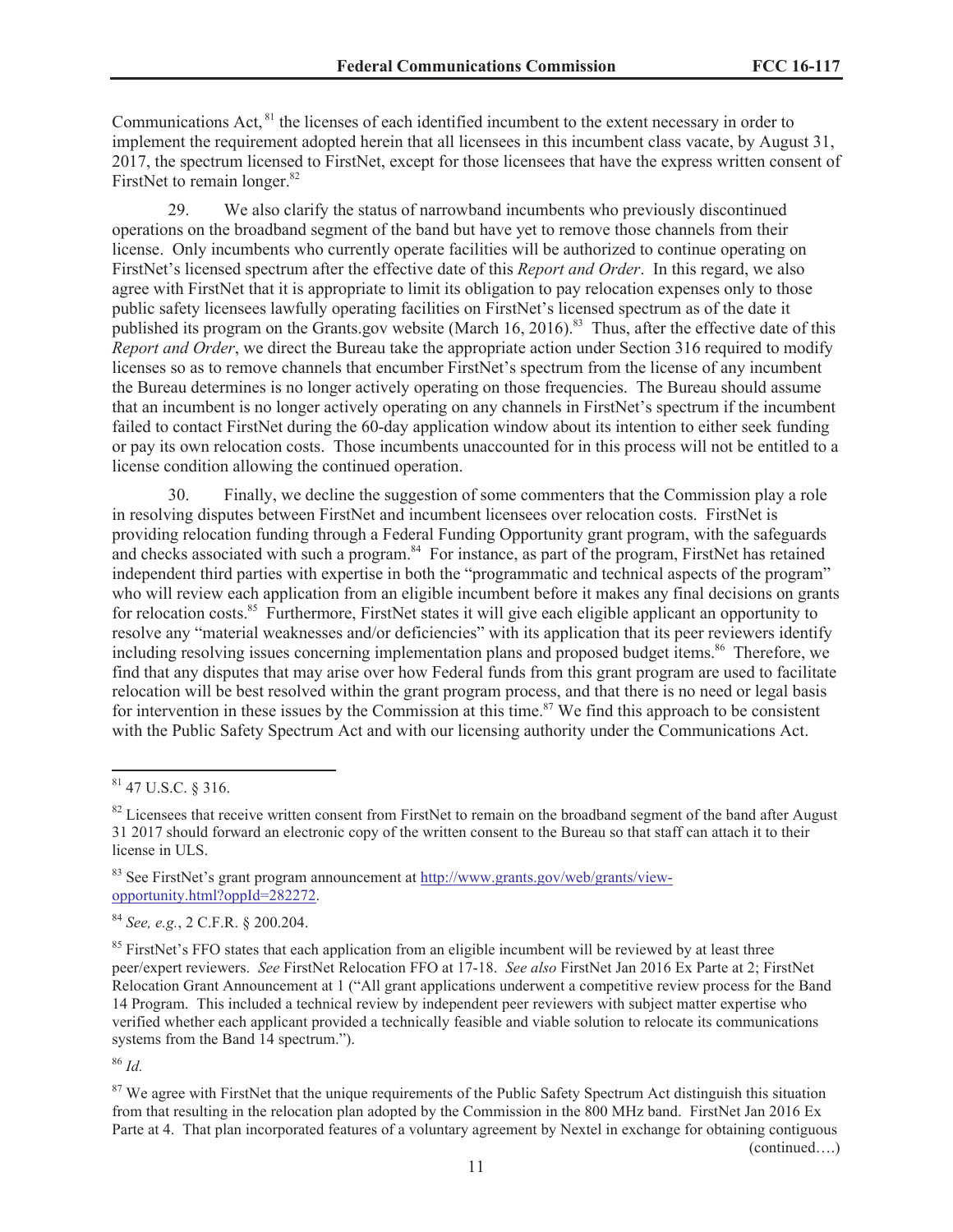# **2. Other Incumbents**

31. *Background.* As noted above, the *2013 Notice* identified two wideband incumbents and one commercial incumbent on the FirstNet spectrum, and sought comment on how to transition these operations to make the spectrum available to FirstNet.<sup>88</sup> In addition, although not addressed in the *2013 Notice*, we note that some TV studio-transmitter links, TV relay, and TV translator relay licensees are operating on the FirstNet spectrum pursuant to Section  $74.602(h)(1)$  of the Commission's rules, which permits licensing of such facilities on UHF TV channels 14-69 on a secondary basis, subject to the provisions in Part 74, subpart  $G<sup>89</sup>$  We address the disposition of these incumbents below.

32. *Discussion.* The *2013 Notice* identified two small wideband public safety deployments in the 700 MHz public safety spectrum: (1) Post Falls, Idaho, and (2) Wasilla, Alaska. With respect to Post Falls, because it operates on spectrum licensed to FirstNet in the Guard Band between the narrowband and broadband segments of the band, FirstNet has awarded it funding under the relocation grant program.<sup>90</sup> Therefore, we will apply the same condition to Post Falls' license that we are applying to narrowband incumbents as discussed above. With respect to Wasilla, the licensee originally proposed to operate its wideband system on channels that would have encumbered FirstNet, but later modified its proposal to select channels in the consolidated narrowband segment of the band.<sup>91</sup> Therefore, Wasilla's system does not encumber the FirstNet spectrum and does not need to be relocated or have its license modified.

33. The commercial incumbent identified in the *2013 Notice* was PTPMS II, a commercial incumbent licensed in the D Block spectrum in the Des Moines-Quad Cities and El Paso-Albuquerque Major Economic Areas under Call Signs WPRV448 and WPRV449. These authorizations expired in August 2015. Therefore, no further action is necessary to facilitate FirstNet's access to this spectrum.

34. Finally, the TV studio-transmitter links, TV relay stations, and TV translator relay stations operating under Part 74, subpart G are licensed on a secondary basis that requires them to cease operation within 120 days of being notified by a primary licensee that it intends to begin operation.<sup>92</sup> Therefore, under our existing rules, all such licensees in the FirstNet spectrum must cease operations within 120 days of receiving notice from FirstNet. We also note that these licensees are not eligible for relocation grant funding from FirstNet.

# **C. FirstNet License Renewal and Buildout Requirements**

35. *Background*. The Public Safety Spectrum Act provides that, prior to the expiration of FirstNet's initial ten-year license term or the expiration of any subsequent renewal of the license, FirstNet must submit to the Commission a renewal application that demonstrates that it "has met its duties and

<sup>88</sup> *2013 Notice*, 28 FCC Rcd at 2732-33, paras. 57-59.

 $89$  47 C.F.R. § 74.602(h)(1).

<sup>90</sup> FirstNet Relocation Grant Announcement at 1.

<sup>91</sup> See letter from Dean Strid, Chairman Region 2 RPC to City of Wasilla (Feb. 28, 2008) (attached to ULS application number 0003427646).

<sup>92</sup> *See Amendment of Parts 73 and 74 of the Commission's Rules to Establish Rules for Digital Low Power Television, Television Translator, and Television Booster Stations and to Amend Rules for Digital Class A Television Stations*, MB Docket No. 03-185, Report and Order, 19 FCC Rcd 19331, 19355-19356 paras. 72-75 (2004). *See also* 47 C.F.R. § 74.703(g).

<sup>(</sup>Continued from previous page)

spectrum in order to resolve interference concerns, and involved a multi-year transition process with many more incumbents. Here, Congress has emphasized the importance of speeding the deployment of a nationwide public safety broadband network, which has been one of the Nation's goals for many years following the recommendations of the 9/11 Commission. *See* The 9/11 Commission: Final Report of the National Commission on Terrorist Attacks Upon the United States at 414 (2004); FCC, Connecting America: The National Broadband Plan at 314-16.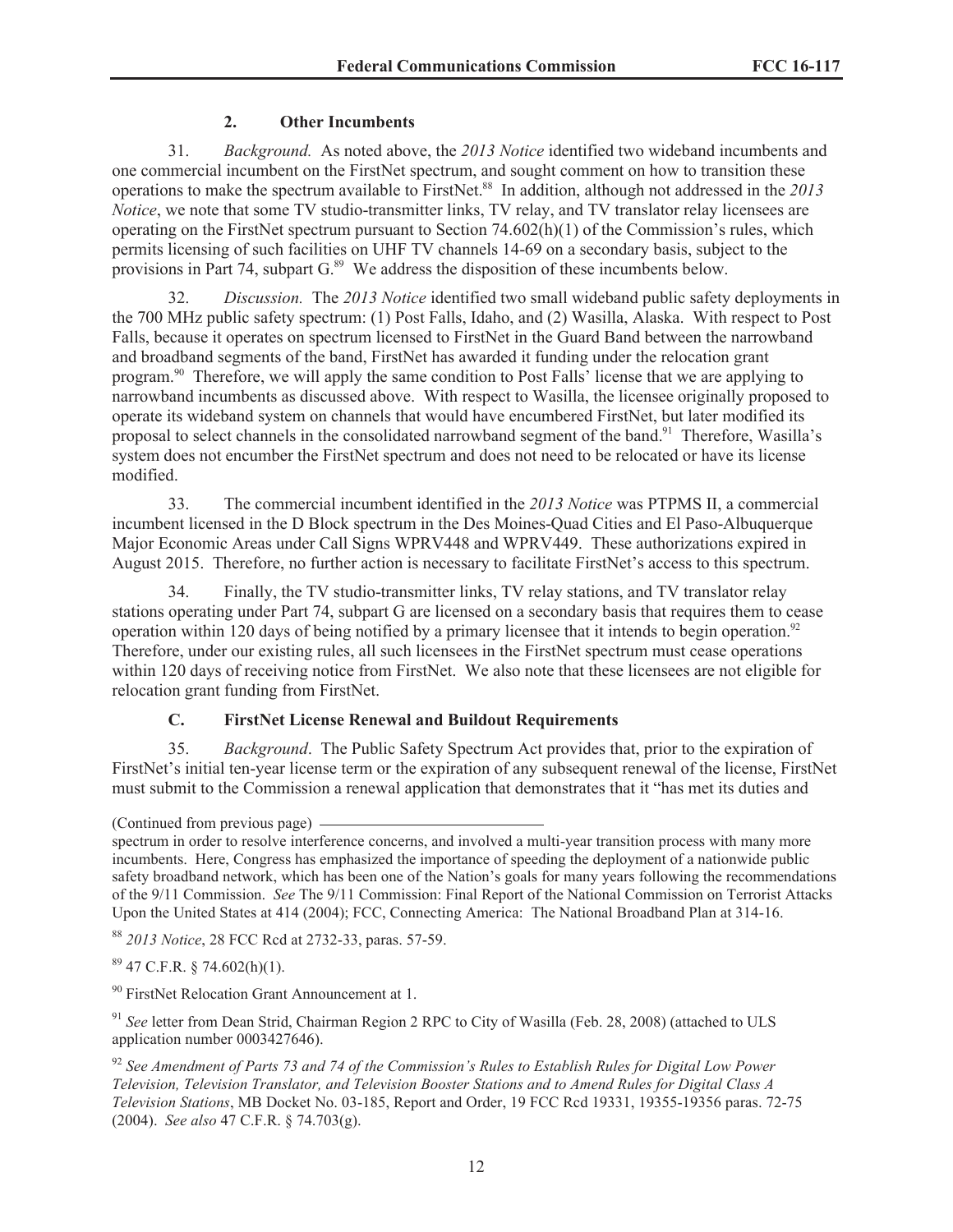obligations as set forth in [the Spectrum] Act."<sup>93</sup> However, the Act does not provide guidance to the Commission on how to evaluate whether FirstNet has met its duties and obligations. In the 2013 Notice, the Commission sought comment on how to ensure that the Commission will have sufficient information at the time of renewal to assess whether FirstNet has met its duties and obligations under the Public Safety Spectrum Act and otherwise met the terms of the license.<sup>94</sup> In addition, the Commission sought comment on its proposal not to include rural buildout milestones as a condition of FirstNet's license.<sup>95</sup>

36. Some commenters agree with the Commission's view stated in the *2013 Notice* that the build-out obligations and specifications of the Public Safety Spectrum Act obviate the need for the Commission to adopt such additional requirements. APCO submits that the Commission should not impose any additional license renewal criteria or reporting requirements on FirstNet,<sup>96</sup> and both APCO and New Mexico agree with the Commission's proposal not to set specific rural coverage benchmarks or any related license conditions.<sup>97</sup> Ericsson similarly urges the Commission to offer an expectation of renewal to FirstNet, provided FirstNet demonstrates that it is meeting the duties and obligations set forth in the Act.<sup>98</sup>

37. Some commenters, however, express concern about rural coverage and suggest that clear construction and coverage standards for license renewal may be necessary to ensure rural deployment by FirstNet. MSI asserts that in light of the "uncertainty" that FirstNet faces regarding funding, the Commission should establish tentative renewal standards for FirstNet tied to construction milestones and commit to periodically reevaluating the benchmarks for feasibility.<sup>99</sup> Similarly, NRECA/NTCA submits that "[g]iven the limited funding allotted to FirstNet, its large assigned licensed spectrum, and its monumental mission, without network coverage guidelines, there is nothing to ensure that FirstNet, a nationwide wireless network operator, will not concentrate its resources on an urban-focused deployment plan and neglect to build out the network in high-cost rural areas."<sup>100</sup>

38. Other commenters propose that the Commission encourage FirstNet to enter into partnerships to leverage existing infrastructure in rural areas. The WISP Coalition states that "[t]he Commission should give careful consideration to the role that WISPs can play in advancing the goals of the nationwide network, particularly in terms of leveraging efficient, cost-effective, existing WISP network architecture and providing incentives to FirstNet to partner with WISPs to build out the LTE network as part of the nationwide effort."<sup>101</sup> UTC suggests that clear standards for license renewal may be necessary to encourage rural deployment by FirstNet and that rural coverage can be accomplished cost effectively by leveraging existing infrastructure in rural areas, including infrastructure that is owned or controlled by utilities and critical infrastructure industries  $\rm (CII)$ <sup>102</sup>

39. In reply comments submitted on behalf of FirstNet, NTIA notes that the Act imposes specific legal obligations on FirstNet to consult, report, and meet construction timelines and coverage

<sup>96</sup> APCO Comments at 5.

 $97$  APCO Comments at 6; New Mexico Reply Comments at 2-3.

<sup>98</sup> Ericsson Comments at 7. Alcatel-Lucent submits that licensing questions should be deferred to a future proceeding. Alcatel-Lucent Comments at 3.

<sup>99</sup> MSI Comments at 3, 13-16.

<sup>93</sup> *2013 Notice*, 28 FCC Rcd at 2728, para. 43 citing Public Safety Spectrum Act, Pub. L. No. 112-96 § 6201(b)(2).

<sup>94</sup> *2013 Notice*, 28 FCC Rcd at 2729, para 46.

<sup>95</sup> *Id.*, para 47.

<sup>100</sup> NRECA/NTCA Comments at 4.

<sup>&</sup>lt;sup>101</sup> WISP Coalition Comments at 8.

<sup>102</sup> UTC Reply Comments at 1-2.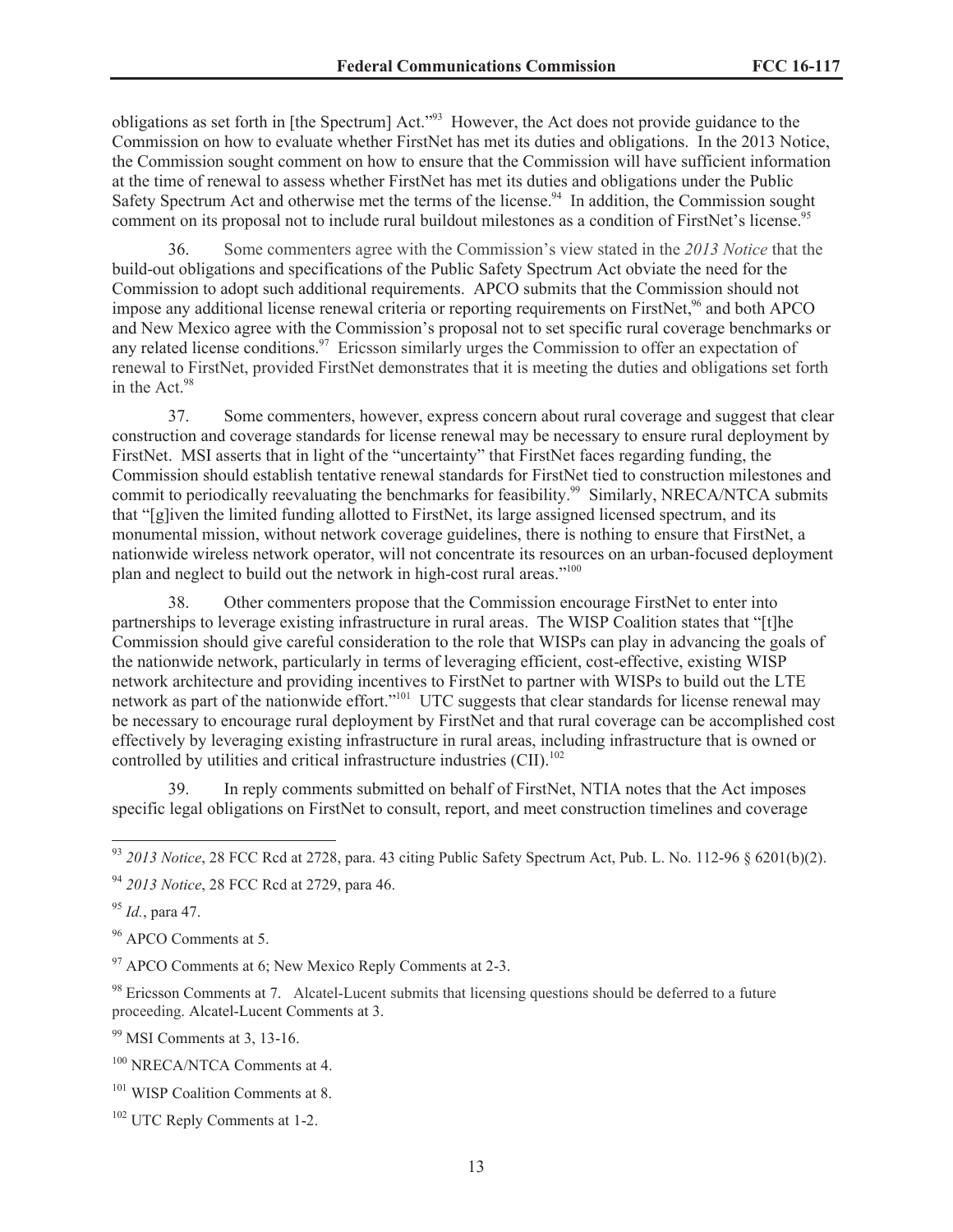areas.<sup>103</sup> It argues that these legal requirements as well as Congressional oversight will ensure that FirstNet complies with its obligations.<sup>104</sup> In particular, it notes, the Act directs FirstNet to include substantial rural milestones in its deployment phases.<sup>105</sup> According to NTIA, FirstNet will be consulting extensively with local, State and tribal entities to ensure adequate coverage of rural areas,<sup>106</sup> and no additional action on the part of the Commission is necessary.<sup>107</sup> For these reasons, NTIA urges the Commission to refrain from imposing additional reporting requirements or other obligations with respect to license renewal.<sup>108</sup>

40. *Decision*. We find that, in light of the build-out obligations and specifications of the Public Safety Spectrum Act,<sup>109</sup> and the specific terms of the Final RFP, there is no need at this time to establish additional Commission rules to ensure rural coverage or any of the other requirements for renewal of FirstNet's license.<sup>110</sup> By avoiding prescriptive regulatory requirements, we also maintain flexibility for both FirstNet and the states in terms of planning for optimal network coverage. In particular, we find that the rural build out and rural partnership provisions of the Final RFP issued by FirstNet are designed to ensure substantial rural coverage in support of its statutory obligations, and mitigate or eliminate the concerns expressed by commenters urging Commission intervention. The Final RFP addresses service availability as well as target timelines for operating the NPSBN, including "substantial rural milestones" over a five year period.<sup>111</sup> These milestones range from one year following the contract award to five years after the award to meet FirstNet coverage objectives and mirror coverage and capacity solutions in non-rural areas:<sup>112</sup>

|             | 12<br>month | 24<br>month | 36<br>month | 48<br>month | 60     |
|-------------|-------------|-------------|-------------|-------------|--------|
| Timing/Area |             |             |             |             | months |

<sup>103</sup> NTIA Reply Comments at 2.

<sup>104</sup> *Id*.

<sup>105</sup> *Id*.

<sup>106</sup> *Id*.

<sup>107</sup> *Id*.

<sup>108</sup> *Id*.

<sup>109</sup> Public Safety Spectrum Act, Pub. L. No. 112-96  $\delta$  6206(b)(3).

<sup>110</sup> We recognize that the final contract awarded by FirstNet may differ from the terms of the RFP. However, we find reasonable assurance from the terms of the final RFP and the requirements of the Act governing FirstNet's deployment that this issue is ripe for resolution now with the expectation that the contract award will not materially differ from the specified terms.

<sup>111</sup> With regard to state coverage objectives, the Final RFP notes that "[t]he Act (Section 6206(b)(3)) requires a phased deployment of the NPSBN with substantial rural coverage milestones as part of each phase." *Id*. at page C-6. See also, *Id.*; *see* Section J-8, Solicitation No. D15PS00295 – Section J, Attachment J-8 IOC/FOC Target Timeline. *See also* Solicitation No. D15PS00295 – Section F Deliverables and Performance at page F-4; Section J, Attachment J-1, Coverage and Capacity Definitions; Section M Evaluation Factors for Award. ("Deployment phases and substantial rural coverage milestones are outlined in Section J, Attachment J-8, [Initial Operational Capability (IOC)/Final Operational Capability (FOC)] Target Timeline."). In this respect, rural milestones conform to a phased approach as contemplated by the statute that achieves proposed rural coverage within a 5-year timeframe.

<sup>112</sup> *See* Section J-8, *Solicitation No. D15PS00295 – Section J, Attachment J-8 IOC/FOC Target Timeline* at page 5. We also recognize that these benchmarks key to vendor proposals that are not yet available and will be dependent on the final contract award. However, we have no reason to believe in light of the terms of the RFP that the percentages expressed will not comply with FirstNet's statutory obligations.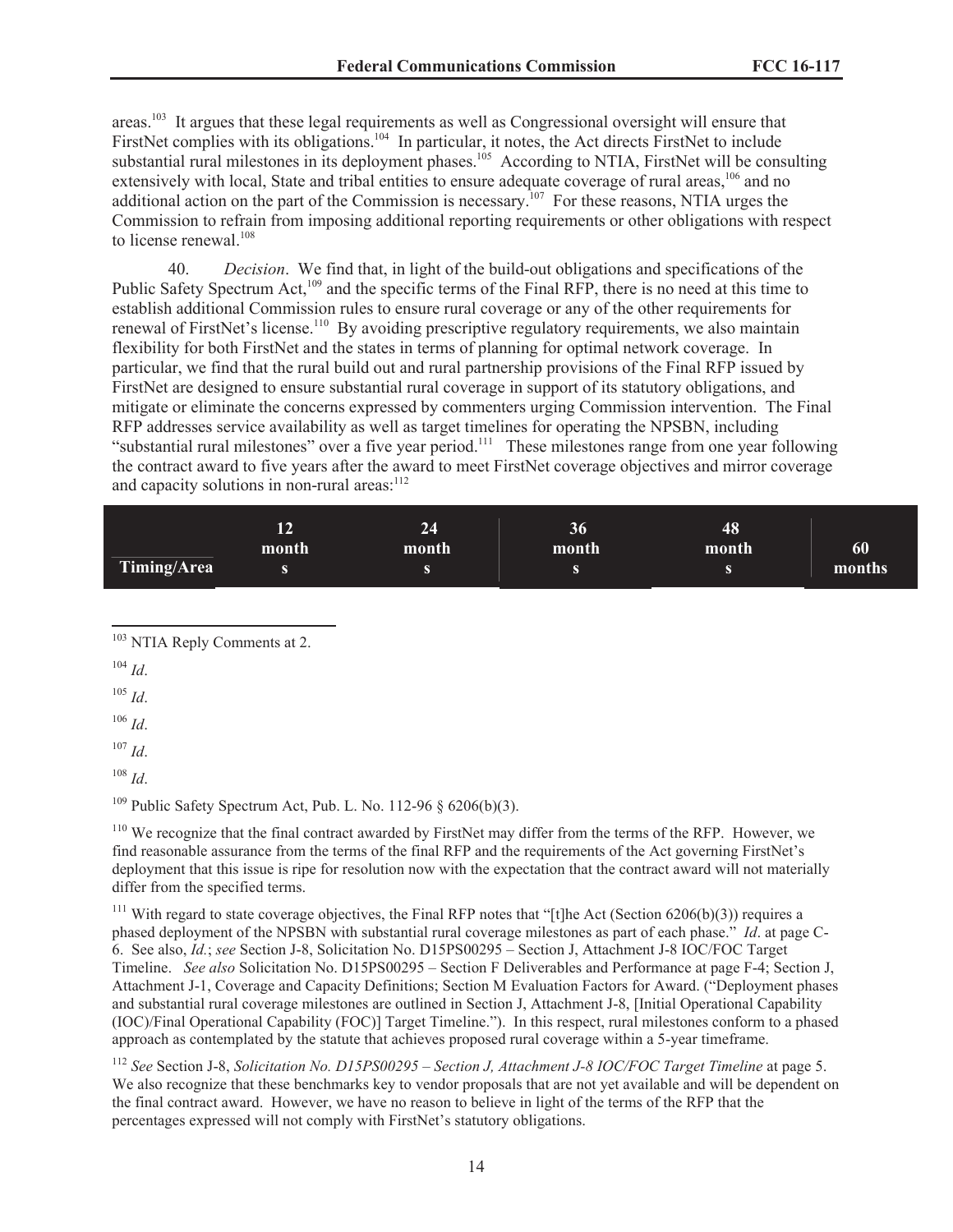| <b>Substantial</b>                                           | • Achievement of                                             | • Achievement of                                             | • Achievement of                                             | • Achievement of                                             | • Achievement                                        |
|--------------------------------------------------------------|--------------------------------------------------------------|--------------------------------------------------------------|--------------------------------------------------------------|--------------------------------------------------------------|------------------------------------------------------|
| Rural<br><b>Milestones</b><br>(State and<br><b>Territory</b> | $20\%$ of<br>Contractor's<br>proposed Band<br>14 coverage in | $60\%$ of<br>Contractor's<br>proposed Band<br>14 coverage in | $80\%$ of<br>Contractor's<br>proposed Band<br>14 coverage in | $95\%$ of<br>Contractor's<br>proposed Band<br>14 coverage in | of $100\%$ of<br>Contractor's<br>proposed<br>Band 14 |
| <b>Task</b><br>Orders)                                       | rural areas                                                  | rural areas                                                  | rural areas                                                  | rural areas                                                  | coverage in<br>rural areas                           |

41. The Final RFP provides that deployment of Band 14 coverage solutions for both rural and non-rural areas will begin in year 1.<sup>113</sup> Year 2 coverage solutions must significantly expand rural and non-rural Band 14 coverage from 20 percent to 60 percent.<sup>114</sup> Final operational coverage (FOC) is targeted for within 5 years post contract award, including the delivery of all milestones, services, systems, and hardening.<sup>115</sup> Thus, FirstNet envisions an aggressive timetable for delivery of the FOC. In addition to coverage and capacity milestones, each benchmark details products and architecture,<sup>116</sup> business management, and State public safety device connections. Further, the Final RFP provides that "Offerors will be evaluated based on their demonstration of their ability to provide Band 14 and non-Band 14 coverage and capacity in each of the 56 states and territories, including rural and non-rural areas."<sup>117</sup>

42. In addition, the Final RFP addresses integration of existing Commercial, Federal, State, Tribal, and Local Infrastructure to support the NPSBN (*i.e.* "integrate existing assets—where economically desirable in accordance with Section 6206 of the Act and as further interpreted in FirstNet's request for public comments—with an emphasis on assets owned and operated by rural telecommunications providers.").<sup>118</sup> Further, the Final RFP's evaluation criteria address rural partnerships and state that "Offerors will be evaluated based on their demonstration of their existing and planned partnerships with rural telecommunications providers, including commercial mobile providers, utilizing existing infrastructure to the maximum extent economically desirable to speed deployment in rural areas."<sup>119</sup>

43. The Final RFP, the terms of the responsive proposals that may be accepted by FirstNet, and the reporting requirements of the Public Safety Spectrum Act will provide the Commission with substantial information about FirstNet's performance during the license term while also balancing

<sup>117</sup> *Section M Evaluation Factors for Award* at page M-2.

<sup>118</sup> *Id*. at Section C, page C-5. *See also Solicitation No. D15PS00295 – Section J, Attachment J-2 Nationwide and Rural Coverage Compliance Checklist*.

<sup>119</sup> Section M Evaluation Factors for Award at page M-2. The Final RFP provides that "Offerors shall complete" Section J, Attachment J-2, Nationwide and Rural Coverage Compliance Checklist, to demonstrate their ability to meet the objective to provide coverage in each of the 56 states and territories and to ensure that rural coverage includes partnerships with rural telecommunications providers. The Offeror's solution must demonstrate commitment to exercise rural telecommunications provider partnerships for at least 15 percent of the total rural coverage nationwide. While Attachment J-2 requests these data by states, the 15 percent coverage factor will be evaluated on a nationwide basis only for this phase." *Id.* at M-3.

<sup>113</sup> *Id*. at page 11.

<sup>114</sup> *Id*. at page 14.

<sup>115</sup> *Id.* at pages 18-20.

<sup>&</sup>lt;sup>116</sup> Products and architecture for IOC-3, for example, "cover all services, applications, devices, architecture and infrastructure, and operations required to meet FirstNet coverage objectives. During this phase, the Contractor shall complete the NPSBN and prepare for integration with state-deployed RANs and new site builds." *Id*. at 14.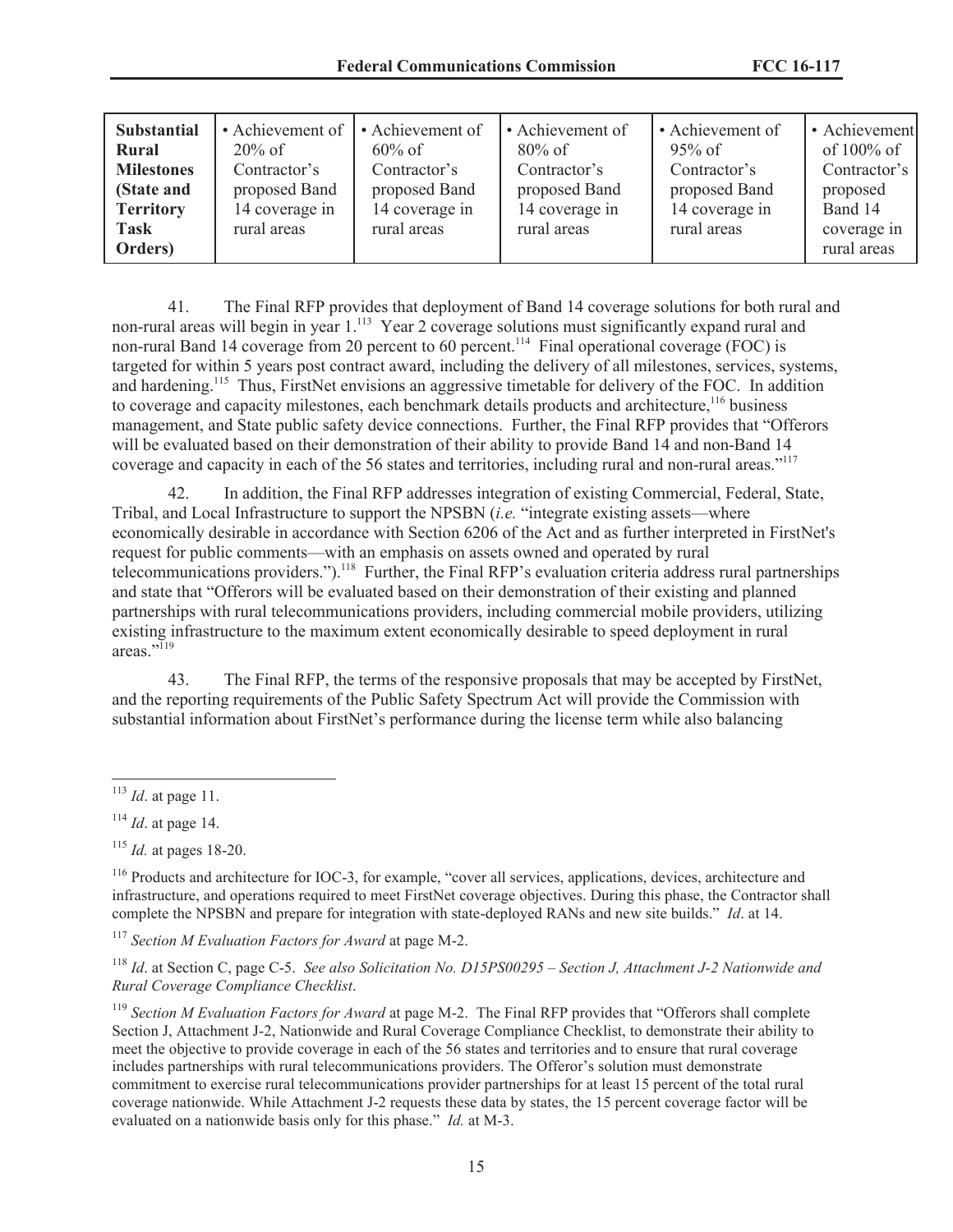FirstNet's need for flexibility.<sup>120</sup> We therefore conclude that the information and reports already required of FirstNet by the Act will provide a sufficient basis for the Commission to evaluate FirstNet's renewal application and otherwise discharge its licensing, interference management, and other obligations under Title III of the Communications Act.<sup>121</sup> Imposing additional renewal standards, construction benchmarks, and reporting requirements at this time would unnecessarily increase FirstNet's costs and introduce delay that may undermine the timely buildout of the NPSBN.

44. Similarly, we find that imposing additional rural construction milestones at this time could interfere with FirstNet's continuing outreach and procurement efforts and thus distort the incentives and negotiations necessary to realize expeditious construction of the PSBN. In that respect, we note that "FirstNet has adopted an objectives-based approach in the RFP, rather than a traditional requirementsdriven model, to provide industry the maximum opportunity and flexibility in the development of innovative solutions for the NPSBN."<sup>122</sup> FirstNet states that "[p]roviding this flexibility enables Offerors to illustrate their intent in their proposals to meet or exceed the high-level objectives[.]"<sup>123</sup> We conclude that establishing network coverage milestones at this stage in FirstNet's development would frustrate this approach, and that the Act and the Final RFP demonstrate a clear intention to construct the NPSBN at a pace that meets the needs of urban and rural areas consistent with the requirements of that Act.

45. To help us assess whether FirstNet meets its duties and obligations under the Public Safety Act sufficiently to warrant license renewal, including with respect to rural coverage, we will monitor the implementation of the Final RFP and associated existing reporting obligations, as well as the required application specified by the Act demonstrating compliance with its duties and obligations.<sup>124</sup> We also retain the right to request additional information from FirstNet should the need arise.<sup>125</sup> This approach is consistent with our view that the success of FirstNet may require flexibility, balancing our need to oversee FirstNet's performance with the challenges associated with funding and constructing the nationwide project, while being consistent with our obligations under the Public Safety Spectrum Act and our authority under the Communications Act.<sup>126</sup>

<sup>123</sup> *Id*.

<sup>&</sup>lt;sup>120</sup> These include FirstNet's annual reports to Congress and the annual reports of its independent auditor. See Public Safety Spectrum Act §§ 6209 (independent auditor annual reports) and 6210 (FirstNet annual reports). FirstNet released the first of its annual reports to Congress on February 12, 2013. *See* First Responder Network Authority Annual Report to Congress for Fiscal Year 2012 (Feb. 2013), *available at*

http://www.ntia.doc.gov/files/ntia/publications/firstnet\_report\_to\_congress\_fy2012\_02122013.pdf. FirstNet released its FY 2013 and 2014 reports. *See also* First Responder Network Authority Annual Report to Congress for Fiscal Year 2013 (Feb. 2014), available at http://www.firstnet.gov/sites/default/files/firstnet-report-to-congressfy2013.pdf; First Responder Network Authority Annual Report to Congress for Fiscal Year 2014 (Mar. 3, 2015), *available at* http://www.firstnet.gov/sites/default/files/Annual%20Report\_FY2014\_FINAL\_3\_3\_15.pdf. The FirstNet independent auditor's report is available at http://www.firstnet.gov/sites/default/files/firstnet-independentauditor-report-fy2013.pdf. Additionally, the Financial Report: First Responder Network Authority, Fiscal Year 2013 is available at http://www.firstnet.gov/sites/default/files/firstnet-fy-2013-financial-report.pdf.

 $121$  Some of the Title III obligations that generally apply to Commission licensees have been qualified with respect to FirstNet. We note, for example, that the Public Safety Spectrum Act authorizes FirstNet to assess and collect certain fees, "[n]otwithstanding section 337 of the Communications Act of 1934." 47 U.S.C. § 1428(a).

<sup>122</sup> *Section C Statement of Objectives* at page C-1.

<sup>&</sup>lt;sup>124</sup> Public Safety Spectrum Act, Pub. L. No. 112-96  $\delta$  6201(b)(2).

<sup>125</sup> *See, e.g.*, 47 U.S.C. §§ 154(i), 303(r), 308(b), 403; Public Safety Spectrum Act, Pub. L. No. 112-96 § 6003(a). The Commission also has authority to request additional information from licensees when needed. *See*, 47 C.F.R. § 1.17(b)(4).

<sup>&</sup>lt;sup>126</sup> Public Safety Spectrum Act, Pub. L. No. 112-96  $\S$  6213.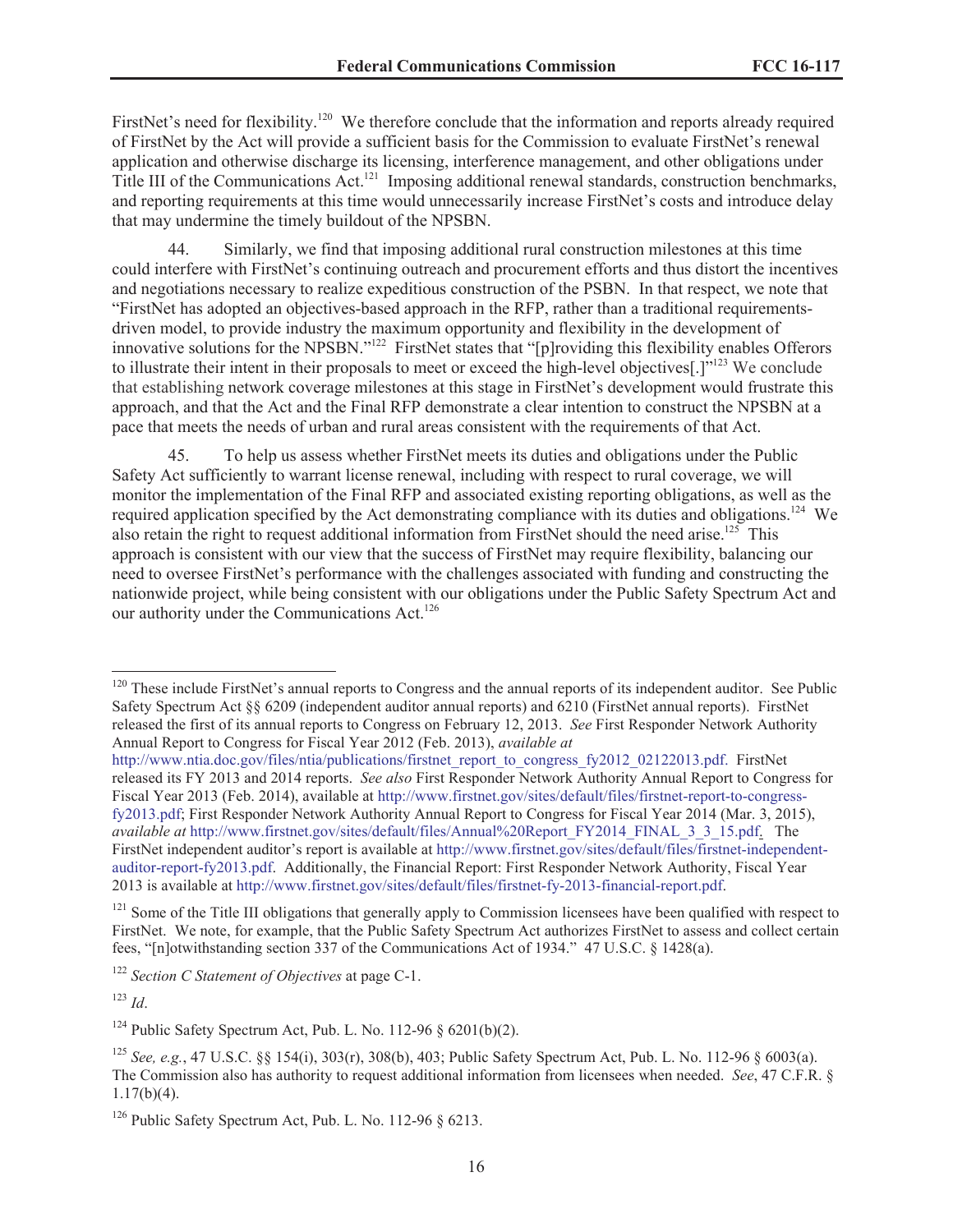## **III. NOTICE OF PROPOSED RULEMAKING**

46. Under the Public Safety Spectrum Act, FirstNet must "take all actions necessary to ensure the building, deployment, and operation" of the NPSBN.<sup>127</sup> Pursuant to Section 6202(b), the NPSBN must be based on a "single national network architecture that evolves with technological advancements" that consists of a core network and a radio access network (RAN).<sup>128</sup> FirstNet is tasked with developing a plan to deploy the RAN within each state.<sup>129</sup> The RAN, as defined in Section  $6202(b)(2)(A)$ , "consists of all cell site equipment, antennas, and backhaul equipment, based on commercial standards, that are required to enable wireless communications with devices using the public safety broadband spectrum."<sup>130</sup> The Act gives each state the option to opt out of FirstNet's RAN deployment within that state and conduct its own RAN deployment.<sup>131</sup> We describe the state opt-out process in further detail below. <sup>132</sup>

# **A. Opt-Out Procedures**

47. Pursuant to Section  $6302(e)(2)$  of the Act, upon completion of FirstNet's request for proposal (RFP) process for the construction, operation, maintenance, and improvement of the NPSBN, FirstNet must provide the Governor of each state, or the Governor's designee, with notice of its completion of the RFP process, details of the proposed plan to build out in that state, and the funding level for the state as determined by NTIA.<sup>133</sup> Then, "[n]ot later than 90 days after the date on which the Governor of a State receives notice . . . the Governor shall choose whether to participate in the deployment of the nationwide, interoperable broadband network as proposed by [FirstNet,] or conduct its own deployment of a radio access network in such State."<sup>134</sup> While the Act is silent on what action, if any, state Governors must take if they opt to participate in the NPSBN, FirstNet's *Final Interpretations/Second Notice* concludes that this affirmative choice "may be manifested by a State providing either (1) actual notice in writing to FirstNet within the 90 day decision period or (2) no notice within the 90 day period established pursuant to 47 U.S.C.  $1442(e)(3)$ .<sup> $135$ </sup>

48. In contrast, if a Governor chooses not to participate in the NPSBN, Section 6302(e)(3)(A) of the Act requires the Governor to "notify [FirstNet], the NTIA, and the Commission of such decision."<sup>136</sup> The Act is silent, however, on exactly when and how this notice must be provided.<sup>137</sup>

<sup>130</sup> *Id.*, § 6202(b)(2)(A); The Definitions section of the Act does not contain the definition for "radio access network" and instead refers to the reader to this section ("radio access network" means the radio access network described in section 6202(b)(2)"). *Id.,* § 6001(29).

 $131$  *Id.,* 112-96 § 6302(e)(2).

 $132$  We have established a separate docket. PS Docket No. 16-269, to address our proposals with respect to the state opt-out process.

<sup>133</sup> *See* Pub. L. No. 112-96 § 6302(e)(1).

 $^{134}$  *Id.*, § 6302(e)(2).

<sup>135</sup> First Responder Network Authority, *Final Interpretations of Parts of the Middle Class Tax Relief and Job Creation Act of 2012*, 80 Fed. Reg. 63504, 63506 (Oct. 20, 2015) (*Final Interpretations/Second Notice*) (emphasis added).

<sup>136</sup> Pub. L. No. 112-96 § 6302(e)(3)(A).

<sup>137</sup> While the plain language of the statute imposes a deadline on the *decision* of the Governor, and then requires the Governor to notify NTIA, FirstNet, and the Commission *upon making* that decision, there is no deadline specified for when the Governor must notify these three agencies. *See id.*, § 6302(e)(2) (imposing deadline on Governor's

(continued….)

<sup>&</sup>lt;sup>127</sup> *Id.*, § 6206(b)(1).

 $128$  *Id.*, § 6202(b).

<sup>129</sup> *See id.,* § 6302(e)(1).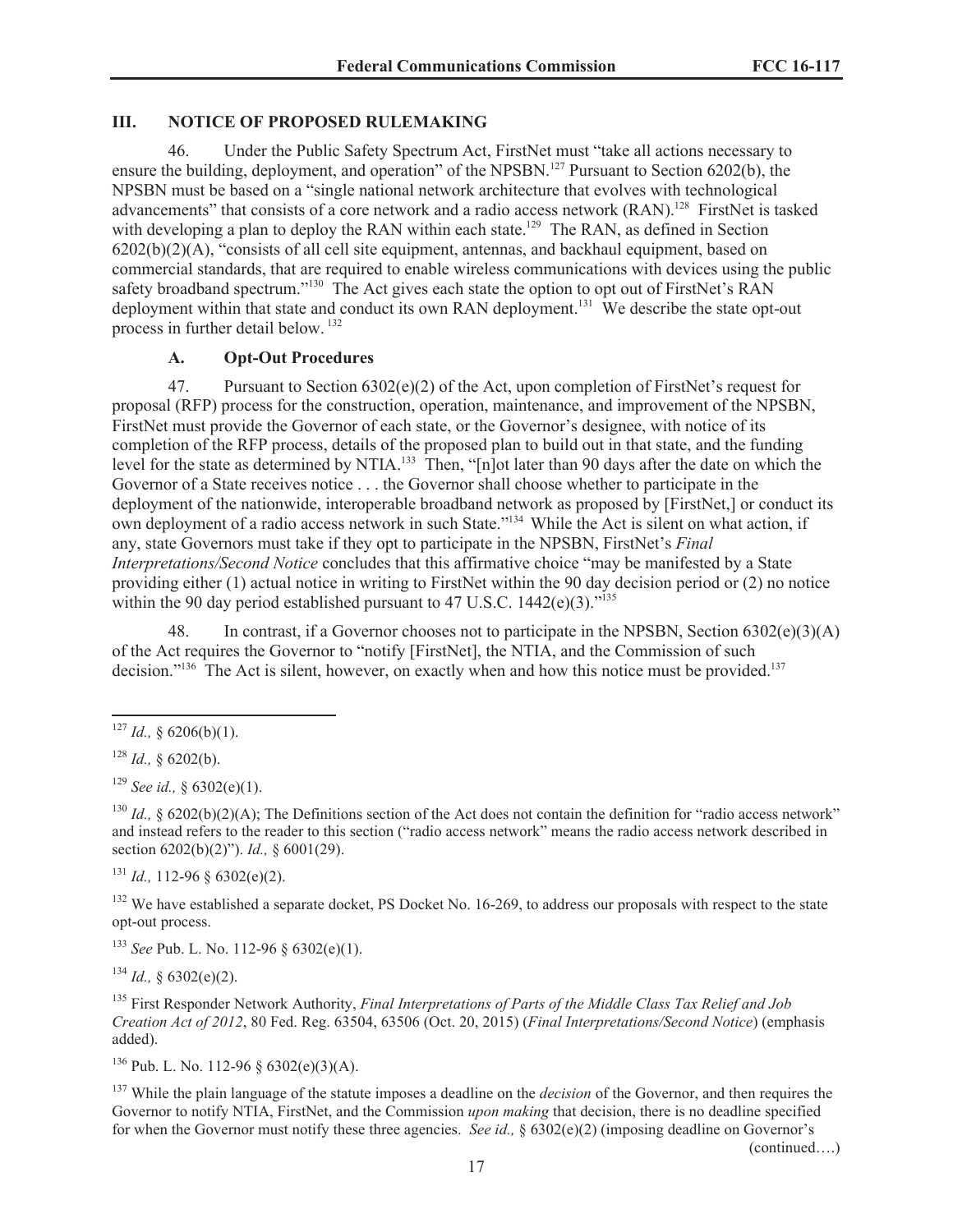Accordingly, in its *Second Notice*, FirstNet proposed to interpret "the requirement to issue such notice as an immediate (*i.e.* same day) requirement," on the grounds that that "Congress did not intend to apply an artificial deadline on the Governor's decision, and then permit an indefinite amount of time to lapse before providing [notice of] such a decision."<sup>138</sup> Further, in its *Final Interpretations/Second Notice*, FirstNet clarifies its view that all relevant agencies must be notified on the same day.<sup>139</sup>

With respect to the Commission's role in the opt-out process, we tentatively agree that Congress did not intend to permit states to delay their notification to the Commission beyond the 90 days provided for states to determine whether or not to opt out. In order to implement the provisions of the Act relating to the Commission's responsibilities for reviewing state opt-out plans, we therefore propose to codify in our rules a requirement that states electing to opt out of the NPSBN must file a notification with the Commission no later than 90 days after the date they receive electronic notice from FirstNet as provided in Section  $6302(e)(2)$ . We also propose to require that the state's opt-out notice to the Commission certify that the state has also notified FirstNet and NTIA of its opt-out decision. We believe that this approach is consistent with the Act and FirstNet's interpretation thereof.<sup>140</sup> We also believe that this approach appropriately treats the timeline within which Governors are required to provide notice as coextensive with the timeframe within which Section 6302(e)(2) requires them to decide whether to opt out.<sup>141</sup> We seek comment on these proposals and on our rationale. We also seek comment on how such notice should be provided to the Commission. Should someone other than a state Governor, such as the Governor's designee, be permitted to file the notice? Should the Commission establish a dedicated email address? Should notice be filed in Docket 16-269? Is there other information that should be included in the notice?

50. Upon providing notice, states that choose to opt out of FirstNet's nationwide RAN deployment have 180 days to "develop and complete requests for proposals for the construction, maintenance, and operation of the radio access network within the State."<sup>142</sup> The Act also states that an opt-out state "shall submit" to the Commission an "alternative plan" for "the construction, maintenance, operation, and improvements" of the RAN within the state, but the Act does not expressly specify any deadline for doing so.<sup>143</sup> We seek comment on what criteria the Commission should use to determine that these requirements have been met.

51. With respect to the RFP process, we seek comment on what showing should be required for a state to demonstrate that it has "develop[ed] and complete[d]" an RFP within the 180 days required by the Act. In its *Final Interpretations*, FirstNet states that an RFP may be considered complete once a state "has progressed in such a process to the extent necessary to submit an alternative plan for the construction, maintenance, operation, and improvements of the RAN that demonstrates the technical and

<sup>138</sup> First Responder Network Authority, Further Proposed Interpretations of Parts of the Middle Class Tax Relief and Job Creation Act of 2012, 80 Fed. Reg. 13336, 13343 (March 13, 2015) (*Second Notice*) (emphasis added).

<sup>139</sup> Final Interpretations, Second Notice, 80 Fed. Reg. at 63506 (" . . . the requirement within 47 U.S.C. 1442 (e)(3) stating that notice is to be provided to FirstNet, NTIA, and the FCC [is] a contemporaneous (i.e., same day) requirement."). *See also* Pub. L. No. 112-96 § 6302(e)(2) (containing the Act's 90 day decision period).

<sup>140</sup> *See* Pub. L. No. 112-96 § 6302(e)(2) (containing the Act's 90 day decision period); *Final Interpretations, Second Notice*, 80 Fed. Reg. at 63506 (FirstNet's interpretation that a decision to opt in "may be manifested by a State providing either (1) actual notice in writing to FirstNet within the 90 day decision period or (2) no notice within the 90 day period established pursuant to 47 U.S.C. 1442(e)(3).").

<sup>141</sup> *See Pub. L. No.* 112-96  $\S$  6302(e)(2)(containing the Act's 90 day decision period).

<sup>142</sup> *Id.*, § 6302(e)(3)(B).

<sup>143</sup> *Id.*, § 6302(e)(3)(C)(i).

<sup>(</sup>Continued from previous page)

decision); § 6302(e)(3)(A) (mandating the Governor to notify the Commission, FirstNet, and NTIA "upon making" such decision).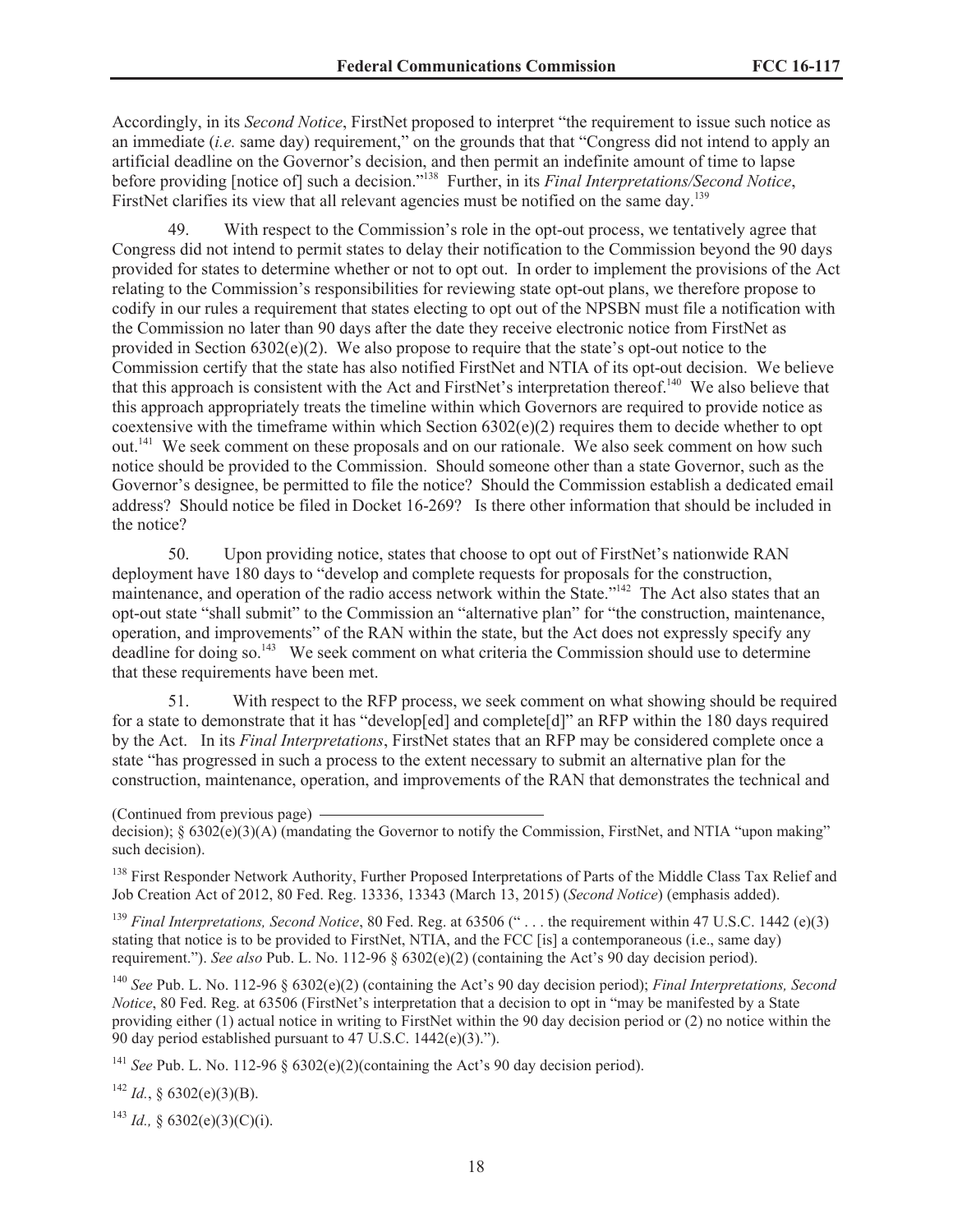interoperability requirements in accordance with 47 U.S.C.  $1442(e)(3)(C)(i)$ ."<sup>144</sup> How far must a state have progressed in the RFP process to meet this standard? If the state has released an RFP but has not received bids or awarded a contract within the 180 days, should its RFP be deemed incomplete? However RFP completion is defined, we propose that if an opt-out state fails to meet this requirement within the statutory 180 day period, the consequence should be that it forfeits its right to further consideration of its opt-out application by the Commission. This is consistent with FirstNet's interpretation<sup>145</sup> and we believe it is consistent with the Act's emphasis on speed of deployment of the NPSBN.<sup>146</sup> We seek comment on this proposed approach

52. We next turn to the statutory requirement that an opt-out state provide an alternative plan to the Commission. We propose that, if a state notifies the Commission of its intention to opt out of the NPSBN, the electing state will have 180 days from the date it provides such notification to submit its alternative plan to the Commission, *i.e*., it must submit the plan within the same timeframe applicable to completion of the state RFP. Although the Act did not specify a deadline for submission of state alternative plans, we believe that applying a single deadline to a state's completion of the RFP and submission of its state plan is consistent with the Act and with FirstNet's interpretation that an RFP may be considered complete once a state "has progressed in such a process to the extent necessary to submit an alternative plan." $147$  With this proposed approach, we seek to balance the importance of providing states with adequate time to produce thorough and comprehensive alternative plans with the need to facilitate timely Commission review and network implementation.<sup>148</sup> Therefore, we propose to treat a state's failure to submit an alternative plan within the 180-day period as discontinuing that state's opt-out process and forfeiting of its right to further consideration if its opt-out request. We seek comment on this approach, which we believe best promotes the balanced objectives of the Act.

53. We also seek specific comment on what an opt-out state should be required to include in its alternative plan in order for the plan to be considered complete for purposes of the Commission's review. As described in greater detail in section III.C. below, our tentative view is that the plan as filed with the Commission must, at a minimum, (1) address the four general subject areas identified in the Act (construction, maintenance, operation, and improvements of the state RAN), (2) address the two interoperability requirements set forth in Sections  $6302(e)(3)(C)(i)(I)$  and (II) of the Act, and (3) specifically address all of the requirements of the Technical Advisory Board for First Responder Interoperability. We seek comment on this approach. Should there be a standardized organization scheme or format for alternative plans to ease their evaluation? Should we require plans to include separate sections for each of the four RAN categories (construction, maintenance, operation, and improvements)? We also seek comment on whether we should allow a state to file amendments or provide supplemental information to the plan once it is filed with the Commission and prior to the Commission's decision. Should Commission staff be permitted to discuss or seek clarification of the alternative plan contents with the filer? If a plan is deemed sufficient for our purposes before a state awards a contract pursuant to its RFP, should we condition approval on substantial compliance with the approved plan under the awarded contract, or should this be addressed by NTIA under its "ongoing" interoperability evaluation?

<sup>144</sup> *Id.*

<sup>145</sup> *Final Interpretations, Second Notice*, 80 Fed. Reg. at 63516.

<sup>&</sup>lt;sup>146</sup> 47 U.S.C. §§ 1426(b)(1)(C) (describing the need for use of existing infrastructure to speed deployment of the network), 1426(b)(3) (encouraging FirstNet to seek cost effective opportunities to speed deployment in rural areas).

<sup>147</sup> *See id.*

<sup>&</sup>lt;sup>148</sup> *See e.g.*, Pub. L. No. 112-96  $\S$  6206(b)(1)(C) (describing the need for use of existing infrastructure to speed deployment of the network); *see also e.g.*, *id.,* § 6206 (b)(3)(encouraging FirstNet to seek cost effective opportunities to speed deployment in rural areas).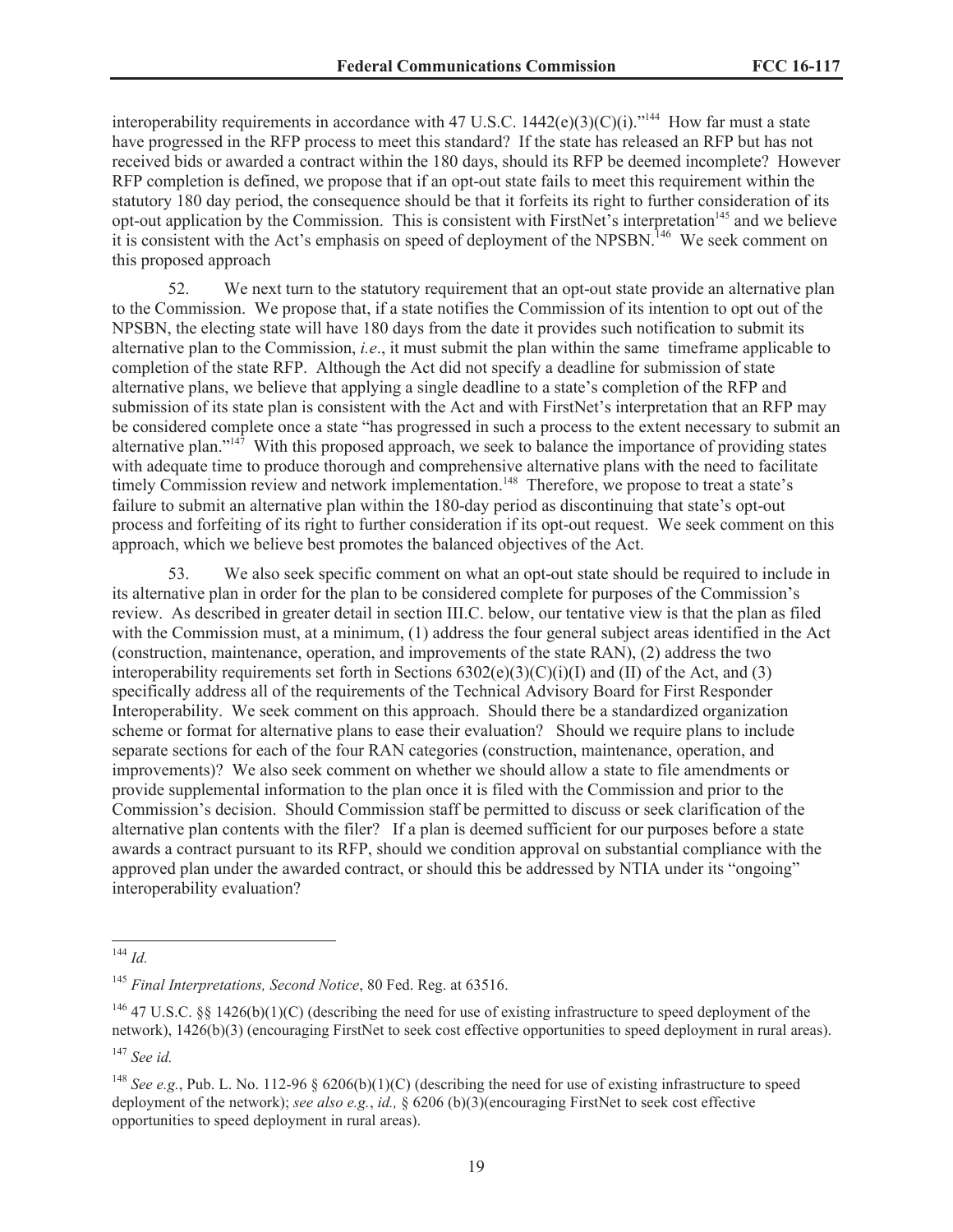54. Additionally, we seek comment on who should have access to and the ability to comment on state alternative plans. In this regard, we seek comment on the extent to which state alternative plans may contain confidential, competitive, or sensitive information or information that implicates national security. Should state plans be treated as confidential, with public notice limited to identifying which states have elected to opt out and filed an alternative plan? Despite the possibility that state plans may include sensitive information, would a public filing requirement be feasible with appropriate safeguards, and if so, should we require such filing, and should the public be given an opportunity to comment on them?<sup>149</sup> If state plans were filed publicly, would our existing rules allowing parties to request confidential treatment for their filings provide adequate protection of sensitive information? Alternatively, given the likelihood of sensitive information and the limited scope of the Commission's review of state plans under Section  $6302(e)(3)(C)(i)$  of the Act, should we limit the parties that are entitled to review and comment on such plans? Should we limit comment to specific issues?

55. We also seek comment on whether FirstNet should be allowed access and the ability to comment to the Commission on state plans within a defined comment period. Similarly, should NTIA be allowed a defined period to review and comment, particularly in light of its separate statutory role in reviewing state plans that are approved by the Commission? Assuming that FirstNet and NTIA are afforded a right to comment on state plans, should states have the right to respond to such comments? What rights, if any, should states have to review or comment on alternative plans submitted by other states? What other procedures are appropriate for the Commission's review of such plans? How can the Commission most appropriately ensure that it has heard all "evidence pertinent and material to the decision"?<sup>150</sup>

### **B. Evaluation Criteria**

56. Section 3(C)(ii) of the Act mandates that "upon submission of this plan, the Commission shall approve or disapprove of the plan."<sup>151</sup> There is no deadline in the statute imposed upon the Commission's decision.<sup>152</sup>

57. We propose that each alternative plan submitted to us should receive expeditious review. We thus propose to establish a "shot clock" for Commission action on alternative plans to provide a measure of certainty and expedience to the process. We seek comment on what an appropriate shot clock period would be. While we anticipate that review of individual state alternative plans could be accomplished reasonably quickly, we must also account for the possibility that the Commission may be required to review and act on multiple state plans submitted to it simultaneously, and that state plans may vary from one another based on the specific circumstances of each state. In light of these factors, would a 90-day shot clock timeframe be appropriate? Should we consider adjusting the shot clock upwards or downwards based on the number of state alternative plans that are submitted? If we allow FirstNet or others to comment on state alternative plans,<sup>153</sup> should the shot clock be triggered only after the comment period is complete? Should the Commission publicly announce the commencement of the shot clock period? Under what, if any, circumstances should the shot clock be suspended? We seek comment on these questions.

58. The Public Safety Spectrum Act closely circumscribes the review that the Commission is to undertake with respect to States that choose to "opt out" of the nationwide network and to build their

<sup>&</sup>lt;sup>149</sup> We note that entities filing documents in the Commission's Electronic Comment Filing System (ECFS) may request confidential treatment for their filings under our existing rules.

<sup>&</sup>lt;sup>150</sup> Pub. L. No. 112-96  $\frac{120}{96}$  (standards for judicial review of Commission decision in United States District Court for the District of Columbia).

<sup>&</sup>lt;sup>151</sup> *Id.*, § 6302(e)(3)(C)(ii) (emphasis added).

<sup>152</sup> *See id.*

<sup>153</sup> *See* para. 55 *supra*.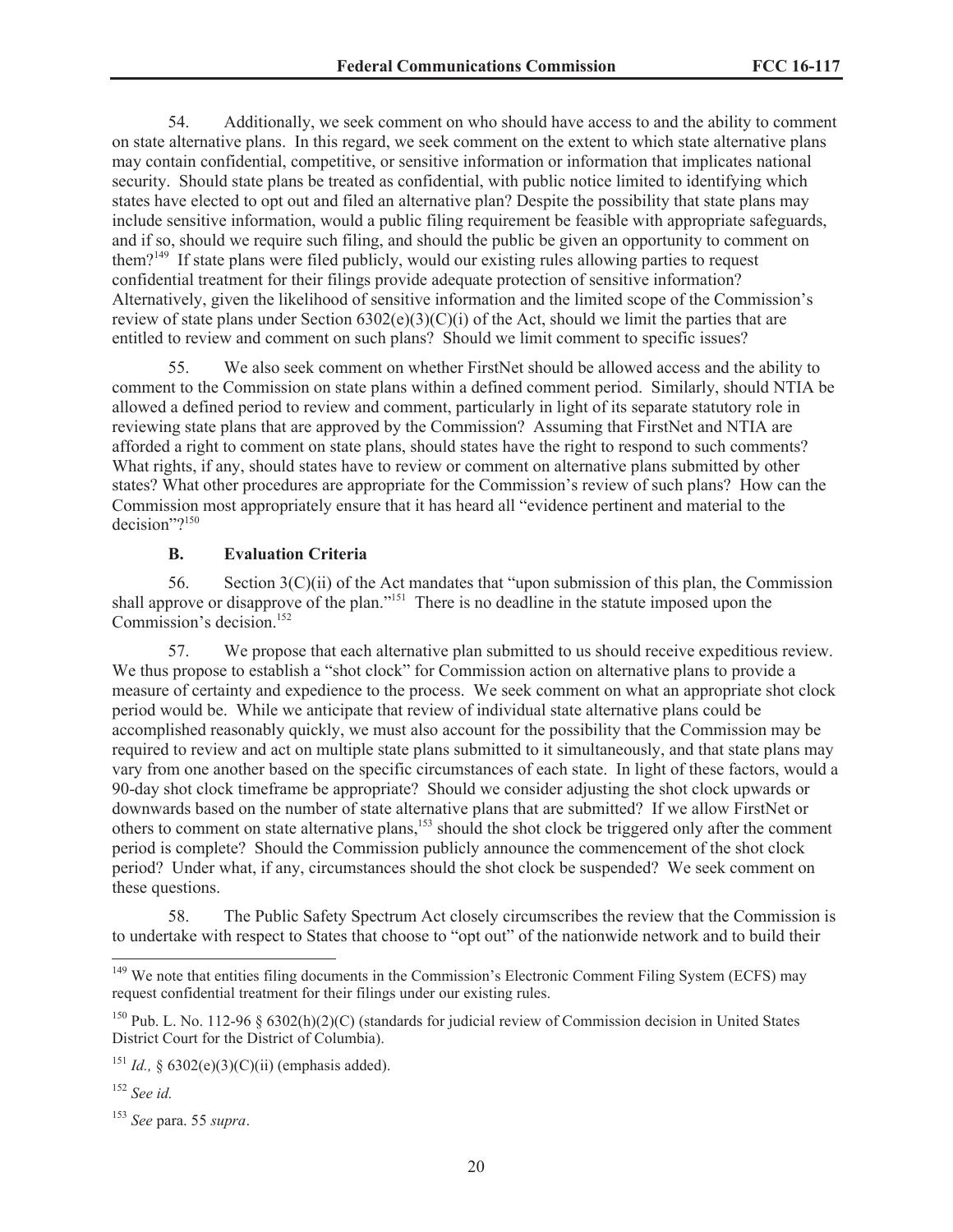own state-wide RAN. Specifically, Section  $6302(e)(3)(C)(i)$  states that states making a timely opt-out decision shall:

…submit an alternative plan for the construction, maintenance, operation, and improvements of the radio access network within the State to the Commission, and such plan shall demonstrate—

- (I) that the State will be in compliance with the minimum technical interoperability requirements developed under section 6203; and
- (II) interoperability with the nationwide public safety broadband network.

In this respect, the statute provides a two-pronged standard by which the Commission must evaluate a state's submission.

59. If the Commission approves a state's alternative plan, the state must then apply to NTIA to lease spectrum capacity from FirstNet, and it may apply for NTIA grant funding if desired.<sup>154</sup> If the Commission disapproves the plan, "the construction, maintenance, operation, and improvements of the network within the State shall proceed in accordance with the plan proposed by [FirstNet]."<sup>155</sup> FirstNet interprets this statutory language as providing that if a plan "has been disapproved by the FCC, subject only to the additional review described in [the Act], the opportunity for a State to conduct its own RAN deployment . . . will be forfeited and FirstNet shall proceed in accordance with its proposed plan for that State."<sup>156</sup> We agree with FirstNet's interpretation, and given the statutory language we believe that the Commission is barred from entertaining any amended or different alternative plan if it has issued a decision disapproving a state's alternative plan. We seek comment on this view.

60. We address below our tentative conclusions about how we should approach the two interoperability questions enumerated in Section  $6302(e)(3)(C)(i)$  that the Commission must resolve in its review of state opt-out plans. We tentatively conclude from a review of the Act as a whole that Congress intended the scope of our review to be limited solely to these two factors. We note that within the structure of the Act, the review of opt-out requests by the Commission is only the first step in a multi-step process, and that states whose requests are approved by the Commission must go through additional review by NTIA and FirstNet.

61. Specifically, following an approval by the Commission, states "may" submit an application to NTIA for grant funding to build the state-wide RAN, and "shall" apply to NTIA to lease spectrum capacity from FirstNet. The Act then puts forward detailed standards for review by NTIA in assessing eligibility for grant funding, requiring the state to demonstrate five elements to NTIA:

- 1) that the state has the technical capabilities to operate, and the funding to support, the State radio access network;
- 2) that the state has the ability to maintain ongoing interoperability with the nationwide public safety broadband network;
- 3) that the state has the ability to complete the project within specified comparable timelines specific to the State;
- 4) the cost-effectiveness of the state plan; and

 $154$  Pub. L. No. 112-96 § 6302(e)(3)(C)(iii).

<sup>&</sup>lt;sup>155</sup> *Id.*, § 6302(e)(3)(C)(iv).

<sup>156</sup> *Final Interpretations, Second Notice*, 80 Fed. Reg. at 63, 506; *see also* Pub. L. No. 112-96 § 6302(h) (stating that "The United States District Court for the District of Columbia shall have exclusive jurisdiction to review a decision of the Commission" to disapprove a state's alternative plan).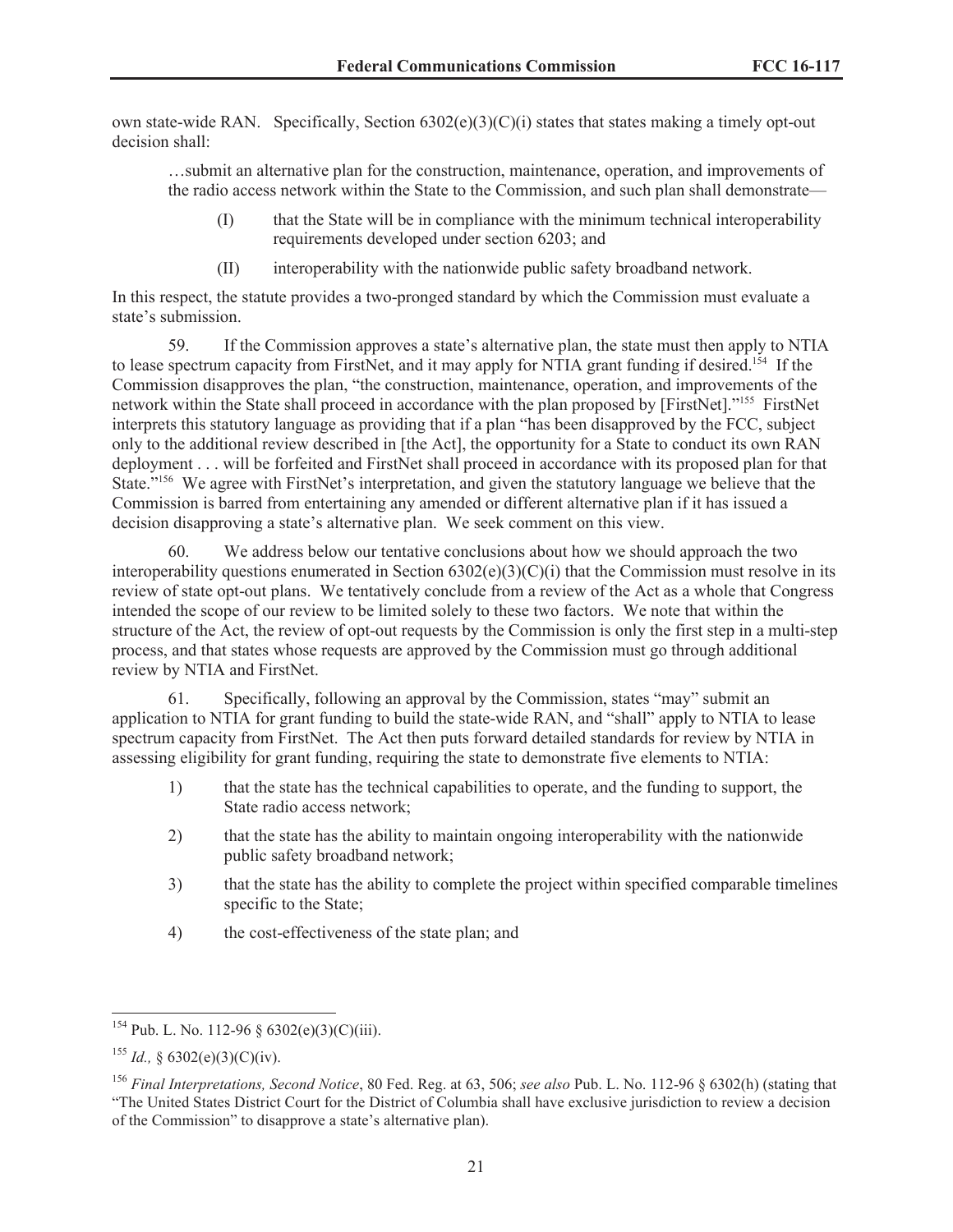5) comparable security, coverage, and quality of service to that of the nationwide public safety network.<sup>157</sup>

62. We note these statutory provisions because they highlight the clear differentiation in the standards prescribed by the Act for review of state opt-out requests by the Commission and NTIA, respectively. Given this differentiation, we do not believe that Congress intended for the agencies' reviews to be duplicative. The Act focuses the Commission's review on "interoperability," both in terms of adherence to the Board's recommendations and interoperability with the FirstNet nationwide network. On the other hand, the Act describes the scope of NTIA's review more broadly as including assessment of the state's "technical capabilities to operate" and its ability to fund the state RAN. The Act also requires states to demonstrate to NTIA that they have the ability to maintain "ongoing" interoperability with the NPSBN, as well as the "ability" to complete the project. This broader language is not present in the standards for Commission review. <sup>158</sup> Accordingly, we propose that the FCC evaluate state opt-out plans based solely on whether they comply with the requirements for interoperability at the time the plan is submitted, and that its evaluation would not extend to issues that the Act reserves for NTIA's review, such as the state's technical capabilities to operate the RAN, funding support, or the state's ability to maintain "ongoing" interoperability with the NPSBN. Thus, the Commission's approval of a state optout plan as meeting the interoperability criteria in Section  $6302(e)(3)(C)$  of the Act would not create a presumption that the state plan meets any of the criteria that NTIA is responsible for evaluating under Section  $6302(e)(3)(D)$  of the Act. We seek comment on this view.

63. We note that FirstNet has asserted that "a required aspect of a State's demonstrations of interoperability to both the FCC and NTIA under 47 U.S.C. 1442(e)(3), is a commitment to adhering to FirstNet's network policies implemented under 47 U.S.C. 1426(c)."<sup>159</sup> We tentatively agree that state alternative plans submitted to the Commission should, consistent with the scope of the Commission's review under the Act, include a showing that the state will adhere to those FirstNet network policies that relate to interoperability with respect to the FirstNet nationwide network. Congress vested FirstNet with significant responsibility, authority, and discretion and directed FirstNet to "take all actions necessary to ensure the building, deployment, and operation of the [NPSBN]." In carrying out these duties, Congress specifically charged FirstNet with establishing "network policies," including "the technical and operational requirements of the network." FirstNet has indicated that these network policies are likely to include specifications relating to how the NPSBN will support nationwide interoperability as required by the Act. We therefore believe that states seeking to opt out should be required to demonstrate to the Commission in their alternative plans that their state RANs will adhere to FirstNet's network policies relating to interoperability, to the extent that FirstNet has published such policies at the time that states submit their plans to the Commission. We seek comment on this proposal. In this respect, we note that FirstNet has indicated it "is developing an interoperability compliance matrix that will document the technical standards and network policies that will be needed to ensure interoperability of a State or Territory deployed RAN with the NPSBN, as required by the Act.'<sup>160</sup> FirstNet further states that it "plans to finalize the details of the matrix once it has developed a solution with its network partner" and that it

 $157$  Pub. L. No. 112-96 § 6302(e)(3)(D)(i)-(iii).

<sup>&</sup>lt;sup>158</sup> We also note that NITA has issued its own Notice providing states with guidance on how it will evaluate state requests to enter into a lease agreement with FirstNet and to receive funding for RAN construction under the relevant portions of the Act. *See State Alternative Plan Program (SAPP) and the First Responder Network Authority Nationwide Public Safety Broadband Network*, 81 Fed. Reg. 46907 (July 19, 2016). Comments on the NTIA Notice were due on August 18, 2016.

<sup>159</sup> *Final Interpretations, Second Notice*, 80 Fed. Reg. at 63505. FirstNet states (but does not conclude) these will likely evolve over time. *Second Notice*, 80 Fed. Reg. at 13340.

<sup>160</sup> *See* Richard Reed, FirstNet Chief Customer Officer*, FirstNet Outlines Key Steps for Development of State Plans, Interoperability Requirement* (July 8, 2016) *available at* http://firstnet.gov/newsroom/blog/firstnet-outlines-keysteps-development-state-plans-interoperability-requirements.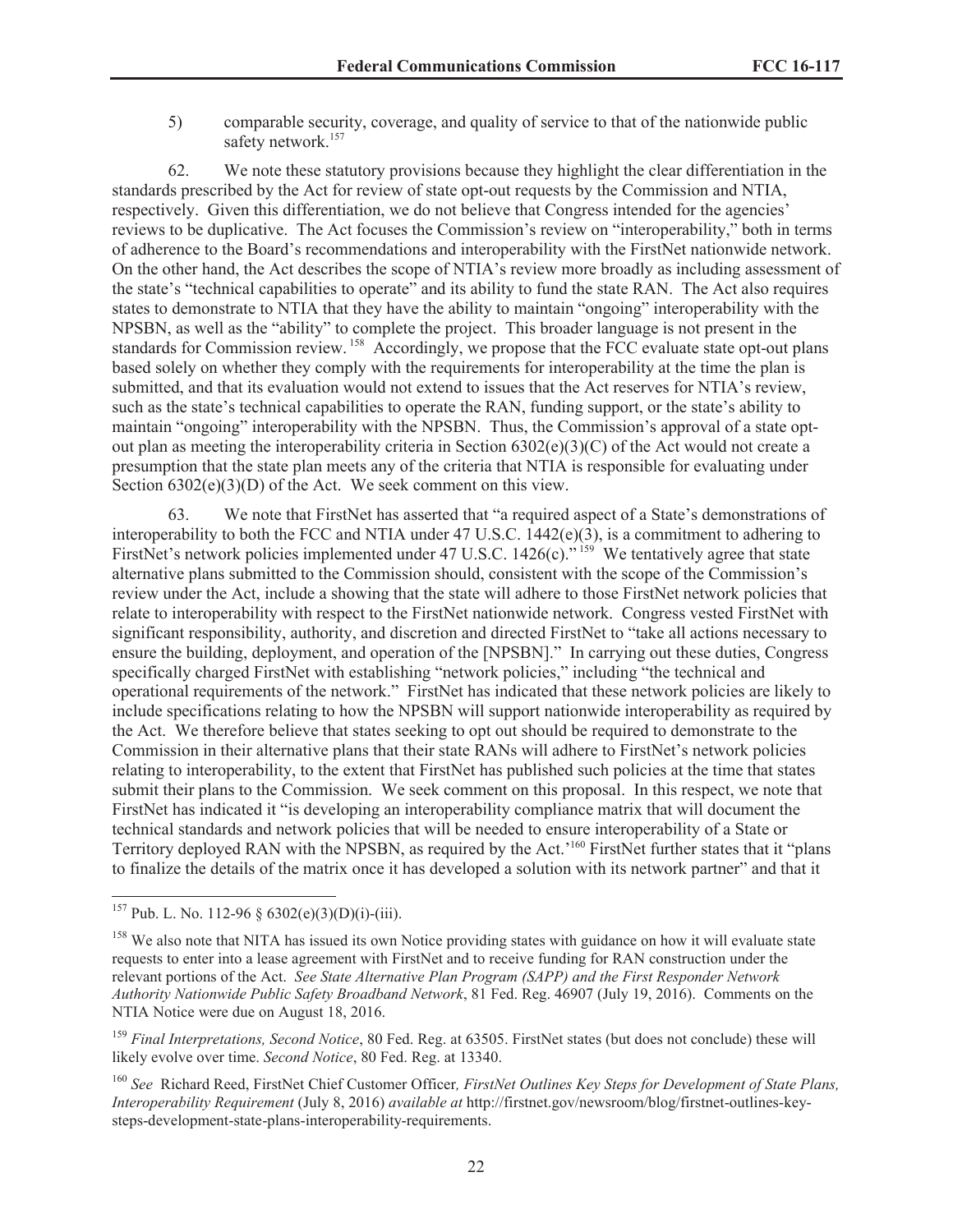"will deliver the interoperability compliance matrix to the FCC, NTIA, and the States and Territories as expeditiously as possible, but no later than the time of delivery of State and Territory Plans."<sup>161</sup>

64. Under Section  $6302(e)(3)(C)(i)$  of the Act, opt-out states are responsible only for construction, maintenance, operation and improvements of the RAN within their states. We therefore propose that the Commission's evaluation of the opt-out states' alternative plans be limited to the RAN. In this respect, Section  $6202(b)(2)(A)$  of the Act defines the RAN to consist of "all the cell site equipment, antennas, and backhaul equipment, based on commercial standards, that are required to enable wireless communications with devices using the public safety broadband spectrum." FirstNet has interpreted this definition to include "standard E-UTRAN elements (*e.g.,* the eNodeB) and including, but not limited to, backhaul to FirstNet designated consolidation points."<sup>162</sup> We seek comment on how to apply this RAN definition in our analysis and whether there are any elements of the definition that should not be considered as part of the Commission's interoperability review.

65. We also propose to exclude certain components of the NSPBN from our review because we regard them as not included within the statutory definition of RAN as interpreted by FirstNet. For example, we note that the RAN definition does not include user equipment (UE) or devices and we therefore tentatively conclude that UE-related interoperability considerations are outside of the scope of our opt-out evaluation. We seek comment on this tentative conclusion. Similarly, we tentatively conclude that application-related interoperability considerations are outside of the scope of our opt-out evaluation. Applications usually run between UE and an application server residing in the core. While the corresponding control plane and user plane traffic typically traverses the RAN, this traffic remains transparent to the functions performed in the RAN. Thus, even though applications may play an important role in interoperability, we believe they are beyond the scope of our review because the Act limits the FCC evaluation to the RAN itself. We seek comment on this tentative conclusion.

## **C. Content and Review of State Plan Elements**

66. As noted above, an opt-out state that has completed its RFP process is required to submit to the Commission its "alternative plan for the construction, maintenance, operation, and improvements of the radio access network within the state."<sup>163</sup> The Act requires the state's alternative plan to demonstrate (1) that the state will be in compliance with the minimum technical interoperability requirements developed under section 6203, and (2) interoperability with the nationwide public safety broadband network.<sup>164</sup> The Act requires FirstNet to "ensur[e] nationwide standards for use and access of the network" and establish network policies that include, among other things, "the technical and operational requirements of the network" and does not provide any additional specific factors that the Commission should use to make this interoperability determination. In this section, we seek comment on those relevant aspects of our proposed review under both the first and second prongs of the statutory test.

67. We believe that Congress defined the test to ensure that state RAN plans would only be approved if they are designed to interact with the FirstNet network in a manner that supports the Act's overarching goal of providing nationwide interoperability to first responders. In this respect, we believe that state RAN plans should not adversely impact FirstNet's ability to plan and deploy the NSPBN and establish nationwide network standards and policies. More pointedly, we propose that any alternate plan submitted by a state that would require alteration or changes to the FirstNet network to accommodate the

<sup>161</sup> *Id.*

<sup>162</sup> *See Final Interpretations, Second Notice*, 80 Fed. Reg. at 63524.

<sup>&</sup>lt;sup>163</sup> Pub. L. No. 112-96 § 6302(e)(3)(C)(i). This is the first step a state must take toward being able to opt out of FirstNet. It is not the only step. If the State passes this hurdle, it must then seek approval from to the NTIA to enter into a spectrum capacity lease, and may seek funding from NTIA.

<sup>&</sup>lt;sup>164</sup> Pub. L. No. 112-96 § 6302(e)(3)(C)(i).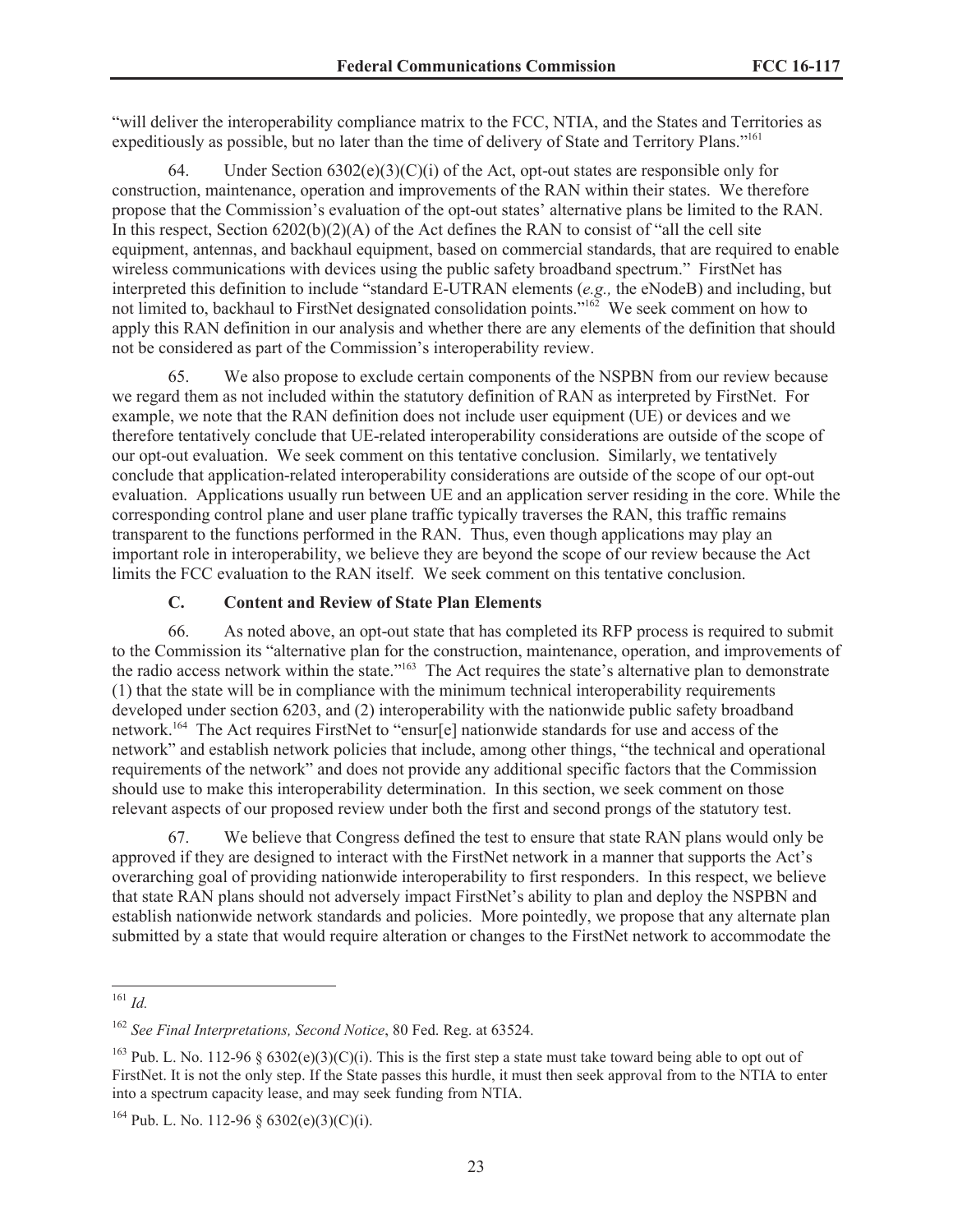state's proposed RAN would not meet the interoperability requirement under the Act. We seek comment on this approach.

## **1. Compliance with the Recommendations of the Interoperability Board**

68. Under the first prong of review, the Act requires state alternative plans to demonstrate "compliance" with the minimum technical interoperability requirements contained in the Interoperability Board Report. In light of the specific language of the Act defining the scope of Commission review under this prong, we propose that our review should solely address technical interoperability criteria relating to the RAN as defined in the Interoperability Board's Report.<sup>165</sup>

69. Specifically, the Interoperability Board Report specified 46 recommended interoperability requirements ("SHALLs") and an additional set of 55 recommended considerations ("SHOULDs"). Given the Act's reference to "requirements," we tentatively conclude that only the 46 recommended requirements from the Board Report are appropriate to consider as a part of the Commission's evaluation under the first statutory prong. Moreover, since the Act limits state opt-out plans to development of state RANs, we propose to further restrict the Commission's review of state plans to their compliance with those requirements from among the 46 that are RAN-related. Specifically, we propose that our review under this prong would include requirements  $(1) - (3)$ ,  $(7) - (10)$ ,  $(20) - (25)$ , (29), (39), (41) - (42) from the Board Report, as documented in Appendix B. We seek comment on this proposal. Does it include all of the relevant RAN-related requirements from the Interoperability Board Report? Are there any proposed requirements that should be eliminated or additional requirements that should be added?

# **2. Interoperability with the NPSBN**

70. Under the second prong of Commission review, the Act requires state alternative plans to demonstrate "interoperability" with the NPSBN. Because this prong of the statute refers to interoperability with FirstNet's network, we believe it requires a broader showing by the state than the first prong, which refers only to demonstrating compliance with elements of the Interoperability Board Report. At the same time, as in the case of the first prong, we propose to interpret this prong to require a showing solely with respect to the state's compliance with those RAN-related network requirements specified by FirstNet that are necessary to ensure interoperability with the FirstNet network, and not to extend the scope of the Commission's review to issues other than such RAN-related interoperability. We also believe that the statute calls for the Commission to independently and impartially evaluate whether alternative plans comply with the interoperability-related requirements established by FirstNet, but does not empower the Commission to impose network policies or interoperability requirements on FirstNet. We propose to exercise our statutory review role in accordance with this view, and seek comment on our proposed approach.

# **3. Compliance demonstration ("Showing")**

71. We seek comment on what specific information a state should provide in its alternative plan to demonstrate that it will be interoperable with the FirstNet network in accordance with the twoprong statutory test. Should opt-out states certify compliance with the interoperability-related elements of FirstNet's network plan and policies? Should states provide additional documentation regarding specific elements in their alternative plans that could affect interoperability? For example, should states provide vendor information and/or a roadmap detailing the planned life-cycle of the state's proposed RAN, how the state RAN will provide for backward compatibility, and how equipment hardware/software/firmware will be evolved and phased in and out over time consistent with FirstNet's interoperability requirements? Should states submit relevant test plans to demonstrate how they intend to meet the interoperability requirements? What standards for and measurements of compliance should we adopt with respect to evaluating each element of the state's submission?

<sup>&</sup>lt;sup>165</sup> Interoperability Board Report at 24.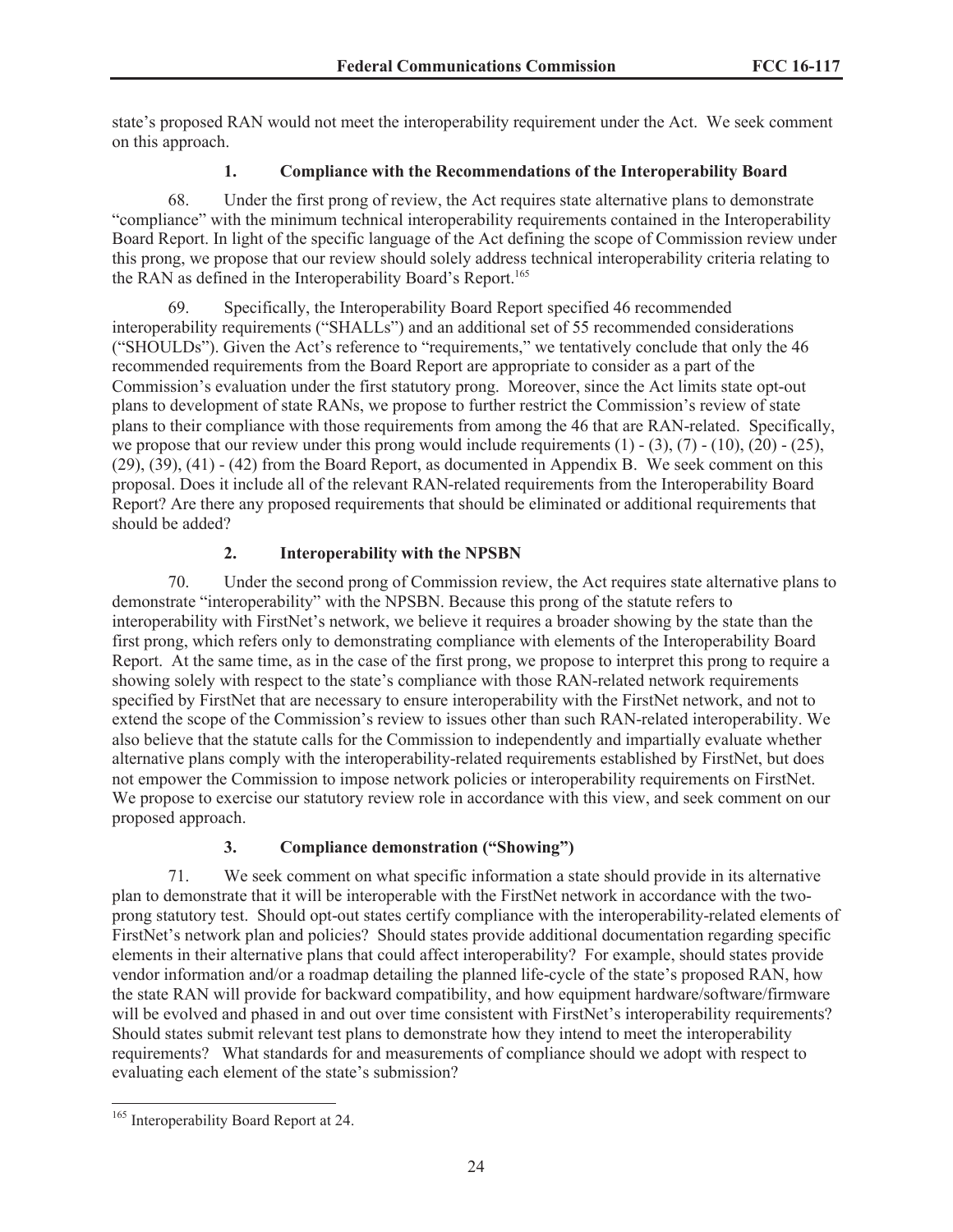72. If the Commission opts to require applicants to certify their compliance, would selfcertification by the governor or his/her designee be sufficient? Under such an approach, for example, states could use the following language in their certification: "The state of [xyz] hereby certifies and affirms that its plan to construct, maintain, operate and improve the RAN within its state will comply with all the FirstNet interoperability requirements and that all information and supporting documentations that it has provided to the FCC are true and accurate to the best of its knowledge." Another approach would be to require a third party, such as an industry association with interoperability expertise, to certify the plans. We seek comment on these alternative approaches. What would be the costs and benefits of each approach? If we required third-party certification, who would be an appropriate third party?

### **D. Documentation of Commission Decisions**

73. Finally, we seek comment on how the Commission should document its decisions to approve or disapprove state opt-out requests under the statutory criteria. Should it issue a written decision or order explaining the basis for each decision, or would it be sufficient to provide more limited notice of approval or disapproval in each case without a detailed explanation? In this regard, we note that Section 6302(h) of the Act provides for only limited judicial review of the Commission decisions based on a showing that: (1) the decision "was procured by corruption, fraud, or undue means"; (2) there was "actual partiality of corruption"; or there was "misconduct in refusing to hear evidence pertinent and material to the decision or of any other misbehavior by which the rights of any party have been prejudiced."<sup>166</sup> What level of documentation of the Commission's review process is necessary to support this scope of judicial review or otherwise appropriate?

## **IV. PROCEDURAL MATTERS**

## **A.** *Ex Parte* **Rules – Permit-But-Disclose**

74. This proceeding shall be treated as a "permit-but-disclose" proceeding in accordance with the Commission's *ex parte* rules.<sup>167</sup> Persons making *ex parte* presentations must file a copy of any written presentation or a memorandum summarizing any oral presentation within two business days after the presentation (unless a different deadline applicable to the Sunshine period applies). Persons making oral *ex parte* presentations are reminded that memoranda summarizing the presentation must (1) list all persons attending or otherwise participating in the meeting at which the *ex parte* presentation was made, and (2) summarize all data presented and arguments made during the presentation. If the presentation consisted in whole or in part of the presentation of data or arguments already reflected in the presenter's written comments, memoranda or other filings in the proceeding, the presenter may provide citations to such data or arguments in his or her prior comments, memoranda, or other filings (specifying the relevant page and/or paragraph numbers where such data or arguments can be found) in lieu of summarizing them in the memorandum. Documents shown or given to Commission staff during *ex parte* meetings are deemed to be written *ex parte* presentations and must be filed consistent with Section 1.1206(b).<sup>168</sup> In proceedings governed by Section 1.49(f)<sup>169</sup> or for which the Commission has made available a method of electronic filing, written *ex parte* presentations and memoranda summarizing oral *ex parte* presentations, and all attachments thereto, must be filed through the electronic comment filing system available for that proceeding, and must be filed in their native format (*e.g.*, .doc, .xml, .ppt, searchable .pdf). Participants in this proceeding should familiarize themselves with the Commission's *ex parte* rules.

<sup>166</sup> Pub. L. No. 112-96 § 6302(h)(2).

<sup>167</sup> 47 C.F.R. §§ 1.1200 *et seq.*

<sup>168</sup> 47 C.F.R. § 1.1206(b).

<sup>169</sup> 47 C.F.R. § 1.49(f).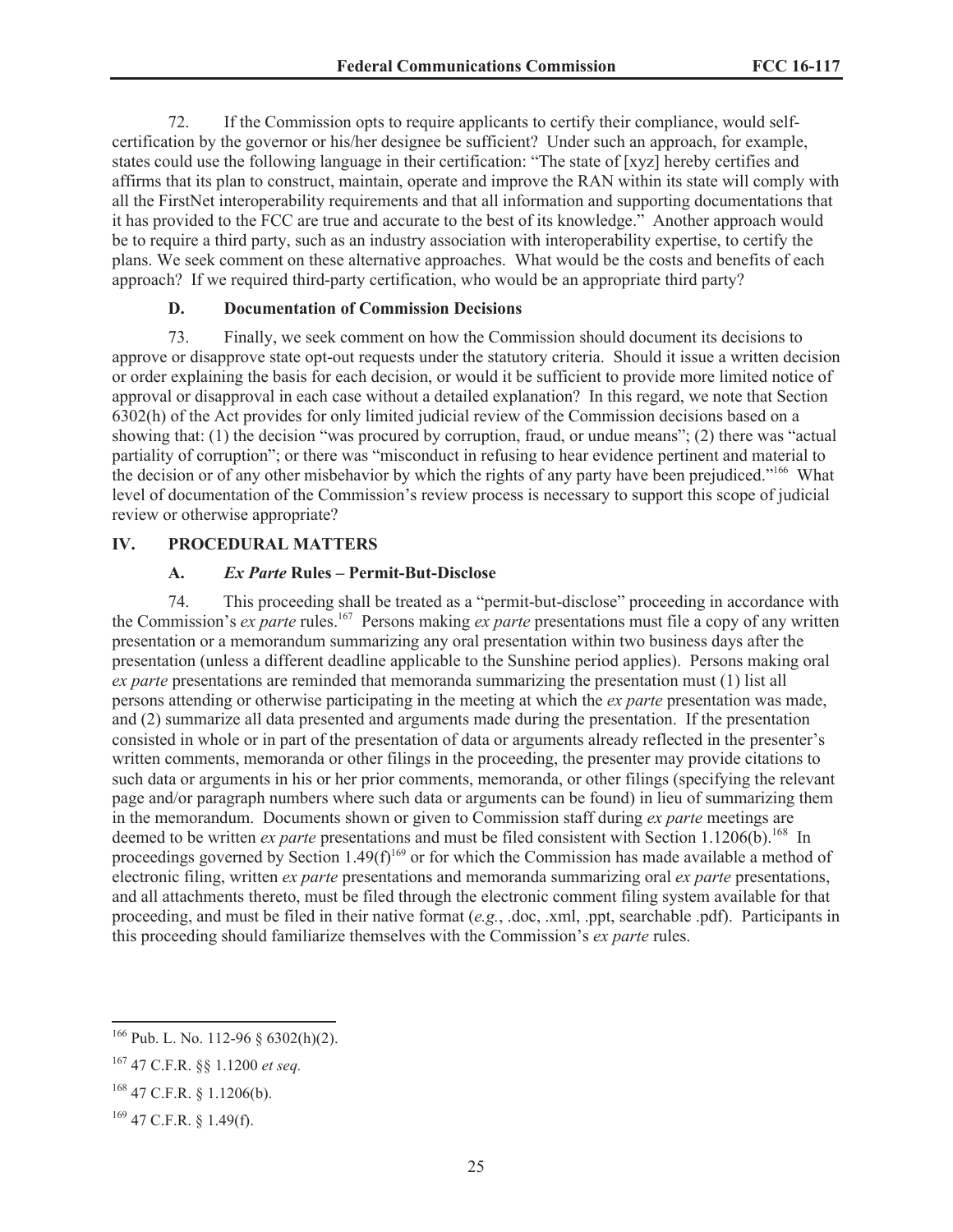# **B. Comment Period and Procedures**

75. Pursuant to sections 1.415 and 1.419 of the Commission's rules, 47 CFR §§ 1.415, 1.419, interested parties may file comments and reply comments in PS Docket No. 16-269 on or before the dates indicated on the first page of this document. Comments may be filed using the Commission's Electronic Comment Filing System (ECFS). *See Electronic Filing of Documents in Rulemaking Proceedings*, 63 FR 24121 (1998).

- **•** Electronic Filers: Comments may be filed electronically using the Internet by accessing the ECFS: http://fjallfoss.fcc.gov/ecfs2/.
- Paper Filers: Parties who choose to file by paper must file an original and one copy of each filing. If more than one docket or rulemaking number appears in the caption of this proceeding, filers must submit two additional copies for each additional docket or rulemaking number.

Filings can be sent by hand or messenger delivery, by commercial overnight courier, or by firstclass or overnight U.S. Postal Service mail. All filings must be addressed to the Commission's Secretary, Office of the Secretary, Federal Communications Commission.

- All hand-delivered or messenger-delivered paper filings for the Commission's Secretary must be delivered to FCC Headquarters at  $445 \frac{12^{th}}{S}$  St., SW, Room TW-A325, Washington, DC 20554. The filing hours are 8:00 a.m. to 7:00 p.m. All hand deliveries must be held together with rubber bands or fasteners. Any envelopes and boxes must be disposed of before entering the building.
- Commercial overnight mail (other than U.S. Postal Service Express Mail and Priority Mail) must be sent to 9300 East Hampton Drive, Capitol Heights, MD 20743.
- **•** U.S. Postal Service first-class, Express, and Priority mail must be addressed to  $445 \times 12^{th}$ Street, SW, Washington DC 20554.

People with Disabilities: To request materials in accessible formats for people with disabilities (braille, large print, electronic files, audio format), send an e-mail to fcc504@fcc.gov or call the Consumer  $\&$ Governmental Affairs Bureau at 202-418-0530 (voice), 202-418-0432 (tty).

# **C. Regulatory Flexibility Analysis**

76. As required by the Regulatory Flexibility Act of 1980 (RFA),  $170$  the Commission has prepared an Initial Regulatory Flexibility Analysis (IRFA) of the possible significant economic impact on small entities of the policies and rules proposed in the *NPRM* portion of this document. The analysis is found in Appendix C. We request written public comment on the analysis. Comments must be filed by the same dates as listed on the first page of this document and must have a separate and distinct heading designating them as responses to the IRFA. The Commission**'**s Consumer and Governmental Affairs Bureau, Reference Information Center, will send a copy of this Notice, including the IRFA, to the Chief Counsel for Advocacy of the Small Business Administration.

77. Pursuant to the Regulatory Flexibility Act of 1980,<sup>171</sup> as amended, the Final Regulatory Flexibility Analysis of the *Report and Order* portion of this document is attached as Appendix D.

 $170$  5 U.S.C. § 603.

<sup>171</sup> *See* 5 U.S.C. § 604.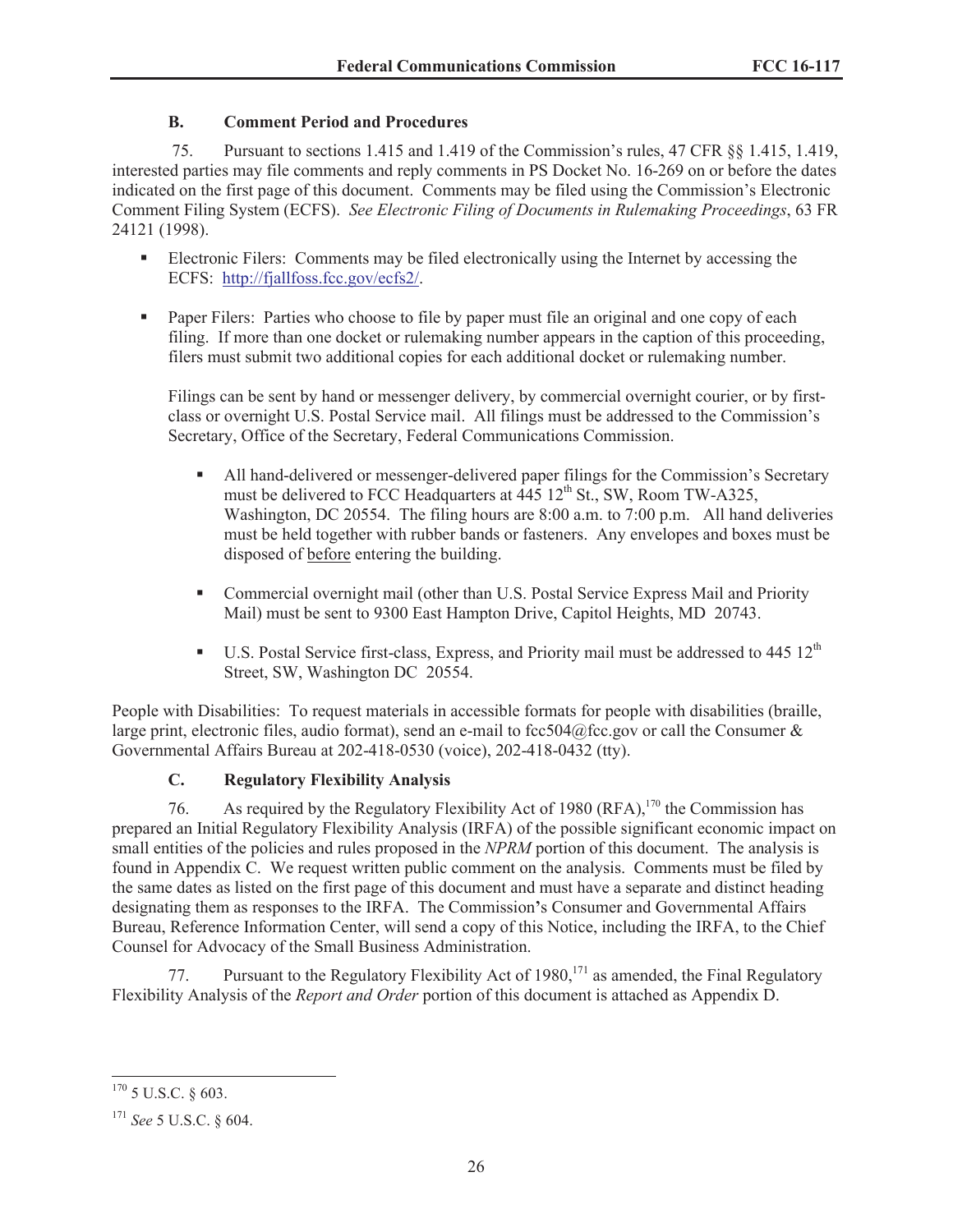## **D. Paperwork Reduction Act**

78. The *NPRM* portion of the document contains proposed new or modified information collection requirements. Specifically, the Commission seeks comment on the procedures that states will follow to submit to the Commission its "alternative plan for the construction, maintenance, operation, and improvements of the radio access network within the state."<sup>172</sup> Additionally, the *NPRM* seeks comment on what these plans must contain and what criteria the Commission will use to evaluate the plans. The Commission, as part of its continuing effort to reduce paperwork burdens, invites the general public and the Office of Management and Budget (OMB) to comment on the information collection requirements contained in this document, as required by the Paperwork Reduction Act of 1995, Public Law 104-13. Written comments on the PRA proposed information collection requirements must be submitted by the public, the OMB, and other interested parties on or before 60 days after publication of the Notice in the *Federal Register*. Comments should address: (a) whether the proposed collection of information is necessary for the proper performance of the functions of the Commission, including whether the information shall have practical utility; (b) the accuracy of the Commission's burden estimates; (c) ways to enhance the quality, utility, and clarity of the information collected; and (d) ways to minimize the burden of the collection of information on the respondents, including the use of automated collection techniques or other forms of information technology. In addition, we note that the *NPRM* does not contain any new or modified information collection burden for small business concerns with fewer than 25 employees, pursuant to the Small Business Paperwork Relief Act of 2002, Public Law 107-198.

79. The *Report and Order* portion of the document contains information collection requirements subject to the Paperwork Reduction Act of 1995 (PRA), Public Law 104-13. The requirements will be submitted to the Office of Management and Budget (OMB) for review under Section 3507(d) of the PRA. OMB, the general public, and other Federal agencies will be invited to comment on the information collection requirements contained in this proceeding. The Commission will publish a separate document in the Federal Register at a later date seeking these comments. However, the *Report and Order* does not contain any new or modified information collection burden for small business concerns with fewer than 25 employees, pursuant to the Small Business Paperwork Relief Act of 2002, Public Law 107-198.<sup>173</sup>

# **E. Congressional Review Act**

80. The Commission will send a copy of this document to Congress and the Government Accountability Office pursuant to the Congressional Review Act.<sup>174</sup>

# **F. Further Information**

81. For further information, contact Roberto Mussenden of the Public Safety and Homeland Security Bureau, Policy and Licensing Division, at (202) 418-1428, or by email to roberto.mussenden@fcc.gov.

# **V. ORDERING CLAUSES**

82. Accordingly, IT IS ORDERED, pursuant to Sections 1, 4(i), 4(j), 301, 303, and 316 of the Communications Act of 1934, as amended, 47 U.S.C. §§ 151, 154(i), 154(j), 301, 303, 316, as well as Title VI of the Middle Class Tax Relief and Job Creation Act of 2012, Pub. L. No. 112-96, 126 Stat. 156, that this *Report and Order and Notice of Proposed Rulemaking* is hereby ADOPTED.

83. IT IS FURTHER ORDERED, pursuant to Sections 4(i) and 316(a) of the Communications Act of 1934, 47 U.S.C. §§ 154(i), 316(a), and Section 1.87 of the Commission's Rules,

<sup>&</sup>lt;sup>172</sup> Pub. L. No. 112-96 § 6302(e)(3)(C)(i).

<sup>173</sup> *See* 44 U.S.C. § 3506(c)(4).

<sup>174</sup> *See* 5 U.S.C. § 801(a)(1)(A).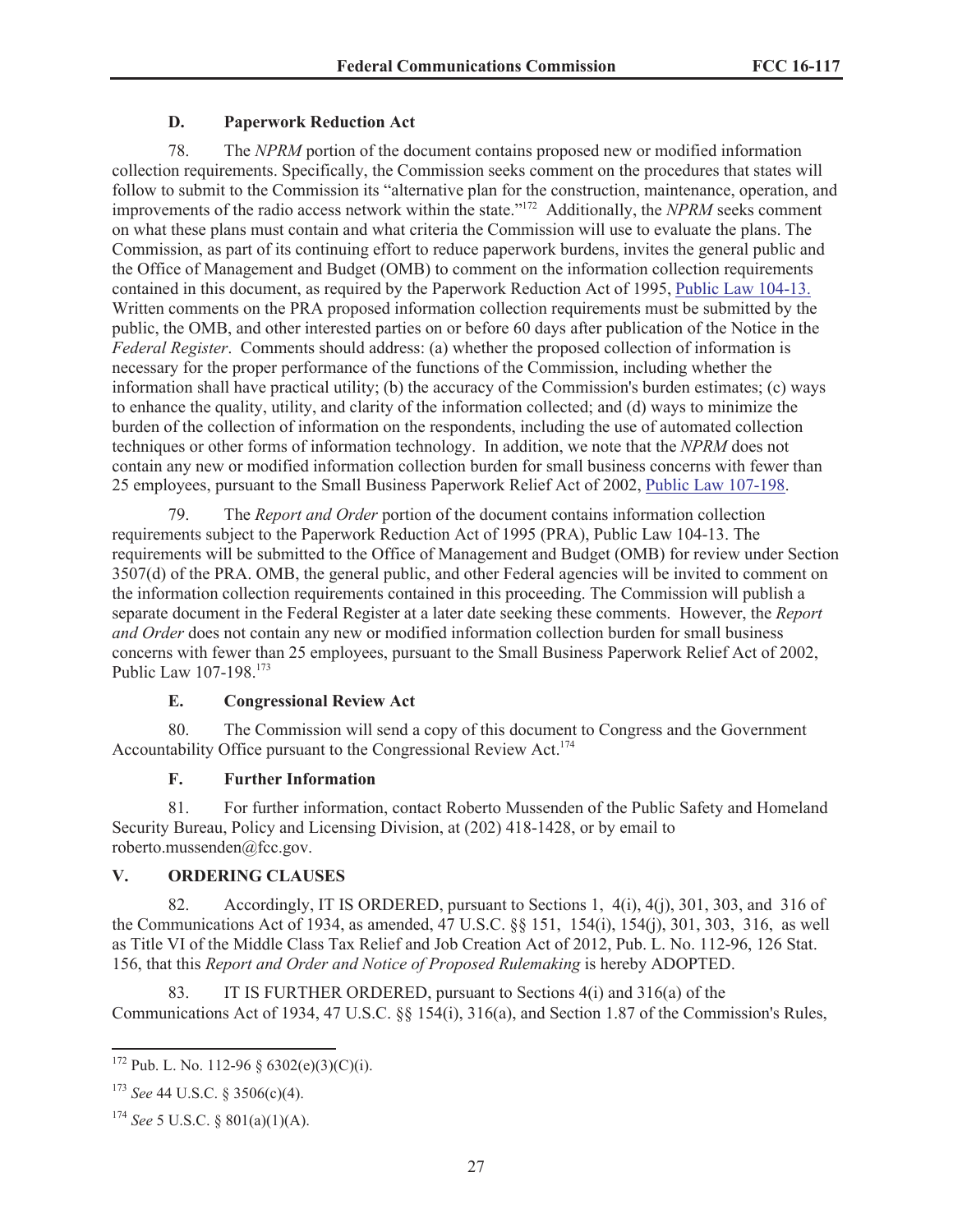47 C.F.R. § 1.87, that the waivers permitting narrowband incumbents from deploying additional facilities on FirstNet's licensed spectrum beyond the 2007 deadline ARE TERMINATED. <sup>175</sup>

84. IT IS FURTHER ORDERED, pursuant to Sections 4(i) and 316(a) of the Communications Act of 1934, 47 U.S.C. §§ 154(i), 316, and Section 1.87 of the Commission's Rules, 47 C.F.R. § 1.87, that the Public Safety and Homeland Security Bureau SHALL MODIFY the licenses of narrowband incumbents with respect to use of spectrum licensed to FirstNet in accordance with the terms of this *Report and Order and Notice of Proposed Rulemaking*.

85. IT IS FURTHER ORDERED that the Consumer and Governmental Affairs Bureau SHALL SEND a copy of this *Report and Order and Notice of Proposed Rulemaking*, including the Initial Regulatory Flexibility Analysis, to the Chief Counsel for Advocacy of the Small Business Administration.

FEDERAL COMMUNICATIONS COMMISSION

Marlene H. Dortch Secretary

<sup>&</sup>lt;sup>175</sup> The termination of waivers and obligation of incumbents to cease further deployment in the FirstNet licensed spectrum is made effective immediately for good cause, in order to prevent further stranding of assets and facilitate prompt transition of the spectrum. *See* 5 U.S.C. § 553(d)(3).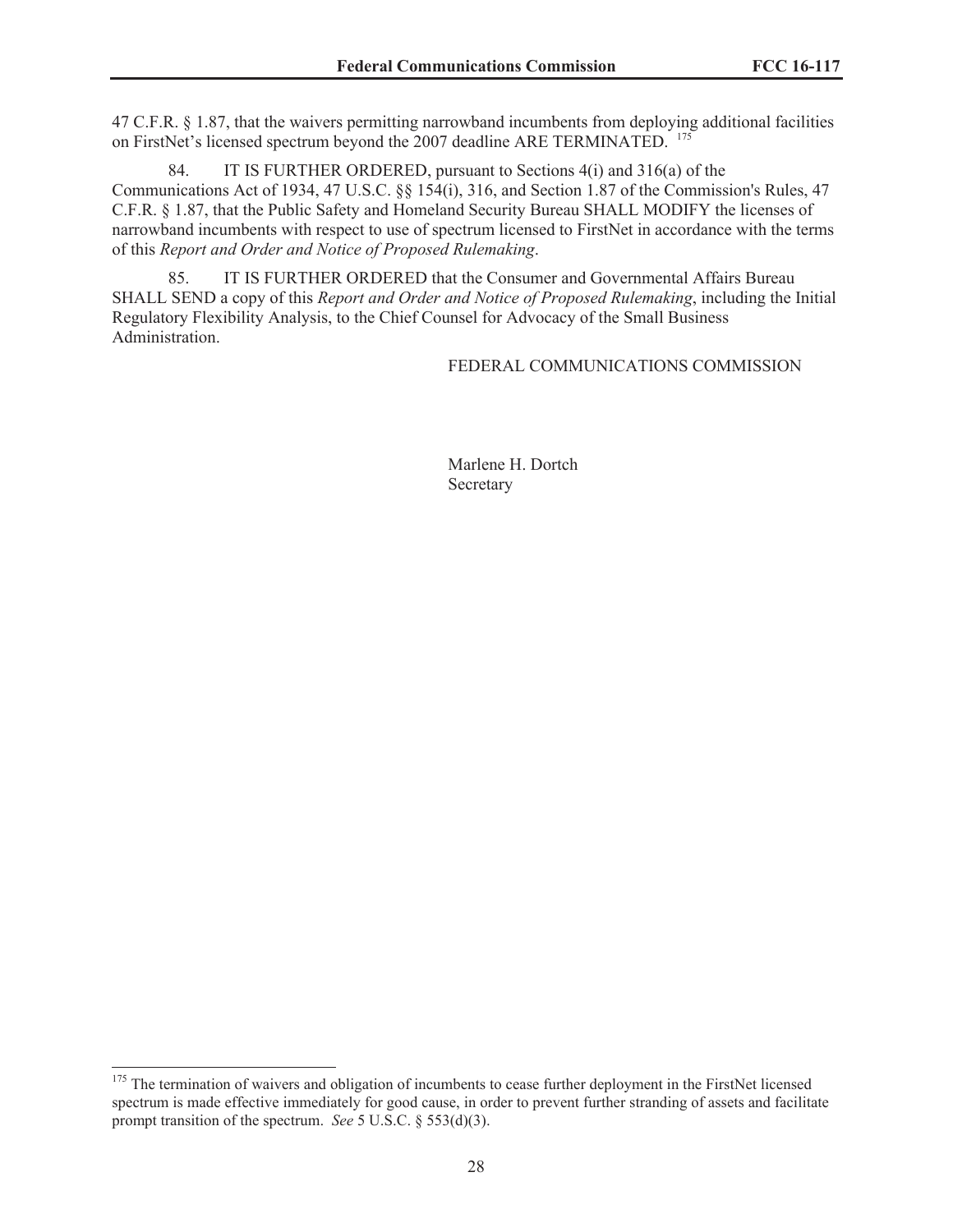# **APPENDIX A**

# **Proposed Rules**

For the reasons discussed in the preamble, the Federal Communications Commission amends 47 CFR part 90 as follows:

# **PART 90 – PRIVATE LAND MOBILE RADIO SERVICES**

Section 90.532 is amended by revising title of the subsection and the redesignating the existing text as subparagraph (a) First Responder Network Authority License and Renewal, and adding additional subsections (b) and (c) as follows:

## **§ 90.532 Licensing of the 758-769 MHz and 788-799 MHz Bands; State Opt-Out Election and Alternative Plans**

(a) *First Responder Network Authority License and Renewal.* Pursuant to Section 6201 of the Middle Class Tax Relief and Job Creation Act of 2012, Public Law 112–96, 126 Stat. 156 (2012), a nationwide license for use of the 758–769 MHz and 788–799 MHz bands shall be issued to the First Responder Network Authority for an initial license term of ten years from the date of the initial issuance of the license. Prior to expiration of the term of such initial license, the First Responder Network Authority shall submit to the Commission an application for the renewal of such license. Such renewal application shall demonstrate that, during the preceding license term, the First Responder Network Authority has met the duties and obligations set forth under the foregoing Act. A renewal license shall be for a term not to exceed ten years.

(b) *State election to opt out of the First Responder Network Authority Nationwide Network.* No later than 90 days after receipt of notice from the First Responder Network Authority under Section 6302(e)(1) of the Middle Class Tax Relief and Job Creation Act of 2012, Public Law 112–96, 126 Stat. 156 (Spectrum Act), any State governor electing to opt out and conduct its own deployment of a State radio access network pursuant to Section  $6302(e)(2)(B)$  of the Middle Class Tax Relief and Job Creation Act of 2012 shall file a notification of its election with the Commission. Such notification shall also certify that the State has notified the First Responder Network Authority and the National Telecommunications and Information Administration of its election.

(c) *Filing of alternative state plans by states electing to opt out.* No later than 180 days after filing notice of a State's election with the Commission under subparagraph (b) of this section, the State governor or the governor's designee shall file an alternative plan with the Commission for the construction, maintenance, operation and improvements of the State radio access network. Such a plan shall demonstrate:

(1) that the State will be in compliance with the minimum technical interoperability requirements developed under section 6203 of the Middle Class Tax Relief and Job Creation Act of 2012; and

(2) interoperability with the nationwide public safety broadband network.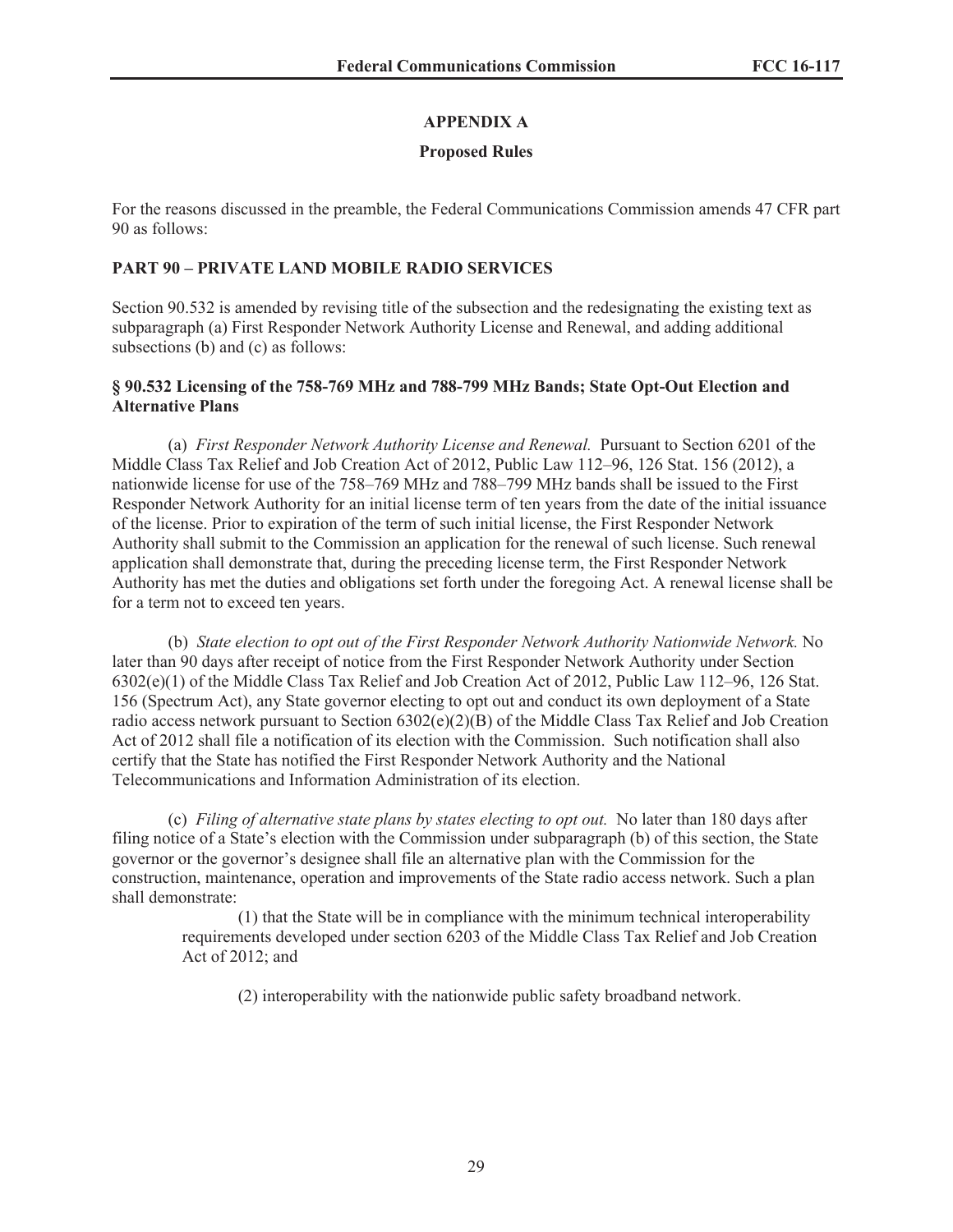#### **APPENDIX B**

#### **Opt-out Technical Interoperability Requirements Based on the Board Document**

The requirements in this appendix are based on the Board document "Recommended Requirements" ("SHALLs"). Requirements attributable to the NPSBN or FirstNet shall be deemed for these purposes to refer to the applicable state RAN. The numbering is based on the original Board document numbering.

- [1] Hardware and software systems comprising the NPSBN SHALL implement interfaces consistent with Table 2: Standards Implementation Methodology.
- [2] Hardware and software systems comprising the NPSBN SHALL support the interfaces enumerated in Table 1: Minimum Interoperable Interfaces.
- [3] Hardware and software systems comprising the NPSBN SHALL support management functions.
- [7] The NPSBN SHALL support IPv4, IPv6, and IPv4/v6 PDN types defined in 3GPP TS 23.401.
- [8] The NPSBN SHALL support IPv4 and/or IPv6 transport for the EPS interfaces enumerated in Table 1: Minimum Interoperable Interfaces, consistent with the FirstNet design.
- [9] Any sharing agreement that FirstNet enters into SHALL implement network sharing according to 3GPP TS 23.251 and SHALL NOT impact public safety operations.
- [10]The NPSBN SHALL include the capability to collect and convey UE location data to applications using a standardized interface in near real time.
- [20] Prior to operational deployment on the NPSBN, infrastructure equipment SHALL have passed FirstNet required Interface Conformance Testing (e.g. testing S1-MME conformance to 3GPP) on the interfaces specified by FirstNet.
- [21]Prior to operational deployment on the NPSBN, infrastructure equipment SHALL have passed FirstNet required Interoperability Testing at a system level as per the specific IOT requirements for the NPSBN.
- [22]Infrastructure deployed on the NPSBN SHALL be included in the FirstNet-required FOA process as part of the NPSBN deployment.
- [23]The equipment comprising the NPSBN SHALL provide backwards compatibility of interfaces, from time of deprecation, for a minimum of two full major release/upgrades of the network. This requirement may be waived (i.e., interface obsolescence accelerated) if FirstNet can ascertain from the user community that there are no dependencies on a given interface.
- [24]The NPSBN SHALL support user mobility across the entire NPSBN (including Opt-out states).
- [25] The NPSBN SHALL support S1 and SHALL preferentially support X2 handover between adjacent NPSBN cells (including cells owned by opt-out states) whose proximity supports a handover opportunity.
- [29] The NPSBN SHALL support the use of mobile VPN technology to support mobility between the NPSBN and other networks.
- [30] The NPSBN SHALL provide the ability for national, regional, and local applications to dynamically change a UE's prioritization and QoS using the 3GPP Rx' interface.
- [31]The NPSBN SHALL support all 9 QCI classes specified in table 6.1.7 of 3GPP 23.203 v9.11 or future equivalents.
- [32] QoS mechanisms in the NPSBN SHALL comply with 3GPP TS 23.203.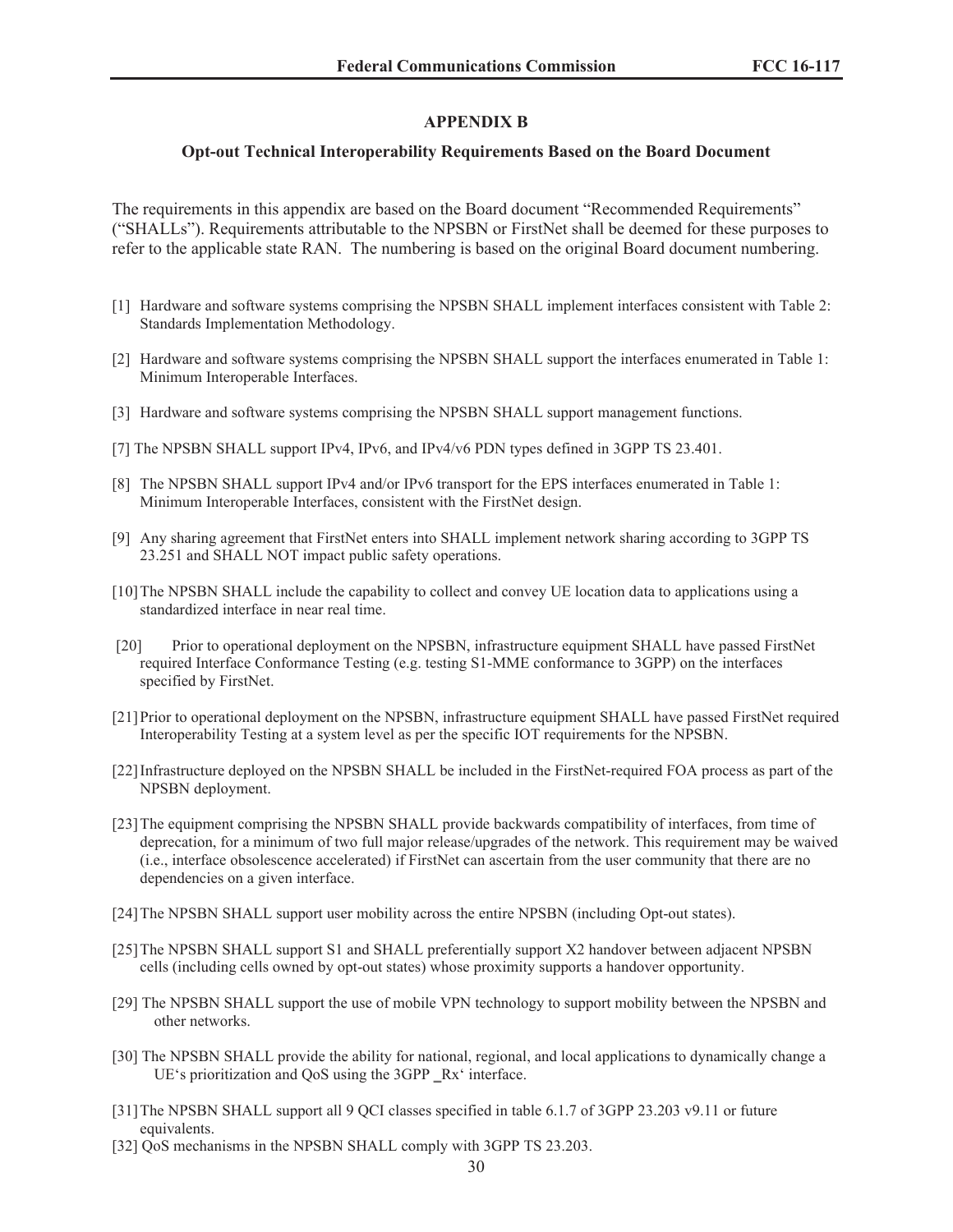- [33]The NPSBN SHALL support the usage of all 15 ARP values defined in 3GPP 23.203.
- [34] The NPSBN SHALL support the ARP pre-emption capability and vulnerability functions as defined in 3GPP 23.203.
- [35] The NPSBN SHALL implement a nationwide scheme for assigning Access Classes to public safety users and secondary users following the 3GPP recommendations in TS 22.011, Section 4.2.
- [36] The NPSBN SHALL implement a nationwide scheme for assigning QoS Class Identifier priority to IP network and backhaul priority across the entire NPSBN.
- [37] The NPSBN SHALL support the use of industry standard VPN and MVPN technology, while providing priority and Quality of Service for encapsulated applications.
- [38] The NPSBN SHALL use a nationwide common security profile for user plane and control plane traffic between UEs, eNBs and MMEs, in accordance with 3GPP LTE Network Access Domain protocols. The profile SHALL be based on 3GPP TS 33.401, and will be determined by FirstNet based on a system design and other considerations as it deals with evolving cyber threats. As a minimum, the profile SHALL include specification of ciphering algorithms (for example, use of AES-128 vs. SNOW 3G).
- [39]The nationwide common security profile SHALL include ciphering of control plane traffic in order to provide for interoperable cyber protection of the network. Ciphering of user plane traffic is optional and is based on policy decisions that involve FirstNet and user agencies.
- [41] Network Domain Security SHALL be implemented in accordance with 3GPP TS 33.210, which stipulates the use of IPSec to protect IP communication between administrative domains (including all network connections used to interconnect the domains).
- [42] The NPSBN SHALL comply with TS 33.310 as the authentication framework for Public Key Infrastructure to authenticate these network interfaces.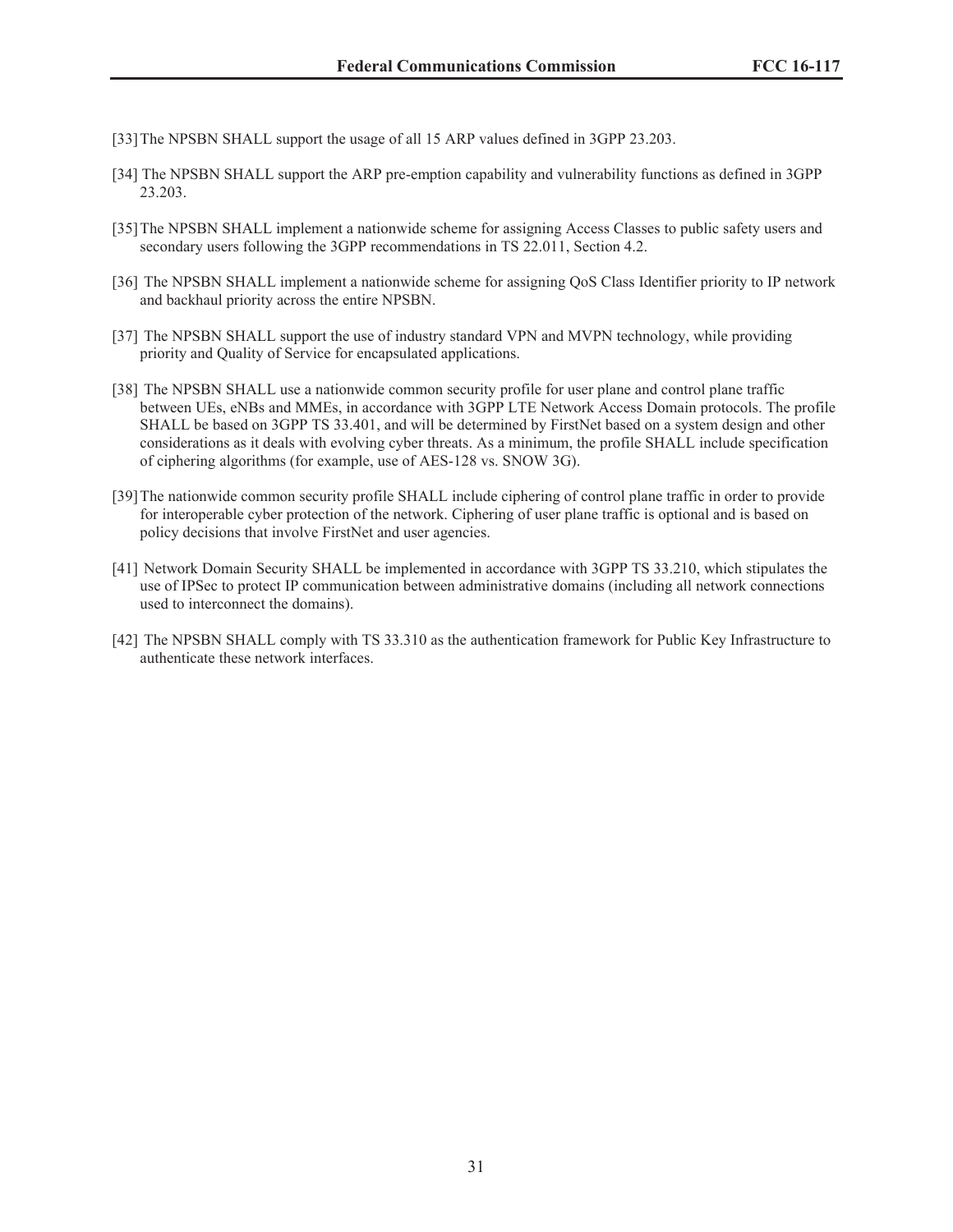# **APPENDIX C**

## **Initial Regulatory Flexibility Analysis**

1. As required by the Regulatory Flexibility Act of 1980, as amended  $(RFA)$ ,<sup>1</sup> the Commission prepared this Initial Regulatory Flexibility Analysis (IRFA) of the possible significant economic impact on a substantial number of small entities by the policies and rules proposed in this *Notice of Proposed Rulemaking (NPRM)*. Written public comments are requested on this IRFA. Comments must be filed by the same dates as listed on the first page of the *NPRM* and must have a separate and distinct heading designating them as responses to this IRFA. The Commission will send a copy of the *NPRM*, including this IRFA, to the Chief Counsel for Advocacy of the Small Business Administration (SBA).<sup>2</sup> In addition, the *NPRM* and IRFA (or summaries thereof) will be published in the *Federal Register*. 3

# **A. Need for, and Objectives of, the Proposed Rules**

2. The *Notice of Proposed Rulemaking (Notice)* seeks comment on proposals to implement provisions of the Middle Class Tax Relief and Job Creation Act of 2012 ("Public Safety Spectrum Act" or "Act")<sup>4</sup> governing deployment of a nationwide public safety broadband network in the 700 MHz band.

3. The Public Safety Spectrum Act establishes the First Responder Network Authority (FirstNet) to oversee the construction and operation of this network as licensee of both the existing public safety broadband spectrum (763-769/793-799 MHz) and the spectrally adjacent D Block spectrum (758- 763/788-793 MHz).<sup>5</sup> The Act directs the Federal Communications Commission (FCC or Commission) to reallocate the D Block for public safety services, <sup>6</sup> to license the D Block and the existing public safety broadband spectrum to FirstNet<sup>7</sup> and to take other actions necessary to "facilitate the transition" of such existing spectrum to FirstNet.<sup>8</sup> The Act gives each state the option to opt out of FirstNet's RAN deployment within that state and conduct its own RAN deployment.<sup>9</sup>

4. Proposals in the *Notice* are intended to provide states with clarity as to what steps they must take in order to opt out of FirstNet's RAN deployment within that state and conduct their own RAN deployment.

# **B. Legal Basis**

5. The proposed action is authorized under pursuant to Sections 1, 4(i), 4(j), 301, 303, and 316 of the Communications Act of 1934, as amended, 47 U.S.C. §§ 151, 154(i), 154(j), 301, 303, 316, as well as Title VI of the Middle Class Tax Relief and Job Creation Act of 2012, Pub. L. No. 112-96, 126 Stat. 156.

3 *Id.*

- 7 *See id.* § 6201(a).
- 8 *See id.* § 6201(c)
- 9 *See id.* § 6302(e)(2).

<sup>&</sup>lt;sup>1</sup> See 5 U.S.C. § 603. The RFA, see 5 U.S.C. §§ 601–612, has been amended by the Small Business Regulatory Enforcement Fairness Act of 1996 (SBREFA), Pub. L. No. 104-121, Title II, 110 Stat. 857 (1996).

<sup>2</sup> *See* 5 U.S.C. § 603(a).

<sup>4</sup> Middle Class Tax Relief and Job Creation Act of 2012, Pub. L. No. 112-96, 126 Stat. 156 (2012).

<sup>5</sup> *See id.* § 6204.

<sup>6</sup> *See id.* § 6101.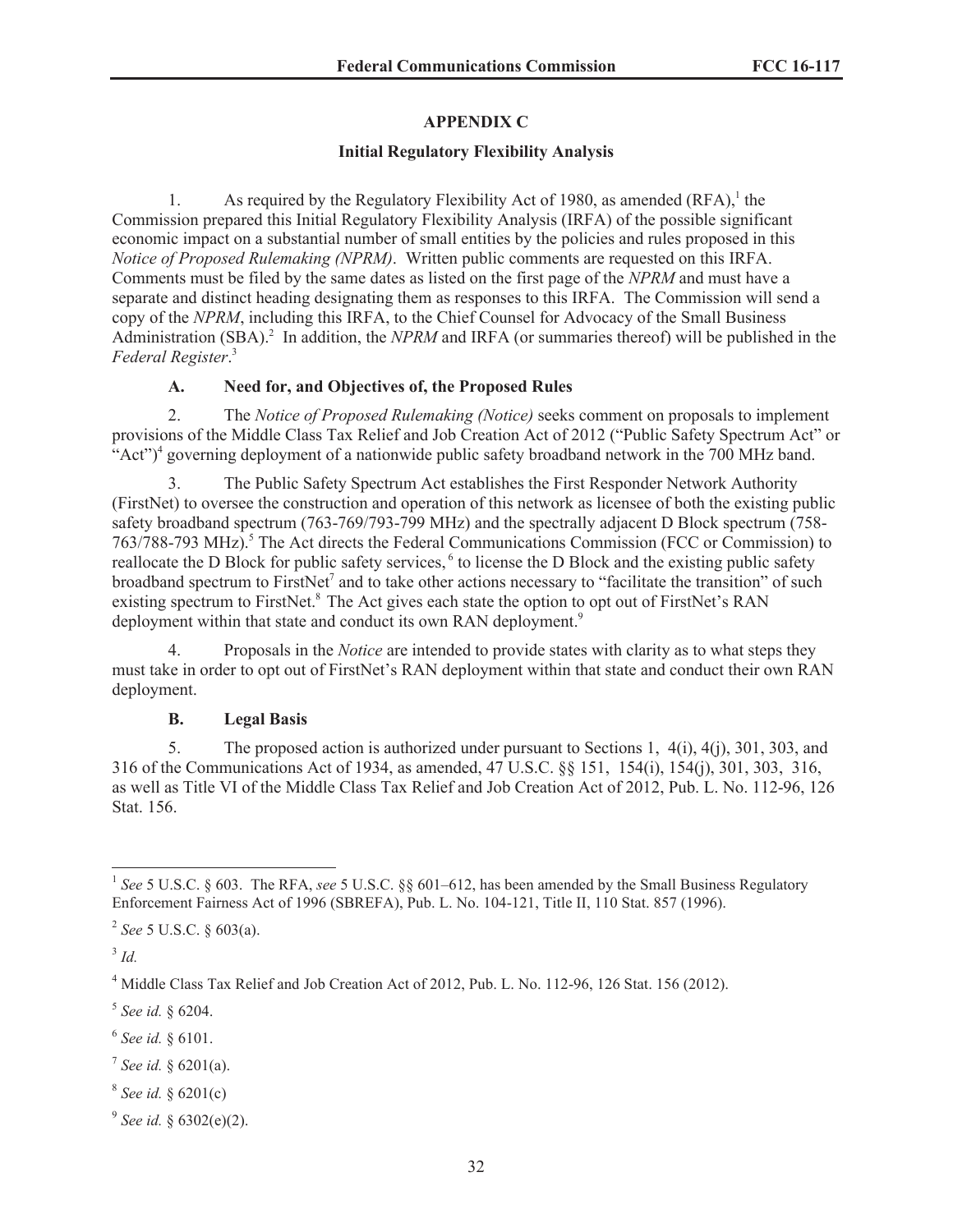## **C. Description and Estimate of the Number of Small Entities To Which the Proposed Rules Will Apply**

6. The RFA directs agencies to provide a description of, and, where feasible, an estimate of, the number of small entities that may be affected by the rules adopted herein.<sup>10</sup> The RFA generally defines the term "small entity" as having the same meaning as the terms "small business," "small organization," and "small governmental jurisdiction."<sup>11</sup> In addition, the term "small business" has the same meaning as the term "small business concern" under the Small Business Act.<sup>12</sup> A "small business" concern" is one which: (1) is independently owned and operated; (2) is not dominant in its field of operation; and (3) satisfies any additional criteria established by the Small Business Administration  $({}^{\circ}SBA")$ .<sup>13</sup> Below, we further describe and estimate the number of small entity licensees and regulatees that may be affected by the rules changes we propose in this *Notice*.

As an initial matter, we observe that the Public Safety Spectrum Act does not contemplate that "small governmental jurisdictions" would be directly authorized to serve as operators of their own 700 MHz public safety broadband networks. Rather, the Spectrum Act charges a single entity, FirstNet, with constructing, operating and maintaining a 700 MHz public safety broadband network on a nationwide basis.<sup>14</sup> Accordingly, the technical service rules and other requirements the *Notice* proposes or considers for the combined 700 MHz public safety broadband spectrum—in which FirstNet will operate on a nationwide basis—will not directly affect a substantial number of small entities. The absence of a direct affect on a substantial number of small entities suggests that it is not necessary to prepare a regulatory flexibility analysis in connection with these proposed requirements.<sup>15</sup>

## **D. Description of Projected Reporting, Recordkeeping, and Other Compliance Requirements**

8. The *NPRM* seeks comment on when Governors will be required to notify FirstNet, NTIA and the Commission if they wish to opt out of the NPSB. Specifically the *NPRM* seeks comment as to whether 90 days of the date they receive notice of FirstNet's completion of their RFP process is the appropriate timeframe. The *NPRM* also seeks comment on whether an entity other than a state Governor, such as their designee should be permitted to complete this filing requirement.

9. The *NPRM* seeks comment on whether a state will have 180 days to notify the Commission of its intention to opt out of the NPSBN and whether a state's failure to submit an alternative plan within the 180-day period provided as a discontinuation of that state's opt out process, and a forfeiture of its right to submit an amended or different alternative plan.

10. The *NPRM* seeks comment on whether states should be required to file their alternative plans in PS Docket No. 16-269.

11. The *NPRM* seeks comment on its proposal to limit the scope of our review of a state's

<sup>12</sup> 5 U.S.C. § 601(3) (incorporating by reference the definition of "small-business concern" in the Small Business Act, 15 U.S.C. § 632). Pursuant to 5 U.S.C. § 601(3), the statutory definition of a small business applies "unless an agency, after consultation with the Office of Advocacy of the Small Business Administration and after opportunity for public comment, establishes one or more definitions of such term which are appropriate to the activities of the agency and publishes such definition(s) in the Federal Register." 5 U.S.C. § 601(3).

<sup>13</sup> 15 U.S.C. § 632.

<sup>14</sup> See Pub. L. No. 112-96 § 6206(b). The statute contemplates that portions of the network may be deployed by State governments, *see* Spectrum Act § 6302(e), which are categorically excluded from the definition of "small governmental jurisdictions" for purposes of RFA.

<sup>15</sup> *See, e.g.,* Mid-Tex Elec. Co-op., Inc. v. F.E.R.C., 773 F.2d 327, 334 (D.C. Cir. 1985).

 $10\,5$  U.S.C. § 604(a)(3).

 $11\,5$  U.S.C.  $8\,601(6)$ .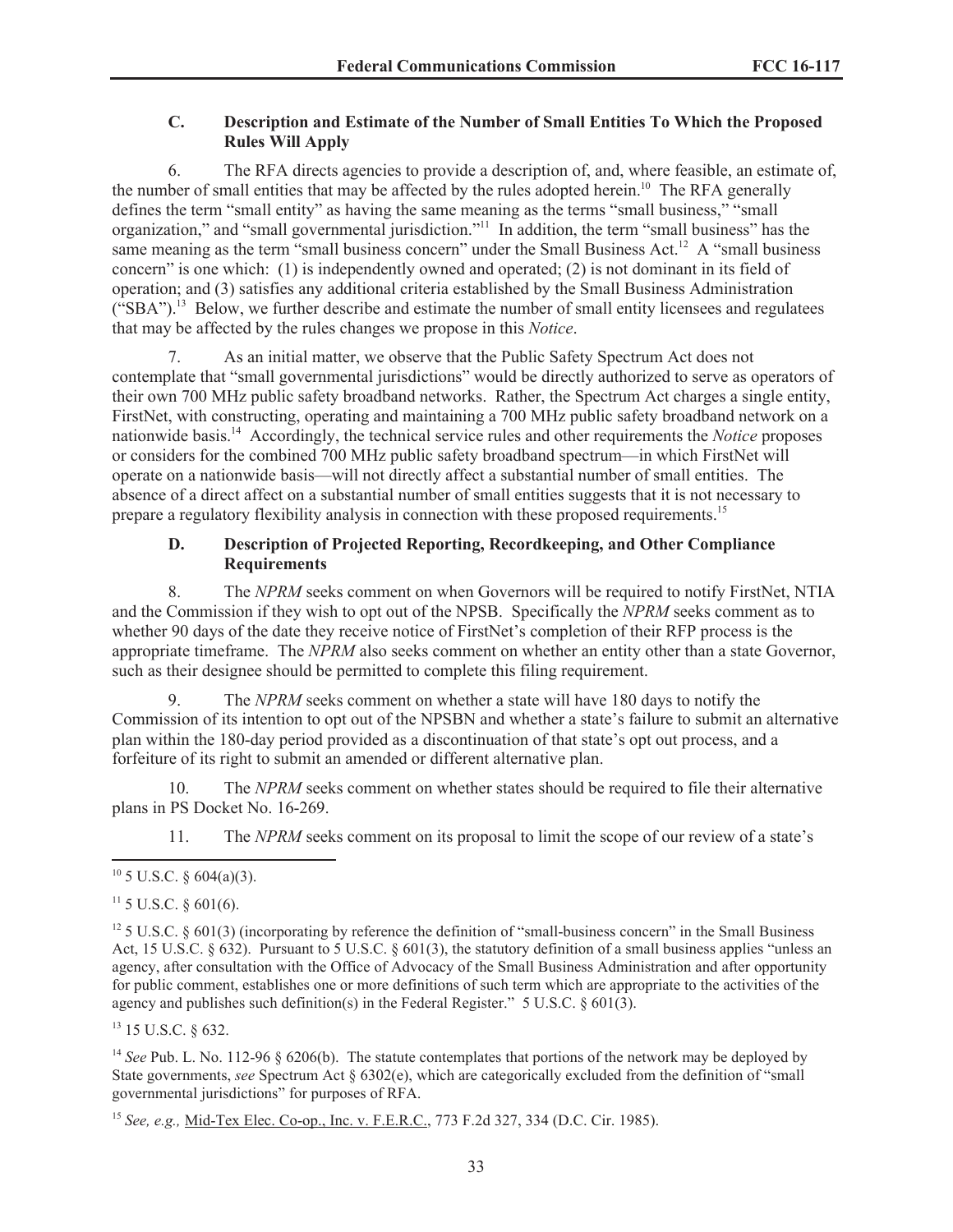alternative plan to the Act's required alternative plan elements. Specifically, we propose to approve alternative plans that (1) demonstrate that the state RAN will be in compliance with the minimum technical interoperability requirements developed under section 6203 of the Act, and (2) manifest interoperability with the nationwide public safety broadband network as presently announced.

# **E. Steps Taken To Minimize Significant Economic Impact on Small Entities, and Significant Alternatives Considered**

12. The RFA requires an agency to describe any significant, specifically small business, alternatives that it has considered in reaching its proposed approach, which may include the following four alternatives (among others): (1) the establishment of differing compliance or reporting requirements or timetables that take into account the resources available to small entities; (2) the clarification, consolidation, or simplification of compliance and reporting requirements under the rule for small entities; (3) the use of performance rather than design standards; and (4) an exemption from coverage of the rule, or any part thereof for small entities.<sup>16</sup>

13. The proposed rules will not affect any small entities.

# **F. Federal Rules that May Duplicate, Overlap, or Conflict With the Proposed Rules**

**14.** None.

<sup>&</sup>lt;sup>16</sup> 5 U.S.C. § 603(c)(1)-(4).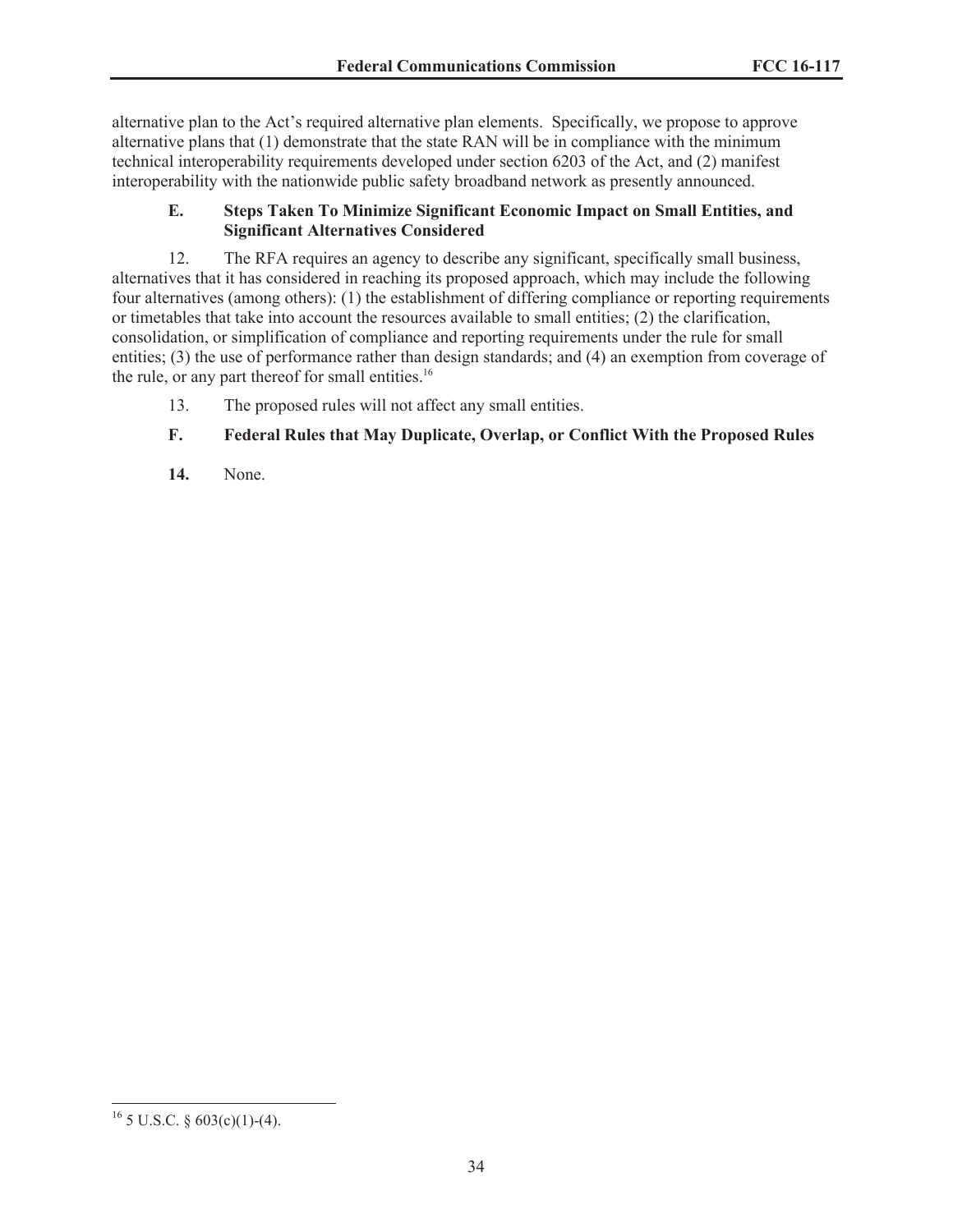# **APPENDIX D**

### **Final Regulatory Flexibility Analysis**

1. As required by the Regulatory Flexibility Act of 1980, as amended  $(RFA)$ ,<sup>1</sup> an Initial Regulatory Flexibility Analysis (IRFA) was incorporated in the *Notice of Proposed Rulemaking* (*NPRM*).<sup>2</sup> The Commission sought written public comment on the proposals in the *NPRM*, including comment on the IRFA.<sup>3</sup> The comments received are discussed below. This present Final Regulatory Flexibility Analysis (FRFA) conforms to the RFA.<sup>4</sup>

# **A. Need for, and Objectives of, the Proposed Rules**

2. These actions regulate the transition of different classes of incumbents now occupying portions of the spectrum to be licensed to FirstNet. These actions are based on our established authority under the Communications Act to regulate use of the spectrum consistent with the public interest, convenience and necessity and our authority under the Public Safety Spectrum Act "to take all actions necessary to facilitate the transition" of the existing public safety broadband spectrum to FirstNet.

# **B. Summary of Significant Issues Raised by Public Comments in Response to the IRFA**

3. There were no comments raised that specifically addressed the proposed rules and policies presented in the IRFA.

# **C. Estimate of the Number of Small Entities To Which the Proposed Rules Will Apply**

4. The RFA directs agencies to provide a description of, and, where feasible, an estimate of, the number of small entities that may be affected by the rules adopted herein.<sup>5</sup> The RFA generally defines the term "small entity" as having the same meaning as the terms "small business," "small organization," and "small governmental jurisdiction."<sup>6</sup> In addition, the term "small business" has the same meaning as the term "small business concern" under the Small Business Act.<sup>7</sup> A "small business concern" is one which: (1) is independently owned and operated; (2) is not dominant in its field of operation; and (3) satisfies any additional criteria established by the Small Business Administration (SBA).<sup>8</sup>

5. As an initial matter, we observe that the Public Safety Spectrum Act does not contemplate that "small governmental jurisdictions" would be directly authorized to serve as operators of their own 700 MHz public safety broadband networks. Rather, the Spectrum Act charges a single entity, FirstNet, with constructing, operating and maintaining a 700 MHz public safety broadband network on a

3 *Id*.

4 *See* 5 U.S.C. § 604.

 $5$  5 U.S.C. § 604(a)(3).

 $6$  5 U.S.C. § 601(6).

 $8$  15 U.S.C. § 632.

<sup>&</sup>lt;sup>1</sup> See 5 U.S.C. § 603. The RFA, see 5 U.S.C. § 601 – 612, has been amended by the Small Business Regulatory Enforcement Fairness Act of 1996 (SBREFA), Pub. L. No. 104-121, Title II, 110 Stat. 857 (1996).

<sup>2</sup> *See 2013 Notice*, 28 FCC Rcd at 2752, Appendix B.

 $75$  U.S.C. § 601(3) (incorporating by reference the definition of "small-business concern" in the Small Business Act, 15 U.S.C.  $\S 632$ ). Pursuant to 5 U.S.C.  $\S 601(3)$ , the statutory definition of a small business applies "unless an agency, after consultation with the Office of Advocacy of the Small Business Administration and after opportunity for public comment, establishes one or more definitions of such term which are appropriate to the activities of the agency and publishes such definition(s) in the Federal Register."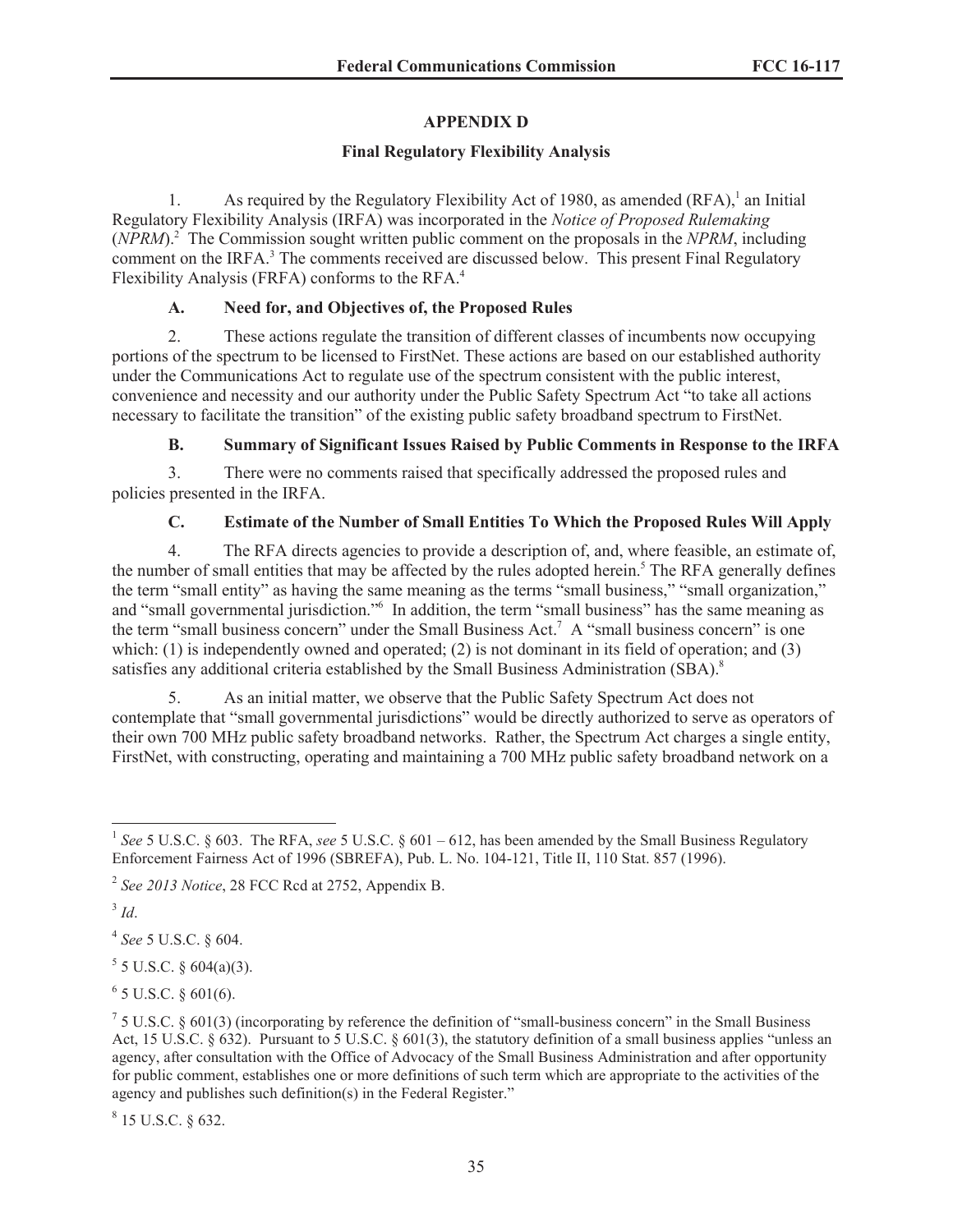nationwide basis.<sup>9</sup> Accordingly, the technical service rules and other requirements the *Notice* proposes or considers for the combined 700 MHz public safety broadband spectrum—in which FirstNet will operate on a nationwide basis—will not directly affect a substantial number of small entities. The absence of a direct affect on a substantial number of small entities suggests that it is not necessary to prepare a regulatory flexibility analysis in connection with these proposed requirements.<sup>10</sup>

6. *Small Businesses, Small Organizations, and Small Governmental Jurisdictions*. Our action may, over time, affect small entities that are not easily categorized at present. We therefore describe here, at the outset, three comprehensive, statutory small entity size standards.<sup>11</sup> First, nationwide, there are a total of approximately 27.5 million small businesses, according to the SBA.<sup>12</sup> In addition, a "small organization" is generally "any not-for-profit enterprise which is independently owned and operated and is not dominant in its field."<sup>13</sup> Nationwide, as of 2007, there were approximately 1,  $621,315$  small organizations.<sup>14</sup> Finally, the term "small governmental jurisdiction" is defined generally as "governments of cities, towns, townships, villages, school districts, or special districts, with a population of less than fifty thousand."<sup>15</sup> Census Bureau data for 2011 indicate that there were 89,476 local governmental jurisdictions in the United States.<sup>16</sup> We estimate that, of this total, as many as 88, 506 entities may qualify as "small governmental jurisdictions."<sup>17</sup> Thus, we estimate that most governmental jurisdictions are small.

7. *Public Safety Radio Licensees.* As a general matter, Public Safety Radio Pool licensees include police, fire, local government, forestry conservation, highway maintenance, and emergency medical services.<sup>18</sup> Because of the vast array of public safety licensees, the Commission has not

 $^{11}$  *See* 5 U.S.C.  $88601(3)–(6)$ .

<sup>12</sup> See SBA, Office of Advocacy, "Frequently Asked Questions," web.sba.gov/faqs (last visited May 6, 2011; figures are from 2009).

 $13$  5 U.S.C.  $\frac{601(4)}{4}$ .

<sup>14</sup> INDEPENDENT SECTOR, THE NEW NONPROFIT ALMANAC & DESK REFERENCE (2010).

 $15$  5 U.S.C. § 601(5).

<sup>16</sup> U.S. CENSUS BUREAU, STATISTICAL ABSTRACT OF THE UNITED STATES: 2011, Table 427 (2007)

<sup>17</sup>The 2007 U.S Census data for small governmental organizations indicate that there were 89, 476 "Local Governments" in 2007. (U.S. CENSUS BUREAU, STATISTICAL ABSTRACT OF THE UNITED STATES 2011, Table 428.) The criterion by which the size of such local governments is determined to be small is a population of 50,000. However, since the Census Bureau does not specifically apply that criterion, it cannot be determined with precision how many of such local governmental organizations is small. Nonetheless, the inference seems reasonable that substantial number of these governmental organizations has a population of less than 50, 000. To look at Table 428 in conjunction with a related set of data in Table 429 in the Census's Statistical Abstract of the U.S., that inference is further supported by the fact that in both Tables, many entities that may well be small are included in the 89,476 local governmental organizations, e.g. county, municipal, township and town, school district and special district entities. Measured by a criterion of a population of 50,000 many specific sub-entities in this category seem more likely than larger county-level governmental organizations to have small populations. Accordingly, of the 89,746 small governmental organizations identified in the 2007 Census, the Commission estimates that a substantial majority is small.

<sup>18</sup> *See* subparts A and B of Part 90 of the Commission's Rules, 47 C.F.R. §§ 90.1-90.22. Police licensees serve state, county, and municipal enforcement through telephony (voice), telegraphy (code), and teletype and facsimile (printed material). Fire licensees are comprised of private volunteer or professional fire companies, as well as units under

(continued….)

<sup>9</sup> *See* Spectrum Act § 6206(b). The statute contemplates that portions of the network may be deployed by State governments, *see* Spectrum Act § 6302(e), which are categorically excluded from the definition of "small governmental jurisdictions" for purposes of RFA.

<sup>10</sup> *See, e.g.,* Mid-Tex Elec. Co-op., Inc. v. F.E.R.C., 773 F.2d 327, 334 (D.C. Cir. 1985).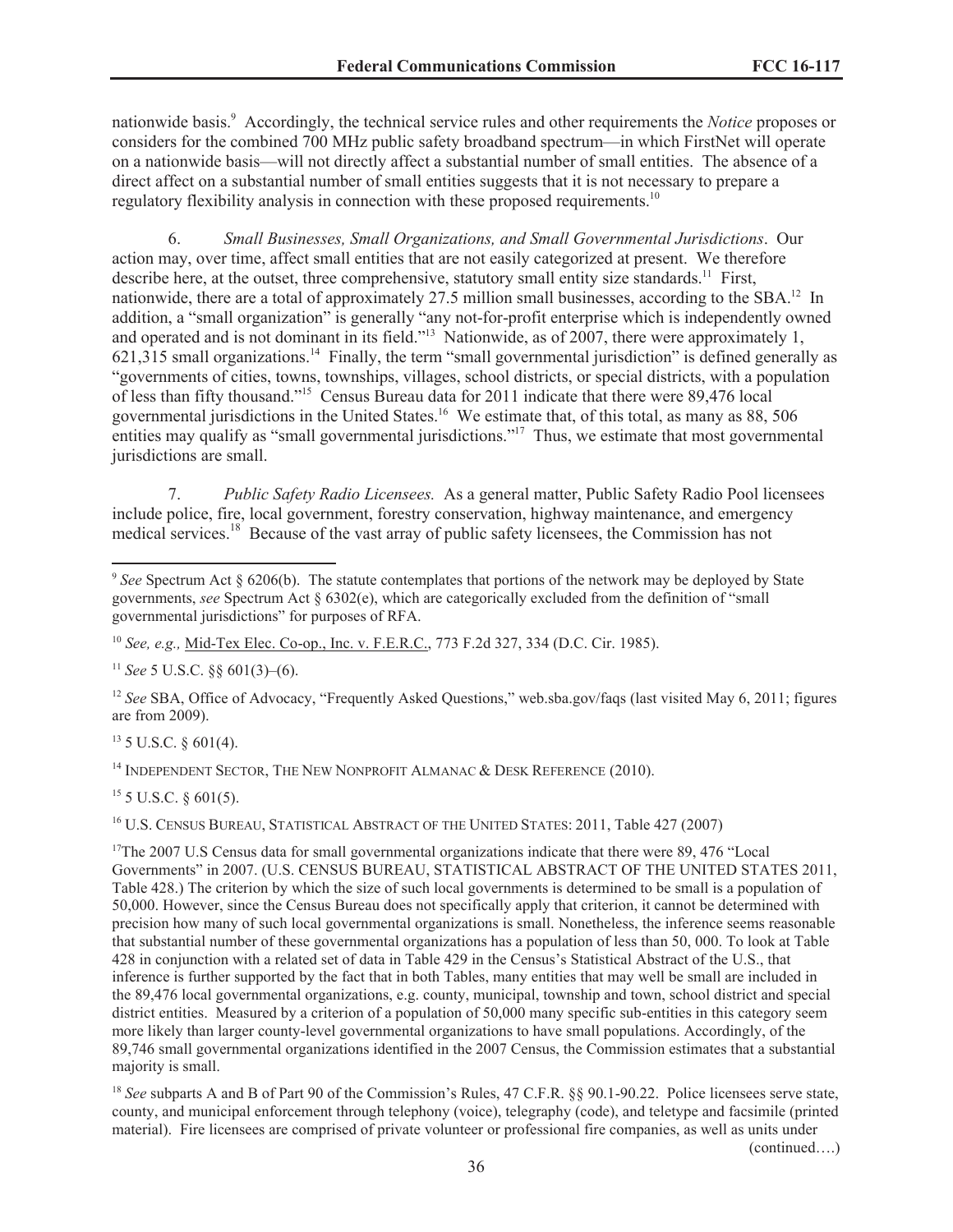developed a small business size standard specifically applicable to public safety licensees. The SBA rules contain a definition for Wireless Telecommunications Carriers (except Satellite) which encompasses business entities engaged in radiotelephone communications employing no more than 1,500 persons.<sup>19</sup> With respect to local governments, in particular, since many governmental entities comprise the licensees for these services, we include under public safety services the number of government entities affected. According to Commission records, there are a total of approximately 133,870 licenses within these services.<sup>20</sup> There are 2,442 licenses in the 4.9 GHz band, based on an FCC Universal Licensing System search of May 23, 2012.<sup>21</sup> We estimate that fewer than 2,442 public safety radio licensees hold these licenses because certain entities may have multiple licenses.

8. *Regional Planning Committees*. Neither the Commission nor the SBA has developed a small business size standard specifically applicable to Regional Planning Committees (RPCs) and the National Regional Planning Council (NRPC). As described by the NRPC, "[t]he National Regional Planning Council (NRPC) is an advocacy body formed in 2007 that supports public safety communications spectrum management by Regional Planning Committees (RPC) in the 700 MHz and 800 MHz NPSPAC public safety spectrum as required by the Federal Communications Commission."<sup>22</sup> The NRPC states that "Regional Planning Committees consist of public safety volunteer spectrum planners and members that dedicate their time, in addition to the time spent in their regular positions, to coordinate spectrum efficiently and effectively for the purpose of making it available to public safety agency applicants in their respective region."<sup>23</sup> There are 54 formed RPCs and one unformed RPC.<sup>24</sup> The Commission has not developed a small business size standard specifically applicable to RPCs and the NRPC. The SBA rules, however, contain a definition for Wireless Telecommunications Carriers (except Satellite) which encompasses business entities engaged in radiotelephone communications employing no more than 1,500 persons.<sup>25</sup> Under this category and size standard, we estimate that all of the RPCs and the NRPC can be considered small.

9. *Radio and Television Broadcasting and Wireless Communications Equipment Manufacturing.* The Census Bureau defines this category as follows: "This industry comprises

governmental control. Public Safety Radio Pool licensees also include state, county, or municipal entities that use radio for official purposes. State departments of conservation and private forest organizations comprise forestry service licensees that set up communications networks among fire lookout towers and ground crews. State and local governments are highway maintenance licensees that provide emergency and routine communications to aid other public safety services to keep main roads safe for vehicular traffic. Emergency medical licensees use these channels for emergency medical service communications related to the delivery of emergency medical treatment. Additional licensees include medical services, rescue organizations, veterinarians, persons with disabilities, disaster relief organizations, school buses, beach patrols, establishments in isolated areas, communications standby facilities, and emergency repair of public communications facilities.

<sup>19</sup> *See* 13 C.F.R. § 121.201, NAICS code 517210.

 $20$  This figure was derived from Commission licensing records as of June 27, 2008. Licensing numbers change on a daily basis. We do not expect this number to be significantly smaller today. This does not indicate the number of licensees, as licensees may hold multiple licenses. There is no information currently available about the number of public safety licensees that have less than 1,500 employees.

<sup>21</sup> Based on an FCC Universal Licensing System search of May 23, 2012. Search parameters: Radio Service = PA – Public Safety 4940-4990 MHz Band; Authorization Type = Regular; Status = Active.

<sup>22</sup> See Petition for Rulemaking to allow Aircraft voice operations on Secondary Trunking Channels in the 700 MHz band, RM-11433, Comments of the National Regional Planning Council at 1 (filed July 15, 2011).

<sup>23</sup> *Id*.

<sup>24</sup> *See* http://publicsafety.fcc.gov/pshs/public-safety-spectrum/700-MHz/rpc-map.htm.

<sup>25</sup> *See* 13 C.F.R. § 121.201, NAICS code 517210.

<sup>(</sup>Continued from previous page)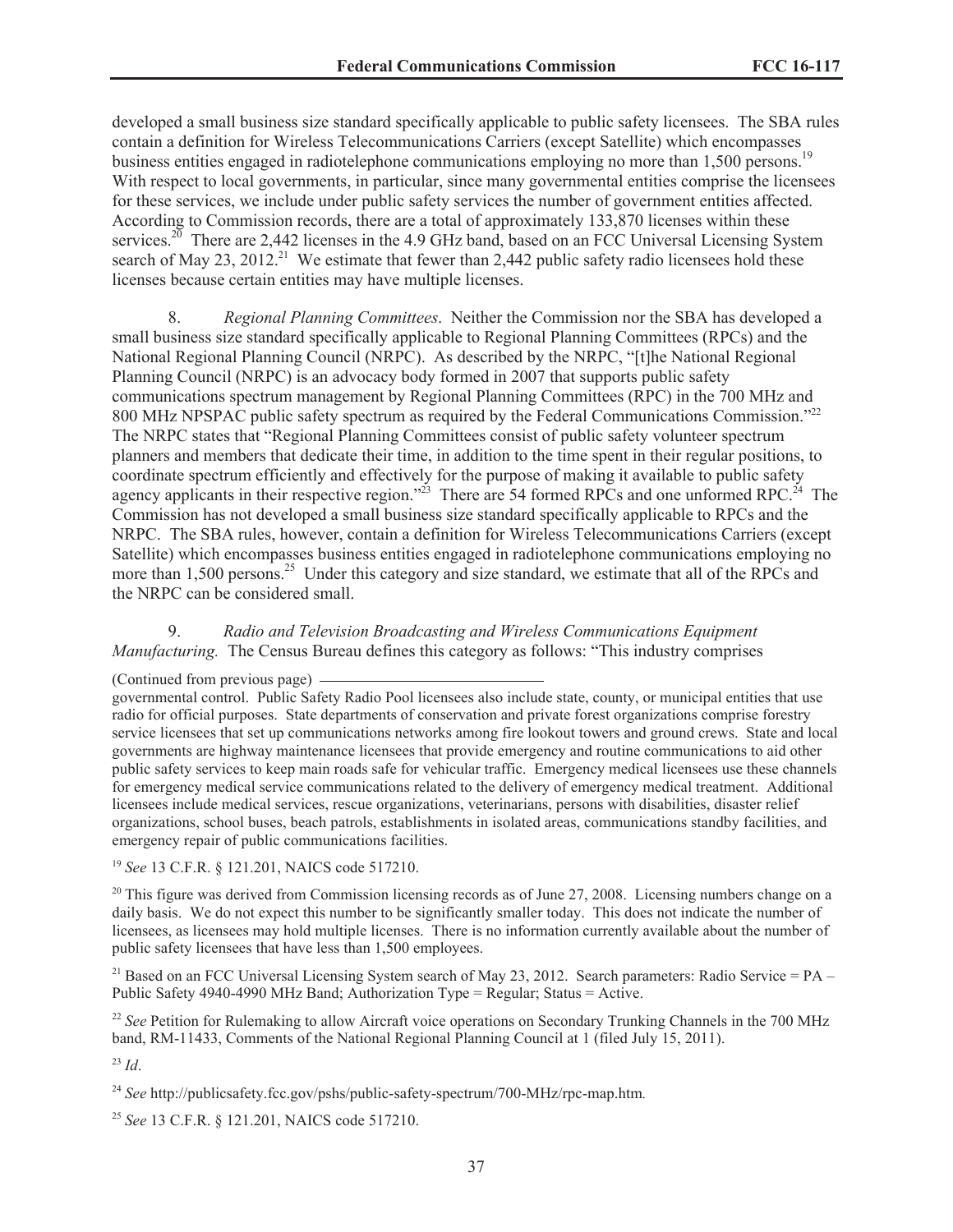establishments primarily engaged in manufacturing radio and television broadcast and wireless communications equipment. Examples of products made by these establishments are: transmitting and receiving antennas, cable television equipment, GPS equipment, pagers, cellular phones, mobile communications equipment, and radio and television studio and broadcasting equipment."<sup>26</sup> The SBA has developed a small business size standard for Radio and Television Broadcasting and Wireless Communications Equipment Manufacturing, which is: all such firms having 750 or fewer employees. According to Census Bureau data for 2007, there were a total of 939 establishments in this category that operated for part or all of the entire year. According to Census bureau data for 2007, there were a total of 919 firms in this category that operated for the entire year. Of this total, 771 had less than 100 employees and 148 had more than 100 employees.<sup>27</sup> Thus, under that size standard, the majority of firms can be considered small.

### **D. Description of Projected Reporting, Recordkeeping, and Other Compliance Requirements**

10. Our actions will not require any reporting, recordkeeping or other compliance requirements.

## **E. Steps Taken To Minimize Significant Economic Impact on Small Entities, and Significant Alternatives Considered**

11. The RFA requires an agency to describe any significant alternatives that it has considered in developing its approach, which may include the following four alternatives (among others): "(1) the establishment of differing compliance or reporting requirements or timetables that take into account the resources available to small entities; (2) the clarification, consolidation, or simplification of compliance and reporting requirements under the rule for such small entities; (3) the use of performance rather than design standards; and (4) an exemption from coverage of the rule, or any part thereof, for such small entities<sup>"28</sup>

12. Nonetheless, we recognized there may arguably be a significant number of small entities currently operating in FirstNet's spectrum that would need relocation. Thus, one mechanism the Commission considered to minimize the economic burden on incumbent operators was to consider whether FirstNet or some third party source could fund relocation, thereby relieving any incumbent small entities of this potentially substantial economic burden. It also evaluated whether FirstNet could accommodate incumbent narrowband operations within a portion of its licensed spectrum, either indefinitely or on a transitional basis.

# **F. Federal Rules that May Duplicate, Overlap, or Conflict With the Proposed Rules**

13. None.

<sup>26</sup> The NAICS Code for this service 334220. *See* 13 C.F.R 121/201. *See also* http://factfinder.census.gov/servlet/IBOTable? bm=y&-fds\_name=EC0700A1&-geo\_id=&-\_skip=300&ds\_name=EC0731SG2&-\_lang=en

<sup>&</sup>lt;sup>27</sup> See http://factfinder.census.gov/servlet/IBQTable? bm=y&-geo\_id=&-fds\_name=EC0700A1&-\_skip=4500&ds\_name=EC0731SG3&-\_lang=en

<sup>&</sup>lt;sup>28</sup> 5 U.S.C. § 603(c)(1) – (c)(4).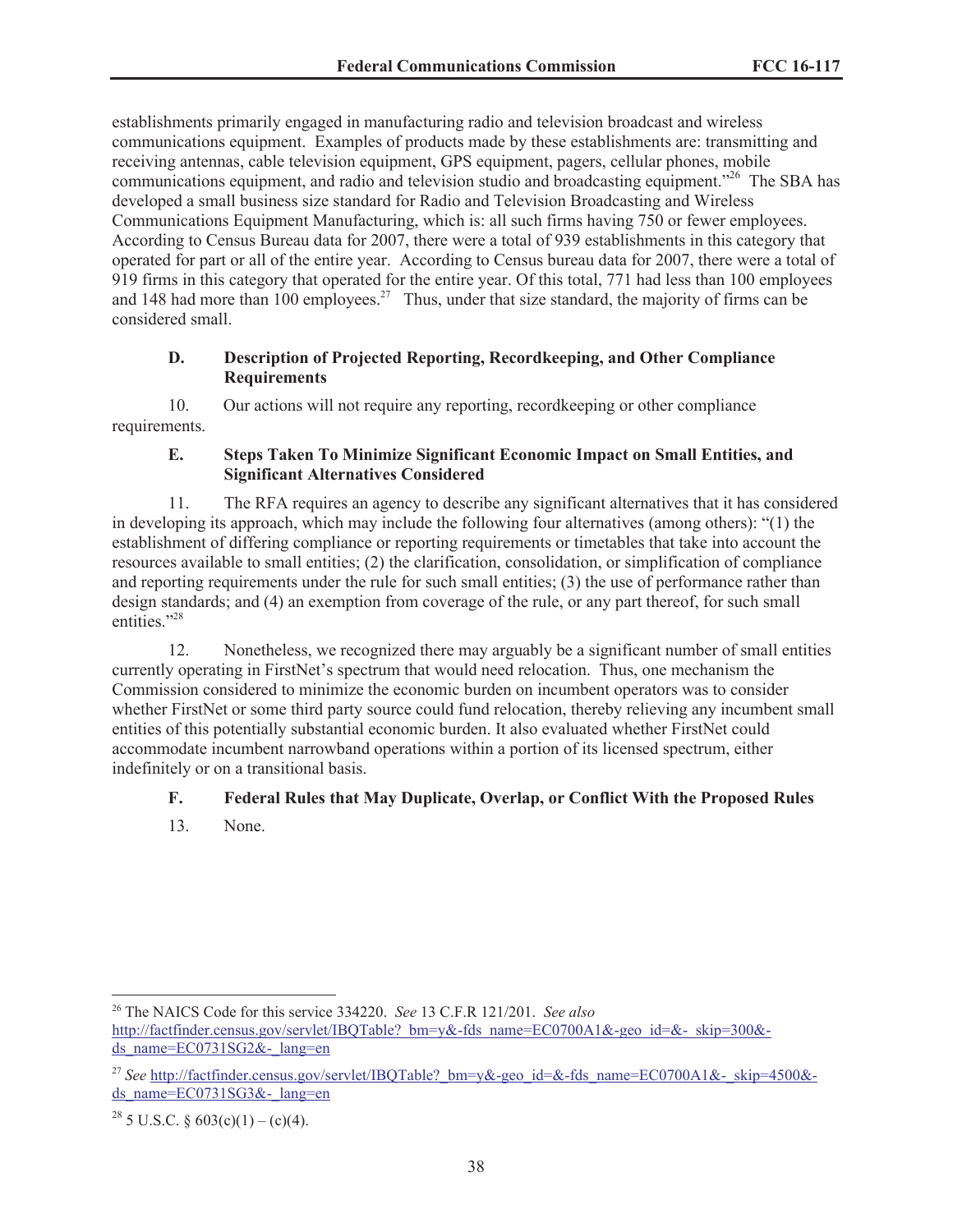# **G. Report to Congress**

14. The Commission will send a copy of the *Report and Order*, including this FRFA, in a report to be sent to Congress pursuant to the Congressional Review Act.<sup>29</sup> In addition, the Commission will send a copy of the *Report and Order*, including this FRFA, to the Chief Counsel for Advocacy of the SBA. A copy of the *Report and Order* and FRFA (or summaries thereof) will also be published in the Federal Register.<sup>30</sup>

<sup>29</sup> *See* 5 U.S.C. § 801(a)(1)(A).

<sup>30</sup> *See* 5 U.S.C. § 604(b).